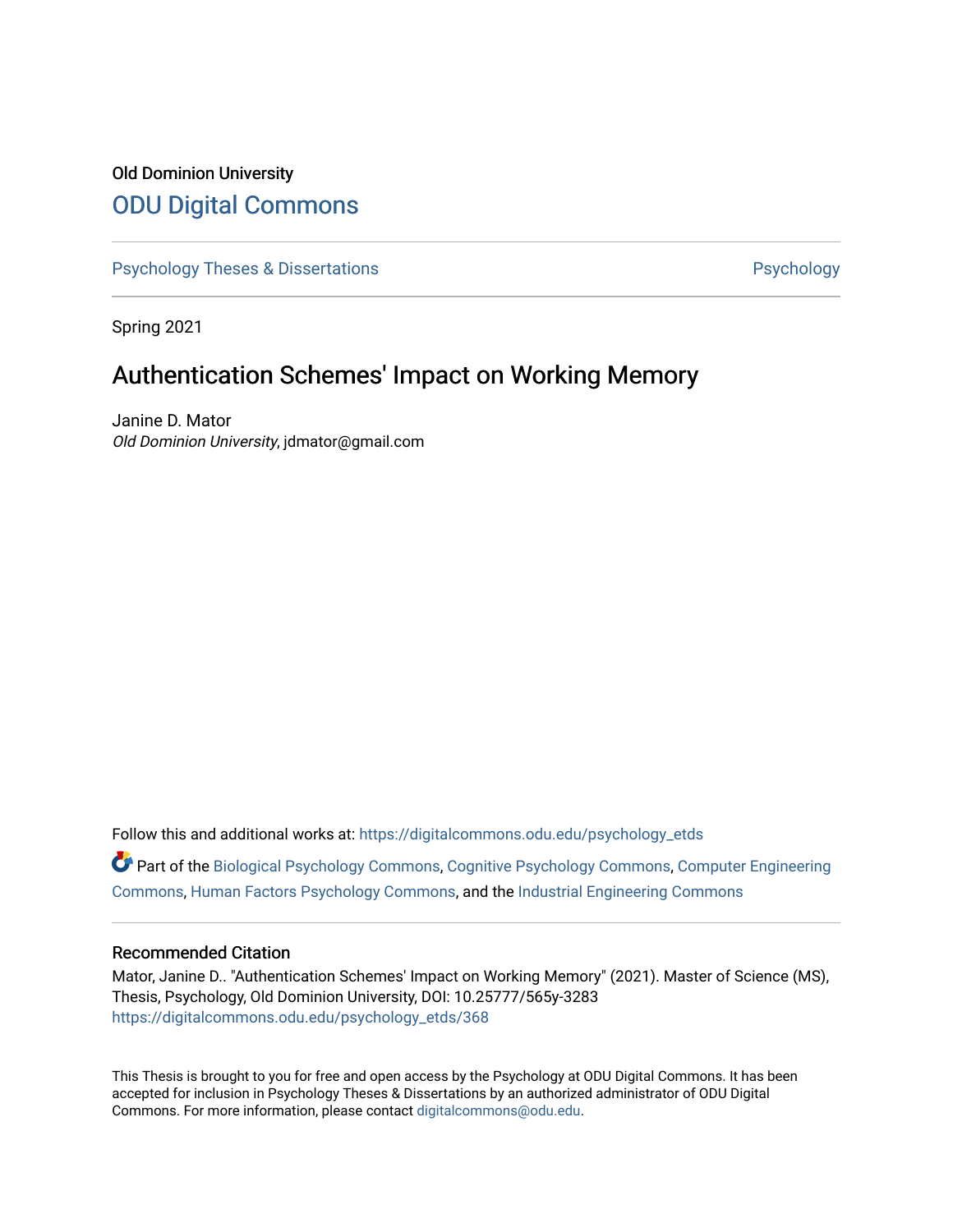## **AUTHENTICATION SCHEMES' IMPACT ON WORKING MEMORY**

by

Janine D. Mator B.A. August 2016, Michigan State University

A Thesis Submitted to the Faculty of Old Dominion University in Partial Fulfillment of the Requirements for the Degree of

## MASTER OF SCIENCE

## PSYCHOLOGY

## OLD DOMINION UNIVERSITY May 2021

Approved by:

Jeremiah D. Still (Director)

Jing Chen (Member)

Krystall Dunaway (Member)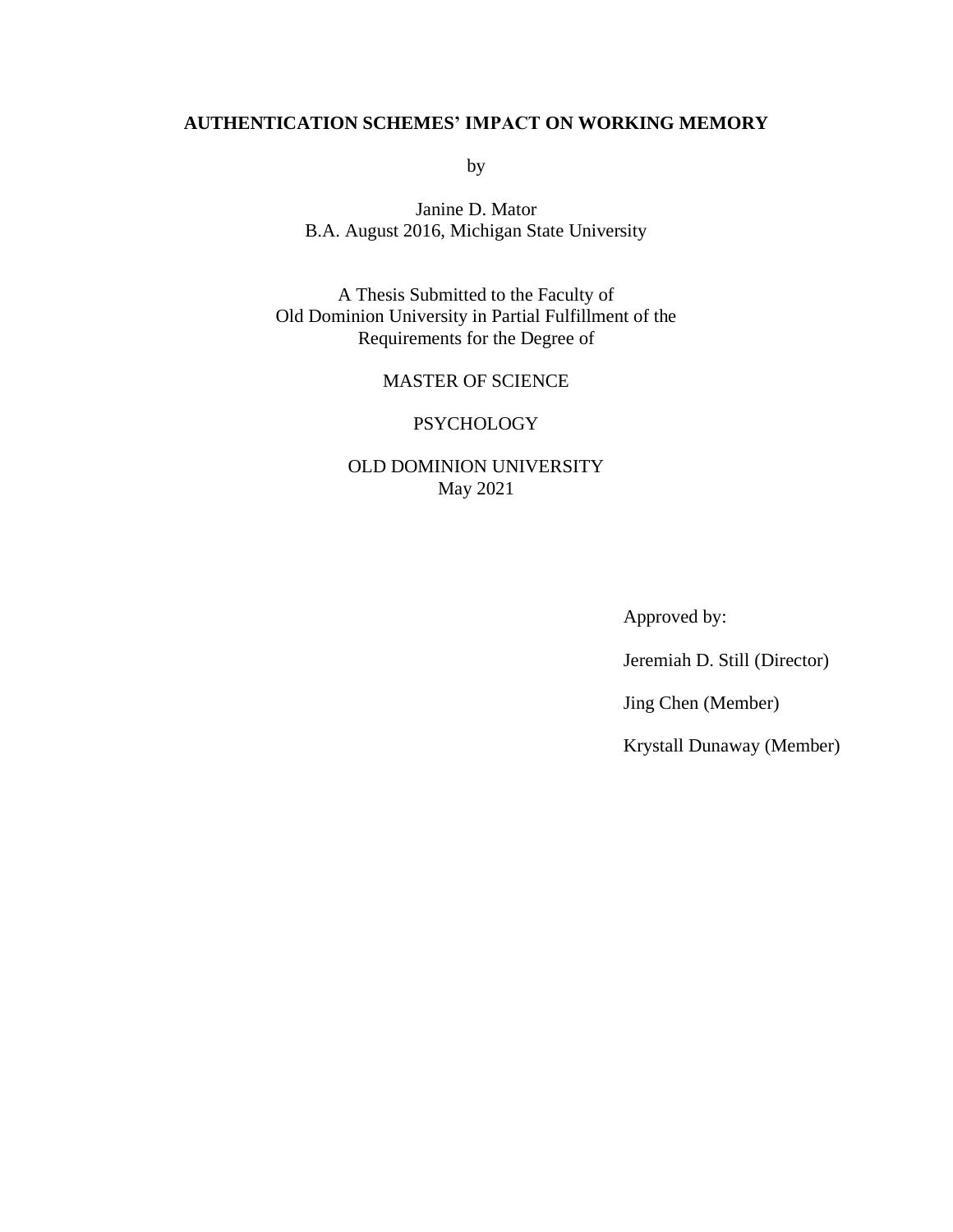## **ABSTRACT**

#### AUTHENTICATION SCHEMES' IMPACT ON WORKING MEMORY

Janine D. Mator Old Dominion University, 2021 Director: Dr. Jeremiah D. Still

Authentication is the process by which a computing system validates a user's identity. Although this process is necessary for system security, users view authentication as a frequent disruption to their primary tasks. During this disruption, primary task information must be actively maintained in working memory. As a result, primary task information stored in working memory is at risk of being lost or corrupted while users authenticate. For over two decades, researchers have focused on developing more memorable passwords by replacing alphanumeric text with visual graphics (Biddle et al., 2012). However, very little attention has been given to the impact authentication has on working memory. A recent exploratory study suggests that working memory can be disrupted during graphical authentication (Still & Cain, 2019). In this study, we take the next step by controlling for task difficulty and contrasting performance with conventional password-based authentication. Baddeley's model was employed to examine the impact of authentication on verbal, visuospatial, and central executive working memory (Baddeley & Hitch, 1974). Our findings may help designers select authentication systems that minimize adverse effects on users' critical primary task performance. For instance, we revealed that conventional passwords do not have a greater negative impact on verbal primary task information compared to graphical passcodes. We also replicated findings reported by Still and Cain (2019), where visuospatial was least impaired by authentication. These findings are not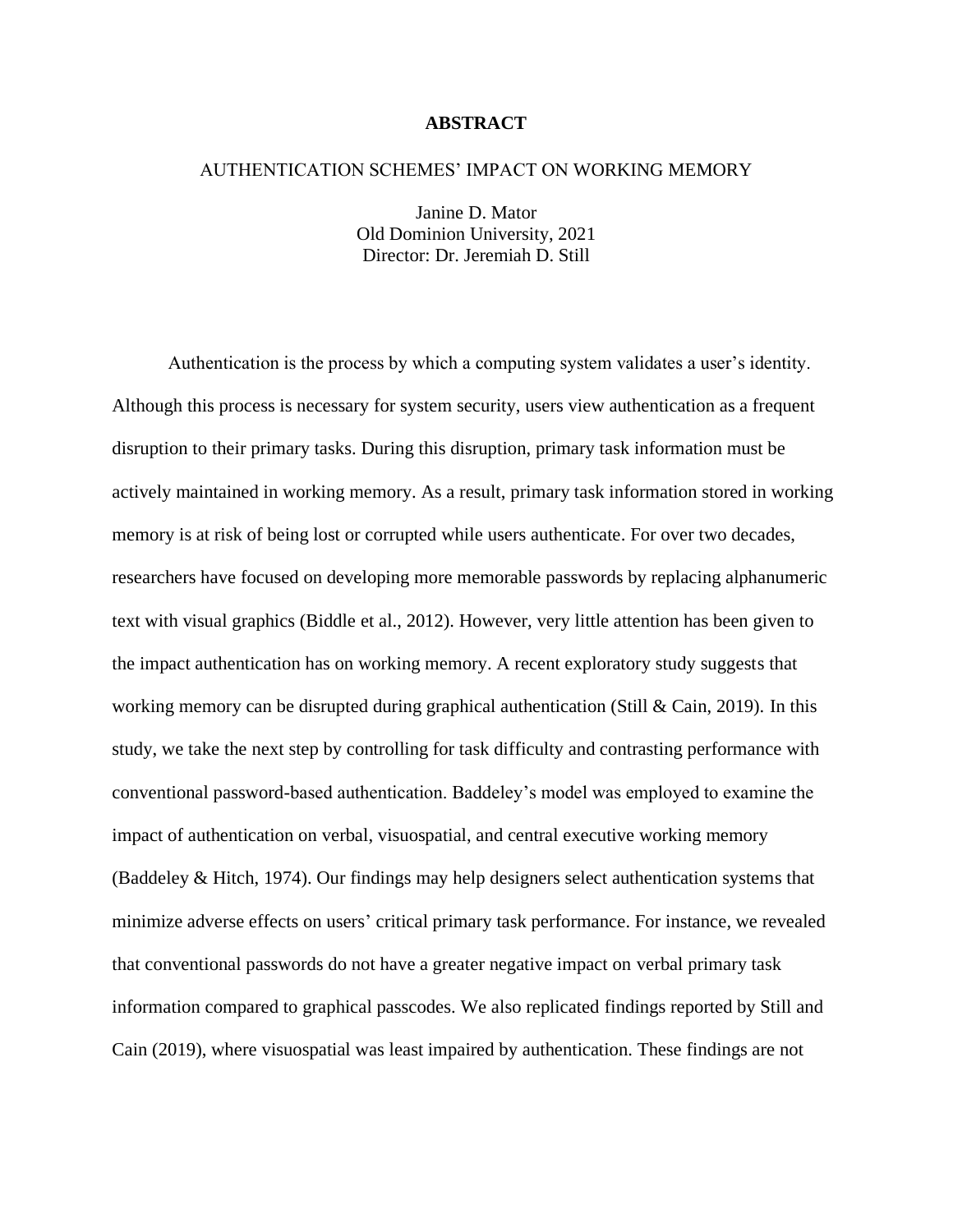intuitive, highlighting the need for further investigation of how authentication impacts primary task information in working memory.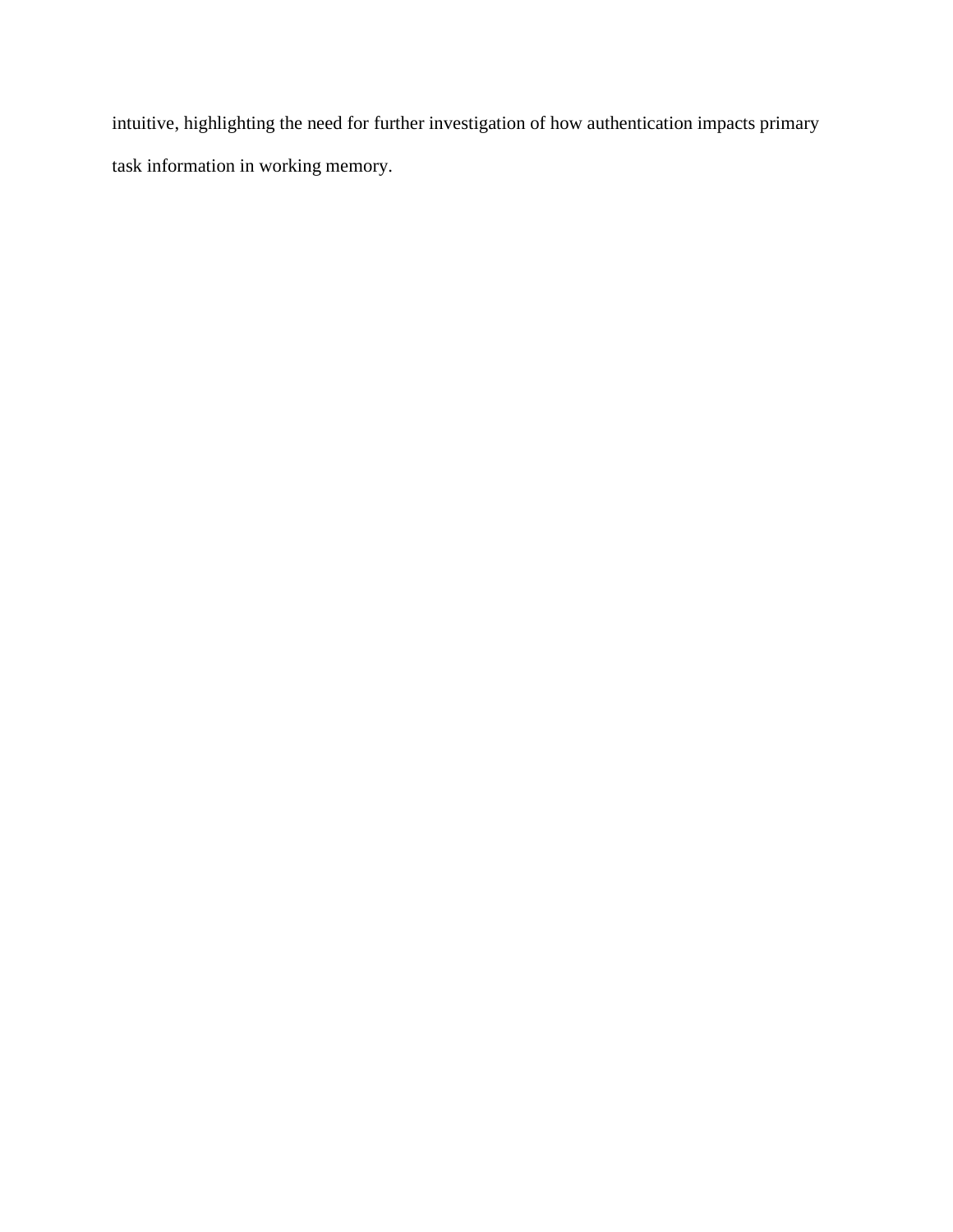© Copyright, 2021, by Janine D. Mator, All Rights Reserved.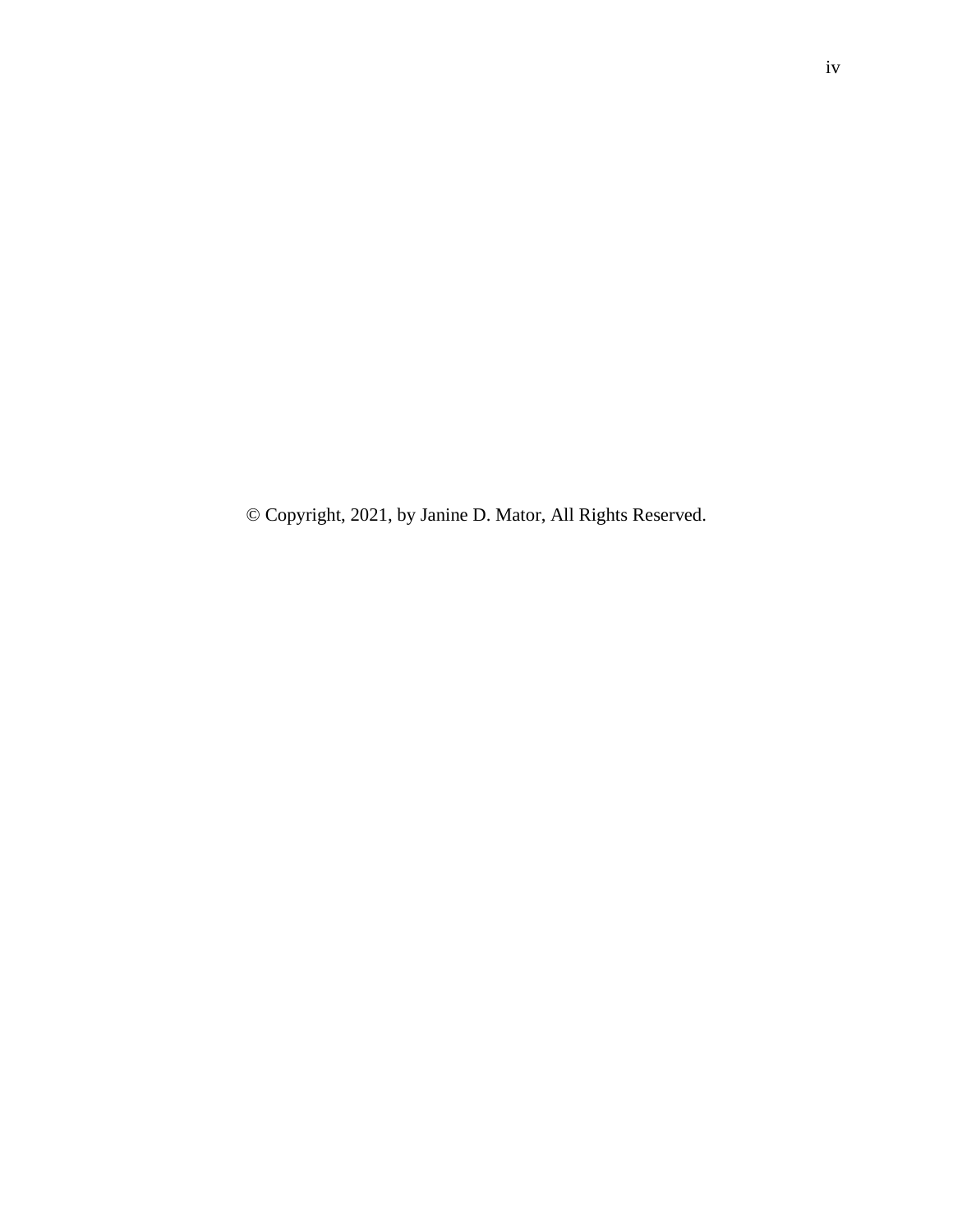#### **ACKNOWLEDGMENTS**

<span id="page-5-0"></span>There are more than a few people who deserve my gratitude for their support. My research adviser, Dr. Jeremiah Still, has been a well of encouragement and constructive feedback from start to finish. Thank you to my other committee members, Dr. Jing Chen and Dr. Krystall Dunaway, for their time and insight that has improved my research. I am also thankful to my family, whose support is still felt as far as 700 miles away; my close friend Renee Shedlock, for her contagious laughter when I need it most; my wonderful partner, Guilford Stancill, for keeping me silly but grounded; my fellow lab mates, especially John Hicks, Alex Proaps, Paige DuPlantis, and Lauren Tiller; and all of my other Norfolk companions who have made this a worthwhile odyssey.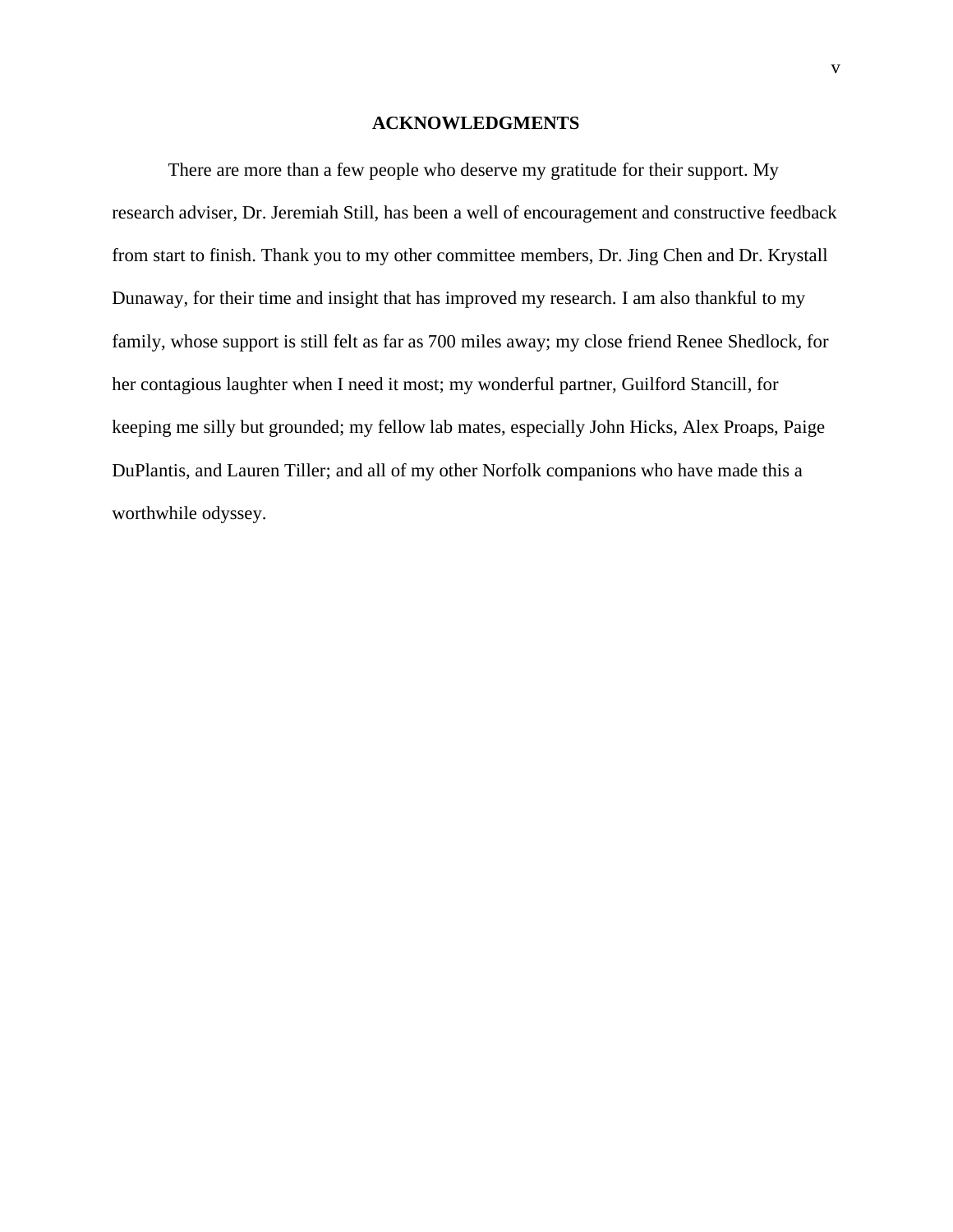# **TABLE OF CONTENTS**

|                |                                                                                                                 | Page |
|----------------|-----------------------------------------------------------------------------------------------------------------|------|
|                |                                                                                                                 |      |
| Chapter        |                                                                                                                 |      |
| $\mathbf{I}$ . |                                                                                                                 |      |
| II.            | CYBERSECURITY: RESISTANCE TO BRUTE-FORCE AND OVER-THE-<br>USABILITY: MEMORABILITY AND SUBJECTIVE SATISFACTION10 |      |
| III.           | INFORMATION PROCESSING: ATTENTION AND WORKING MEMORY 14                                                         |      |
| IV.            |                                                                                                                 |      |
| V.             |                                                                                                                 |      |
| VI.            |                                                                                                                 |      |
| VII.           |                                                                                                                 |      |
|                |                                                                                                                 |      |
|                |                                                                                                                 |      |
|                |                                                                                                                 |      |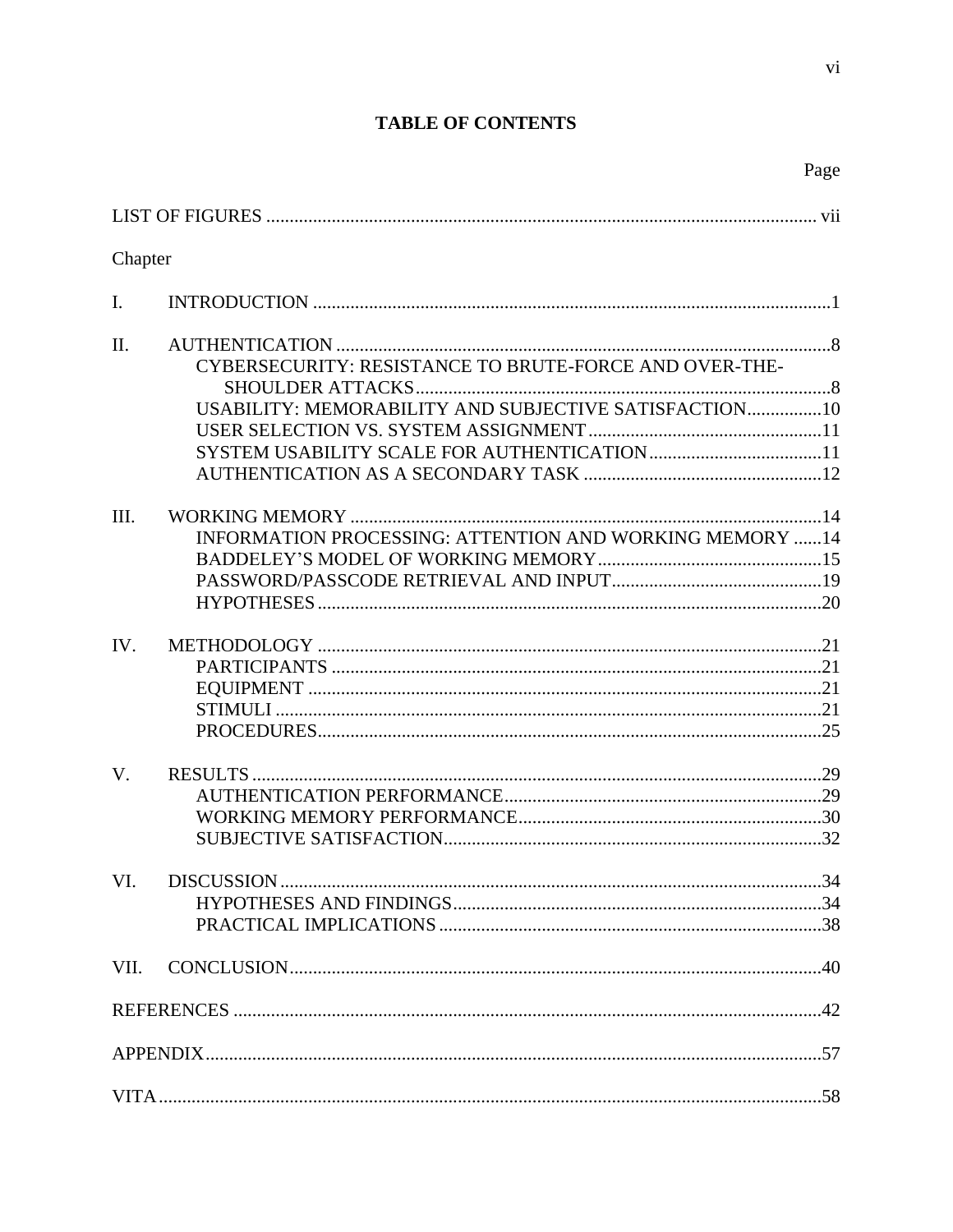# **LIST OF FIGURES**

| Figure                                                                            | Page |
|-----------------------------------------------------------------------------------|------|
|                                                                                   |      |
|                                                                                   |      |
|                                                                                   |      |
| 4. Workflow diagram of a working memory task with embedded authentication task 28 |      |
|                                                                                   |      |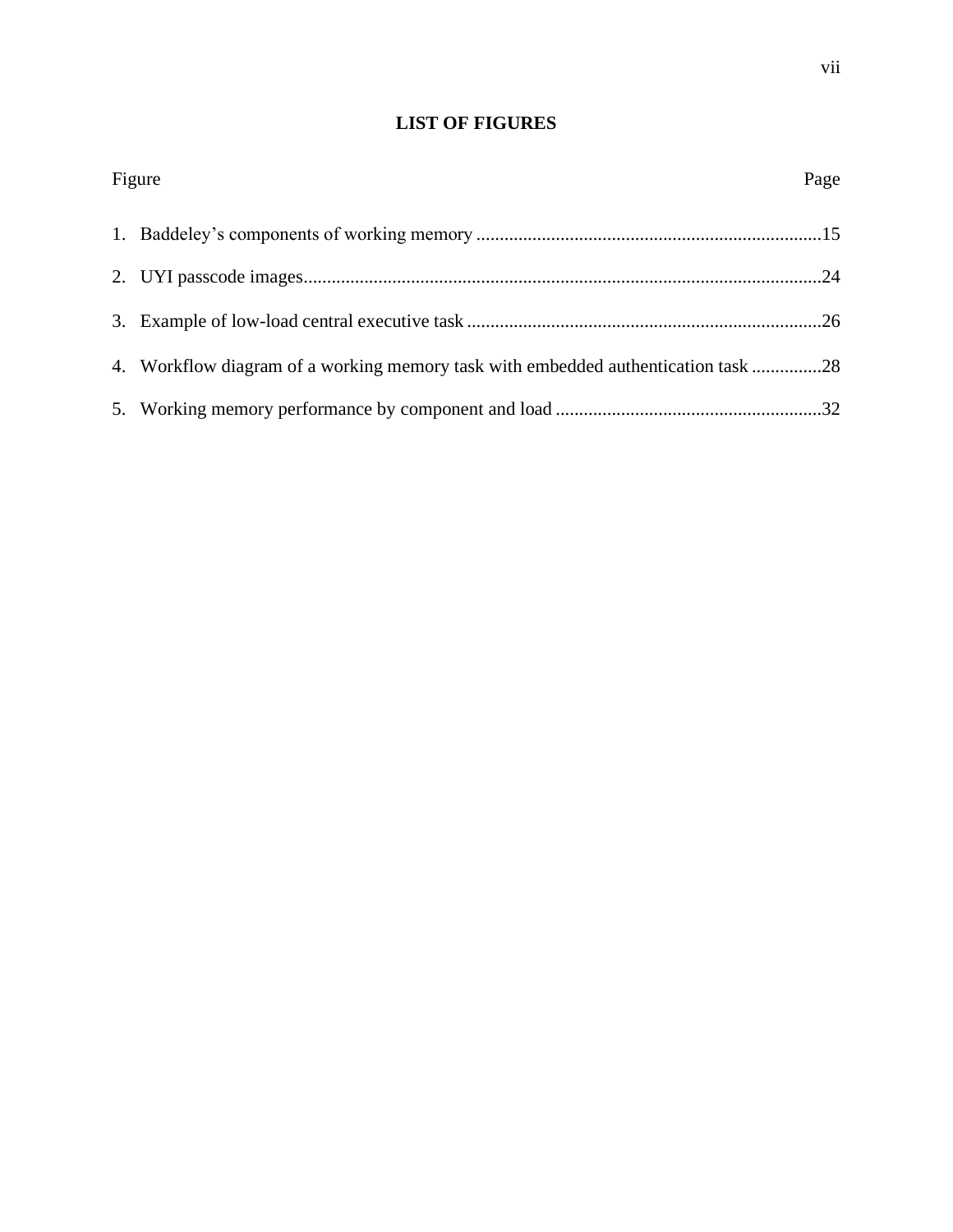#### **CHAPTER I**

## **INTRODUCTION**

Alphanumeric passwords have been a ubiquitous method of authentication since the 1960s (Sobrado & Birget, 2002). Although their continued deployment can be attributed to benefits such as convenience and low cost (Herley & Oorschot, 2011), their security has long been of concern (Morris & Thompson, 1979). Billions of passwords have been stolen through brute-force attacks (Perlroth & Gelles, 2014), in which an automated program inputs different combinations of password characters until the correct combination is found (Curtin, 2005; Kirushnaamoni, 2013). Some brute-force attacks are especially effective at cracking weak passwords (Herley & Florêncio, 2008), which contain dictionary words, predictable patterns such as "1234," or personal information, such as birthdays (Vu et al., 2007; Weir et al., 2010). According to a report from Verizon Data Breach Investigations (2017), weak or stolen passwords are responsible for more than 80% of breaches. To the user, of course, weak passwords are appealing because they are easier to remember than strong ones (Wright et al., 2012). In addition to omitting dictionary words and personal information, strong passwords typically require a minimum length of eight characters, a mix of upper and lowercase letters, and at least one number and special character (Raderman, 2017).

The security risk of weak passwords is escalated when users engage in poor cyber hygiene (Pfleeger & Caputo, 2012); for example, intentionally sharing passwords with others, writing down passwords where others might see them, and failing to periodically update them or create new ones for different accounts (Huth et al., 2012). When a password is reused across accounts, a successful brute-force attack against one account can become a security risk for all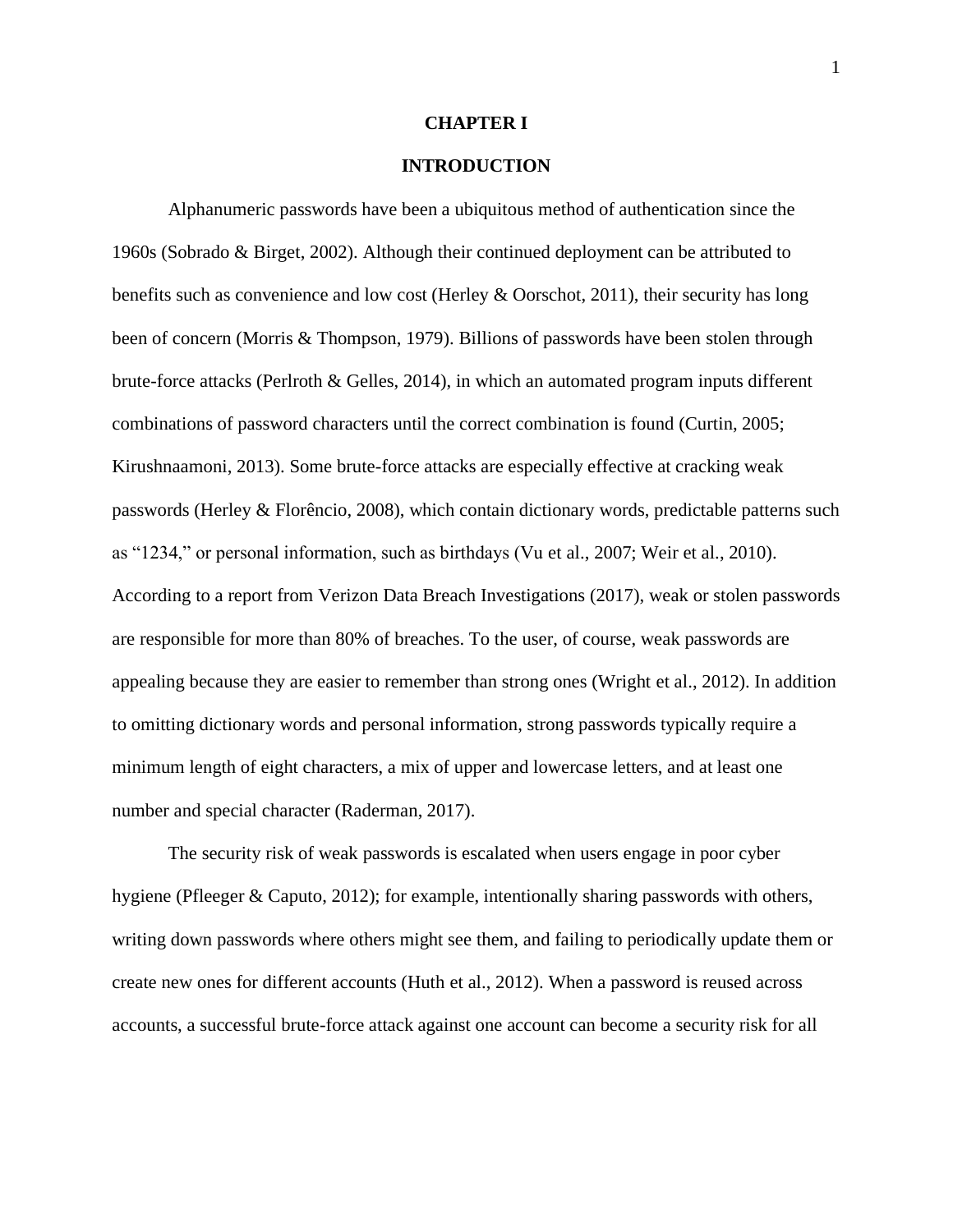others associated with that password (Wang et al., 2014). However, a survey of more than 20,000 users found an average of 130 accounts associated with a single email address (Le Bras, 2015).

Some accounts, such as email or social media accounts, may be accessed on a daily basis. Others, such as DMV or social security accounts, may be accessed more sporadically. Frequency of use is an important consideration for which authentication scheme is most appropriate to protect a particular account. Applying an authentication scheme without considering frequency of use assumes that the user is willing and able to manage that login credential (e.g., another unique password) in addition to those they are already responsible for. Expectations from a cybersecurity standpoint are therefore becoming impractical and inefficient from a usability standpoint. In the trade-off between security and usability, the commonly held view is that "increasing one necessarily decreases the other" (Biddle et al., 2012, p. 5). The resulting need for authentication that meets dual standards of usability and security has long generated interest in alternatives to the alphanumeric password (Biddle et al., 2012; Dhamija & Perrig, 2000).

Graphical authentication is one alternative that has been a subject of research for more than twenty years (Biddle et al., 2012). Rather than typing a string of characters, graphical schemes implement picture-based passcodes to authenticate (Sobrado  $\&$  Birget, 2002). For example, a user may be asked to select their passcode images from a grid of distractor images (Brostoff & Sasse, 2000; Dhamija & Perrig, 2000; Hayashi et al., 2008). From a usability perspective, graphical passcodes benefit from increased memorability relative to passwords (Brostoff & Sasse, 2000; Moncur & Leplâtre, 2007), since pictures are more memorable than text (Nelson et al., 1976; Paivio et al., 1968). From a cybersecurity perspective, graphical passcodes are thought to be more resistant to brute-force attacks because it is more difficult for a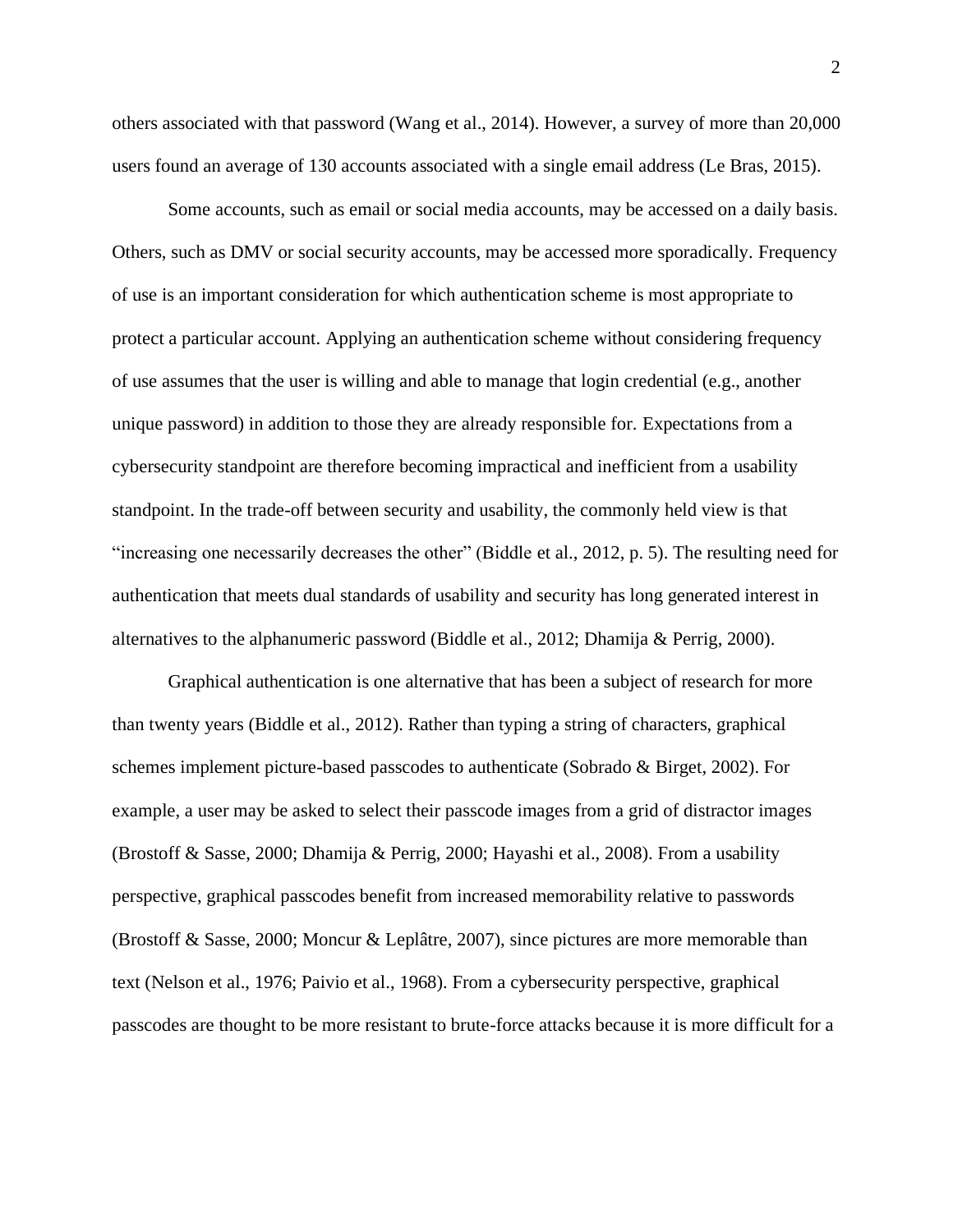computer to recognize the many bytes contained in an image compared to the few contained in a text character (Linju & Krishnan, 2014; Sobrado & Birget, 2002).

However, graphical passcodes face other cybersecurity risks. Of primary concern are shoulder-surfing attacks, or over-the-shoulder attacks (OSAs), during which attackers observe a user's password or passcode input with the intention of replicating it later to gain unauthorized access (Li et al., 2005). For example, an attacker within the workplace may employ an OSA by closely watching a user as they select passcode images on a desktop login screen. The greater memorability of graphical passcodes benefits malicious observers and the intended user (Sobrado & Birget, 2002). Because it is easier to recognize passcode images from a set than to recall and repeat a string of password characters (Still et al., 2017), OSAs on graphical passcodes are made easier as well.

Some graphical authentication schemes have been designed to prevent OSAs (Lashkari et al., 2009). The Use Your Illusion (UYI) scheme developed by Hayashi et al. (2008), for example, prevents OSAs by distorting the quality of images and randomizing their locations on a grid. When users are first assigned a graphical passcode, images are shown in their original quality. When logging in, however, visual quality is distorted. This renders the passcode images less recognizable to those unfamiliar with the original versions (Cain & Still, 2017; Hayashi et al., 2008). To authenticate, the user searches a series of three 3x3 grids and selects each passcode image located among eight distractor images. Multiple grids are implemented to prevent unauthorized logins due to lucky guesswork (Hayashi et al., 2008). System-assigning the passcode images also eliminates any personal bias from the user that may be evident to a potential hacker, such as a favorite color (Biddle et al., 2012).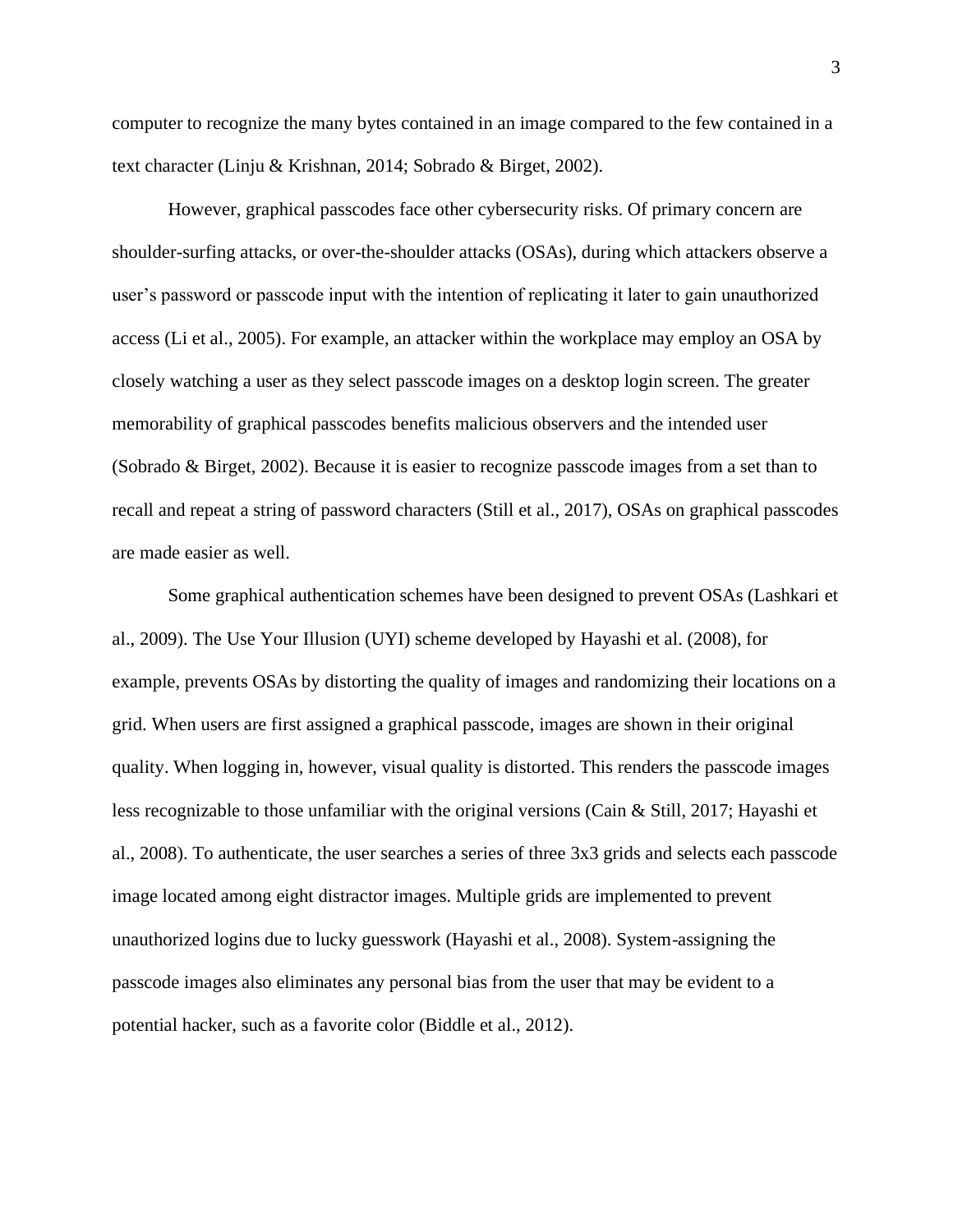Of course, users do not authenticate simply for the sake of authenticating. The login process is less important for users than the task motivating them to log in (Sasse et al., 2001; Whitten & Tygar, 1999). Ideally, remembering and inputting one's password or passcode should come at minimal cost to primary task information already held in working memory. Through working memory, users can preserve one piece of information while processing a new piece of information (Salthouse & Babcock, 1991). In other words, working memory is a form of limited and temporary storage that uses information from short-term memory to complete a task (Baddeley, 2010; Halarewich, 2016). If authentication significantly interferes with working memory, primary task performance may suffer. For example, suppose an employee is tasked with sending a set of instructions to a specific email address. In that case, this working memory load may be negatively impacted if the login process is overly taxing (i.e., typing a complex password or selecting graphical passcode images that require complex visual searches). Of course, there are more troubling consequences to forgotten working memory load than an incorrect email address. Primary tasks while authenticating may be as critical as patient care or heavy machinery's operation (Ghorsad, 2014). According to Trewin et al. (2012), "[...] authentication is an interruption in the user's primary task flow, and a disruption to working memory. The greater the demands on working memory from the authentication process, the greater the risk of forgetting aspects of the task at hand" (p. 160). To date, however, little research has addressed how authentication schemes impact primary task information. This is surprising, given how often users must authenticate. One study by Mare et al. (2016) found that users authenticated an average of 45 times a day.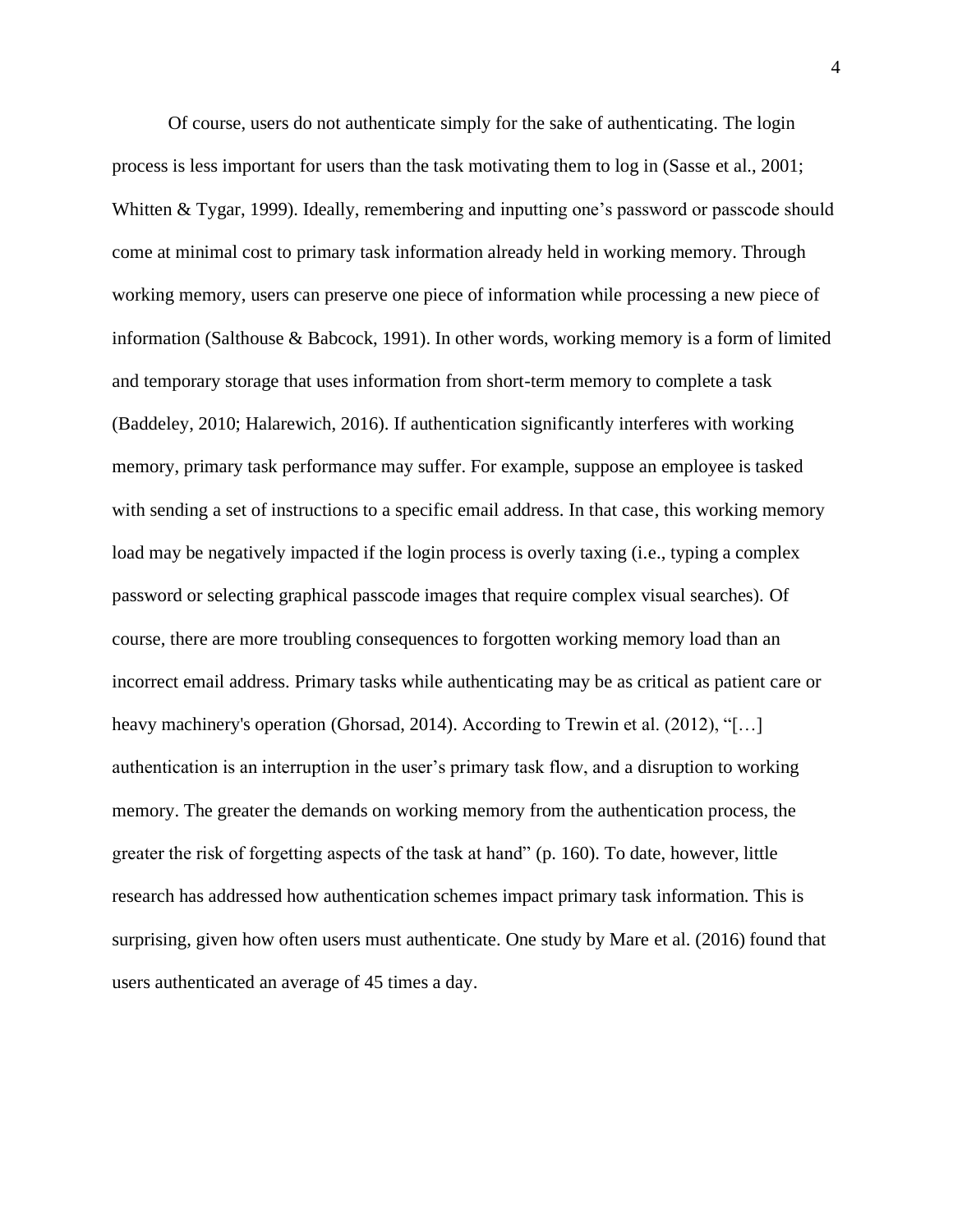A recent exploratory study by Still and Cain (2019) measured the impact of graphical authentication on the three components of working memory included in Baddeley's model: verbal, visuospatial, and central executive (Baddeley & Hitch, 1974). In Still and Cain's study, working memory performance was measured for tasks that relied upon each component. Verbal tasks required participants to remember four consonant letters, and visuospatial tasks required them to remember the placement of four dots on a 3x3 grid. Tasks for central executive working memory, which incorporates information from both verbal and visuospatial (Baddeley & Hitch, 1974), required users to remember the placement of four letters on a 3x3 grid. Once users loaded their working memory, they were asked to authenticate through UYI and then report the working memory load.

The results of this study indicated an overall negative impact of authentication on working memory performance. With working memory tasks interrupted by UYI, users reported correct information approximately 55% of the time. Although two other graphical schemes were included in the study, they did not significantly differ from UYI in working memory performance. There was also no significant interaction between authentication scheme and type of working memory task. Across schemes, results suggested that visuospatial working memory performance was best retained. There was no significant difference in performance between verbal and central executive working memory. However, because load conditions were not introduced in this study, performance may have been influenced by a confound of task difficulty.

Although some exploratory research has addressed the impact of graphical passcodes on each working memory component, no previous study has addressed the same impact for alphanumeric passwords. Comparisons between graphical and alphanumeric authentication are therefore unclear in this domain. This is unfortunate, considering that comparisons are likely to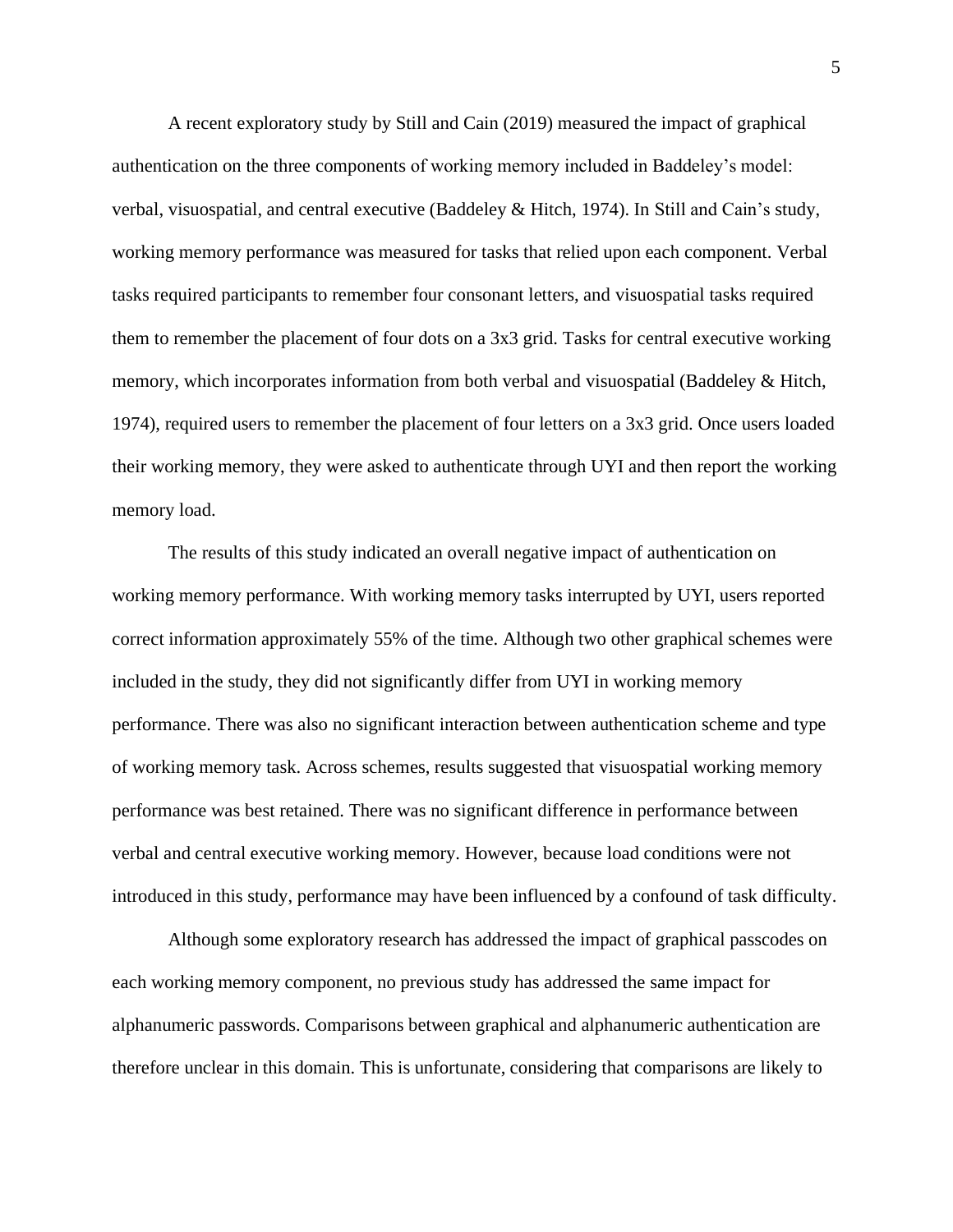be useful in informing the suitability of an authentication scheme for different settings. For example, if one scheme has a significant negative impact on verbal working memory, that scheme may be inadvisable in situations where users are frequently under verbal load. Because alphanumeric passwords are comprised of verbal information, it is possible that they impair users' ability to remember other verbal information during login. Similarly, since graphical passcodes are embedded with visual information, one might assume that they impair visuospatial working memory. However, Still and Cain (2019) found that visuospatial working memory was *best* retained after using graphical authentication. It is also unclear how the various authentication schemes may influence central executive working memory, which necessitates the storage of both verbal and visuospatial information.

An earlier study by Cain and Still (2018) assessed graphical authentication schemes by usability as well. Participants indicated the pleasantness of their experience with each scheme, also known as subjective satisfaction (Brooke, 1996). Overall, participants reported low subjective satisfaction with graphical schemes (Cain & Still, 2018). Perhaps due to their novelty, users have shown reluctance to use graphical passcodes in place of alphanumeric passwords (Malek et al., 2006). Nevertheless, with passwords already so widely adopted, it is important to gauge users' reactions toward schemes like UYI as a potential alternative.

One way of measuring subjective satisfaction, as in Cain and Still's (2018) study, is the System Usability Scale, or SUS (Brooke, 1996). The SUS is a well-validated usability questionnaire (Bangor et al., 2008) comprised of 10 questions on a Likert scale of 0 ("strongly disagree") to 5 ("strongly agree") (Brooke, 1996). SUS scores ranges range from 0 to 100, with a score of 68 indicating "average" usability (Sauro, 2011, p. 37). In Cain and Still's (2018) study, participants reported an SUS score of 64.53/100 for the UYI scheme when authenticating was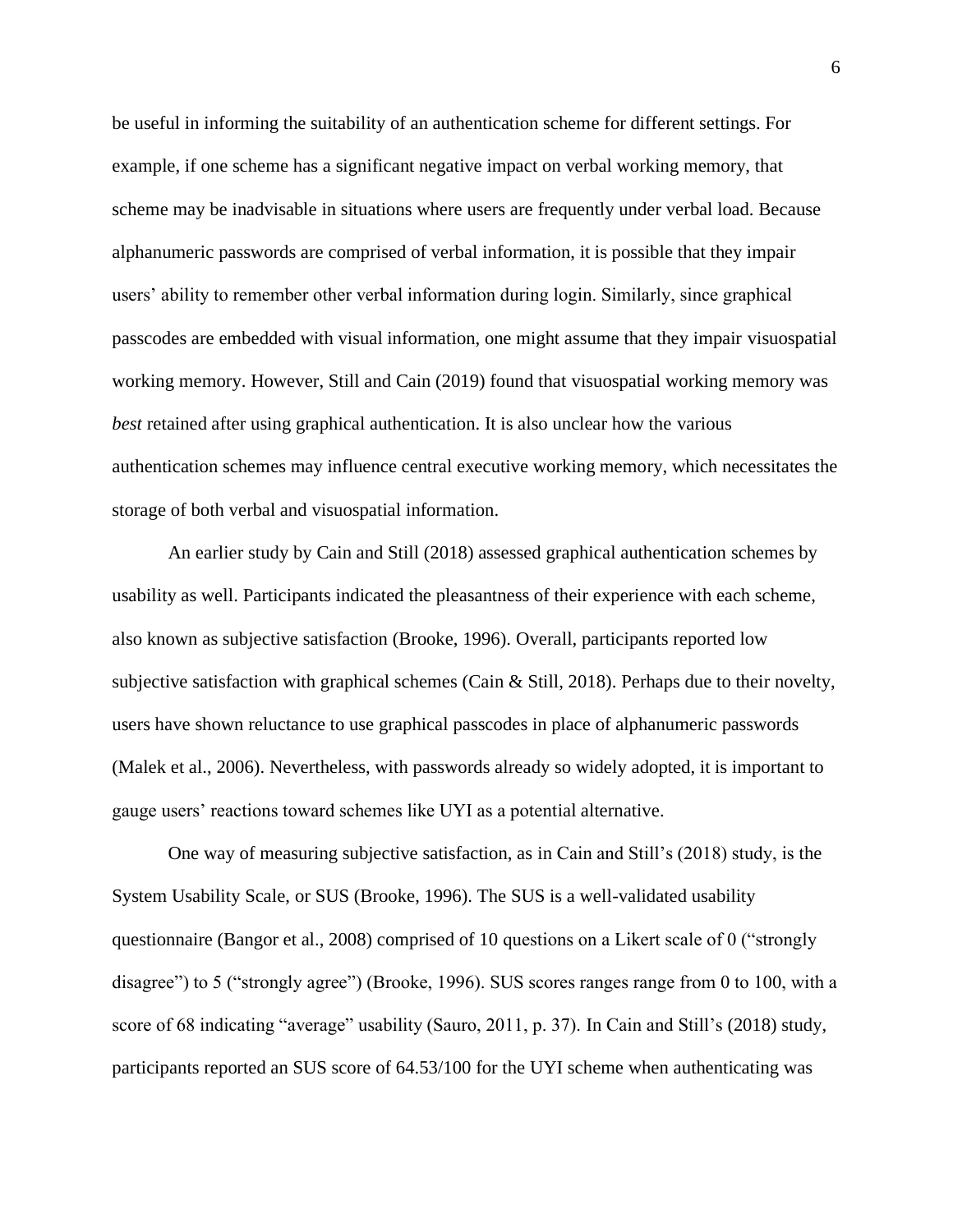their primary task. This study used the SUS to capture users' satisfaction with UYI when authenticating was their secondary task, and remembering unrelated working memory load was their primary task.

Altogether, this study seeks to compare the effects of a newly assigned alphanumeric password and UYI graphical passcode on working memory performance for all three components. By incorporating both low and high load conditions, concerns about task difficulty are removed. Using the SUS, we can also assess subjective satisfaction with graphical authentication while under working memory load.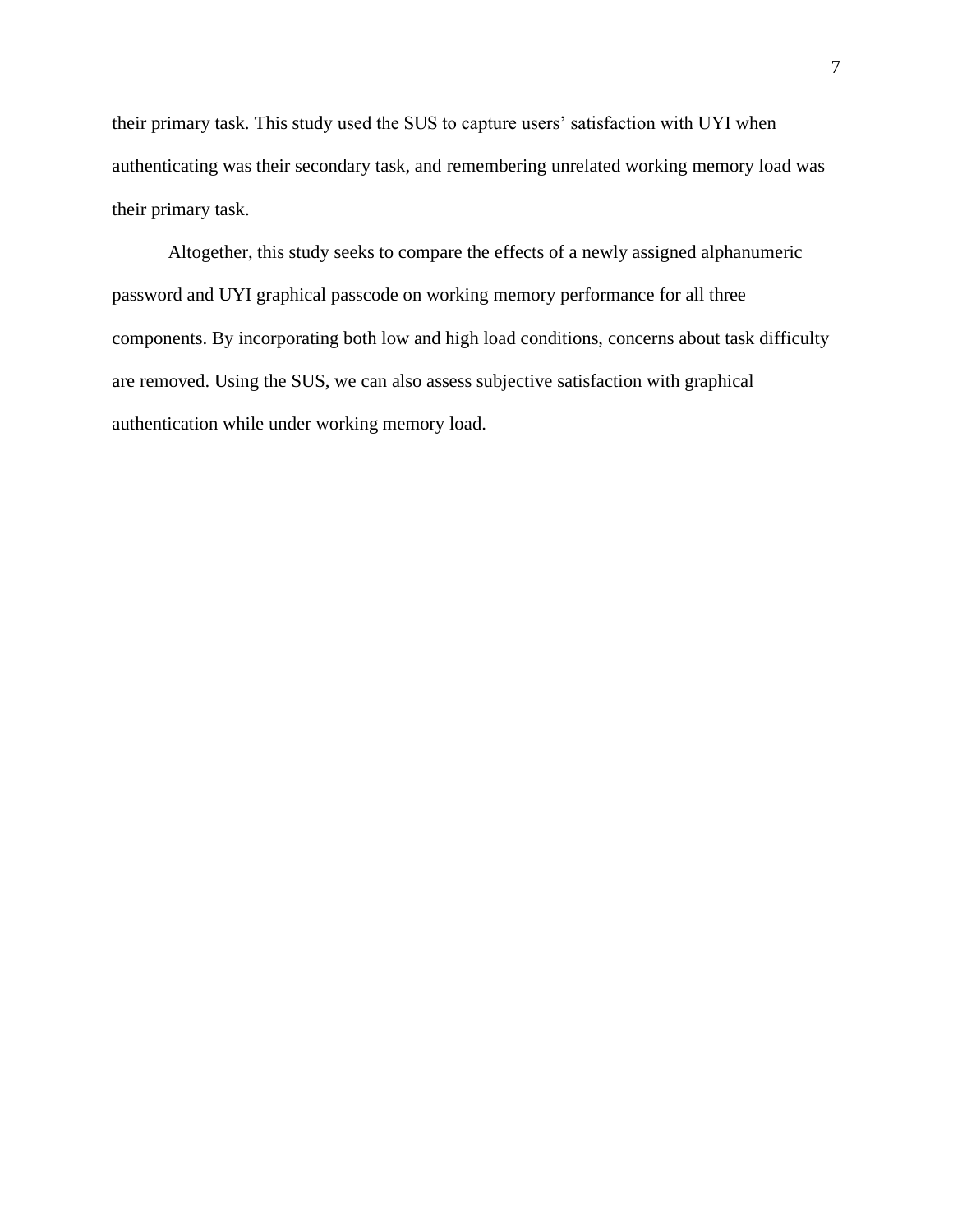#### **CHAPTER II**

## **AUTHENTICATION**

Authentication may be classified as knowledge-based (something you know), tokenbased (something you have), or biometric (something you are) (Hayashi et al., 2008). Biometric authentication, such as fingerprint-scanning and voice or facial recognition, is relatively quick and easy (Bhattacharyya et al., 2009). However, a major vulnerability to biometric authentication is the permanence of users' data. In 2015, fingerprint data for 5.6 million federal U.S. employees were breached in a cyberattack (Peterson, 2015). In this case, a major concern to security experts was that users could not mitigate further risk by changing their fingerprints, as they can with passwords and passcodes (Peterson, 2015). Token-based authentication (for example, proximity cards) is another method that requires relatively low effort from the user (Hayashi et al., 2008). However, they are vulnerable to theft and inconvenient to replace, resulting in delayed accessibility for authorized users (Hayashi et al., 2008; Sathish et al., 2013).

Alphanumeric and graphical authentication are knowledge-based, requiring the user to know a password or passcode (Biddle et al., 2012). In the literature of graphical alternatives to alphanumeric authentication, UYI is a promising scheme that was developed to maintain sufficient usability while providing defense against OSAs (Hayashi et al., 2008). However, graphical schemes have both advantages and disadvantages to security and usability.

## **Cybersecurity: Resistance to Brute-Force Attacks and Over-the-Shoulder Attacks**

**Advantages.** The wide variety of images employed in graphical authentication suggests that graphical passcodes may be more secure against brute-force attacks. According to Suru and Murano (2019), brute-force attacks use an algorithm that tests "all possible combinations of user passwords" to hack an account (p. 26). The total number of possible passwords is referred to as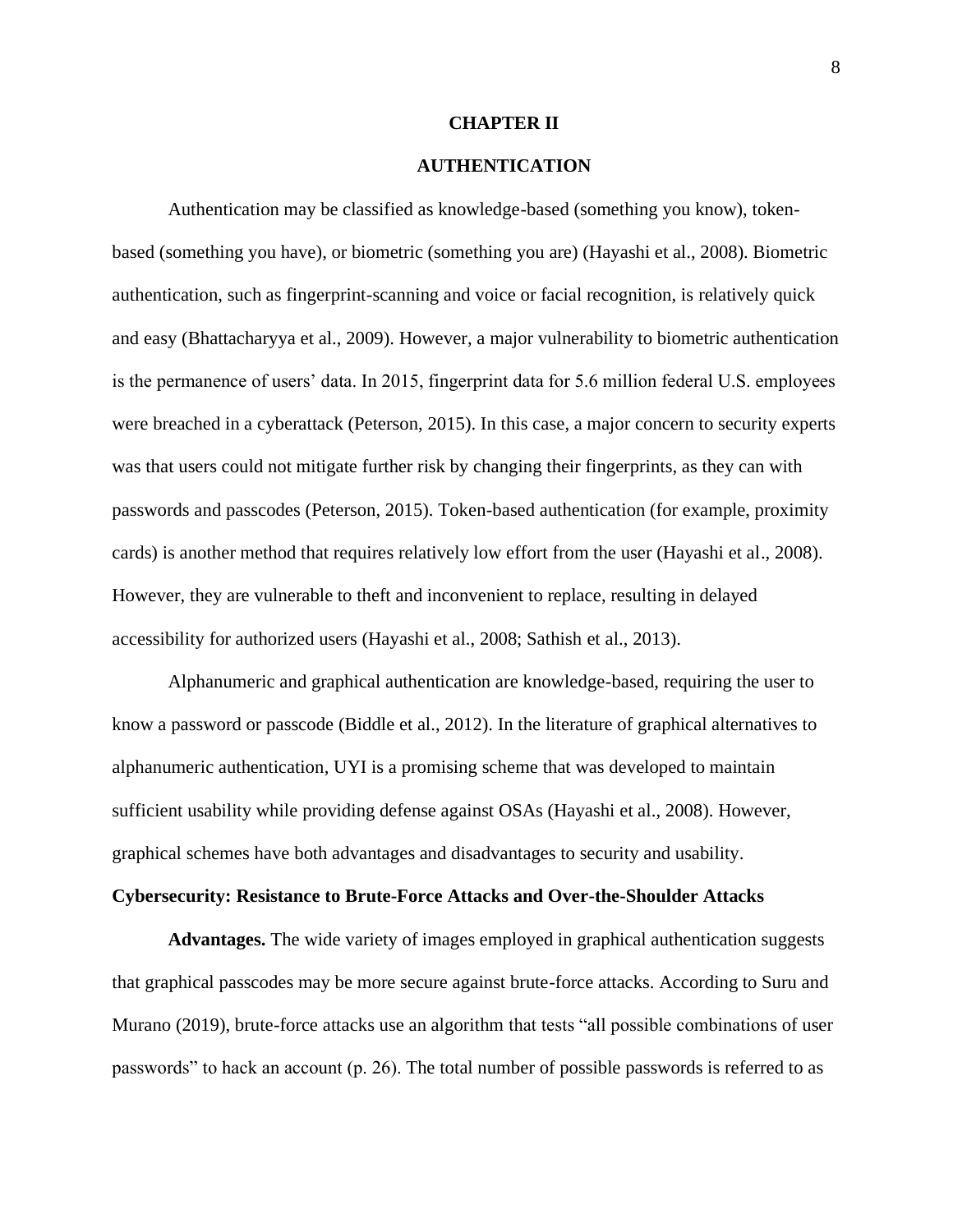theoretical password space (Biddle et al., 2012). For alphanumeric passwords, the theoretical password space is restricted to combinations of numbers, letters, and special characters (Hu et al., 2010). However, the theoretical password space for graphical schemes can be expanded by increasing the library of images (Hu et al., 2010). By expanding the list of combinations to be attempted, brute-force attacks become more difficult (Hu et al., 2010). The greater volume of bytes may also hamper brute-force attacks that a computer must recognize in passcode images (Linju & Krishnan, 2014; Sobrado & Birget, 2002).

**Disadvantages.** Unlike alphanumeric passwords, graphical passcodes can be directly selected by tapping or clicking (Biddle et al., 2012). However, direct selection of images with a mouse or touch screen means that some schemes are more visible to observers (Darbanian, 2015). This renders them more susceptible to OSAs (Li et al., 2005). Although OSAs are a threat to alphanumeric passwords, input is usually concealed somehow (i.e., by replacing each typed character with a dot or an asterisk). For many graphical schemes, image selection is less easily concealed, and preventing OSAs while maintaining usability becomes a challenge (Darbanian, 2015; Lashkari et al., 2009). Developing authentication schemes that resist OSAs while maintaining usability for the authorized user is a common goal in the literature (Hayashi et al., 2008).

More usable graphical schemes, however, are often limited by smaller theoretical password spaces (Biddle et al., 2012). For example, a grid with fewer images for the user to consider will be more usable, but the theoretical password space will be reduced by the smaller selection of images (Biddle et al., 2012; Schaub et al., 2013). This places more usable graphical schemes at increased risk of brute-force attacks (Biddle et al., 2012). Schemes such as UYI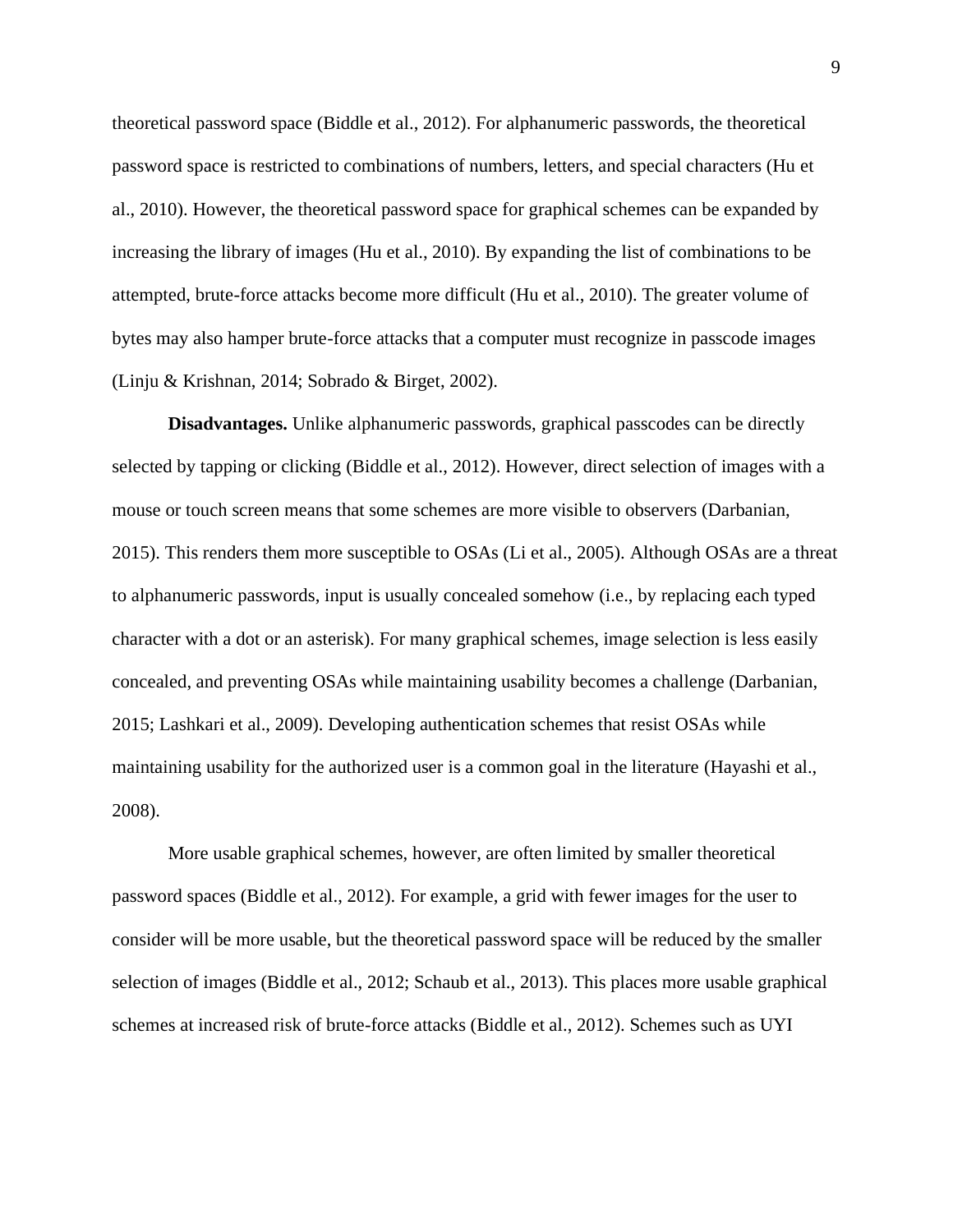mitigate this risk by increasing the number of grids to be searched, rather than the number of images within each grid (Hayashi et al., 2008).

#### **Usability: Memorability, Efficiency, and Subjective Satisfaction**

**Advantages.** Interest in graphical passcodes as an alternative to alphanumeric passwords has arisen, in part, from their potential for increased memorability (Biddle et al., 2012). According to Gartner Group (2010), forgotten passwords are responsible for 20-30% of help desk calls. Compared to the strings of characters contained in alphanumeric passwords, the images contained in graphical passcodes are easier for users to remember (Brostoff & Sasse, 2000; Dhajima & Perrig, 2000; De Angelini et al., 2005). The memorability advantage for graphical passcodes has been associated with the picture superiority effect, the long-held finding that people tend to better recall and recognize images compared to text (Nelson et al., 1976; Paivio et al., 1968; Stobert & Biddle, 2013). Whereas text is semantically encoded, images are both visually and semantically encoded. The presence of both visual and semantic encoding enhances recall (Paivio, 1979). Because passcode images are encoded in both forms, they are easier for users to recall than passwords (Brostoff & Sasse, 2000; Dhajima & Perrig, 2000; De Angelini et al., 2005). Even with distorted edges and colors, UYI passcode images remain memorable. One week after receiving system-assigned passcode images, users demonstrated 94% login accuracy in Hayashi et al.'s (2008) study.

**Disadvantages.** Due to their novelty, graphical passcodes such as UYI require training in a secure environment before they can be employed by users (Hayashi et al., 2008). Alphanumeric passwords, being so widely recognized, do not typically require instruction before use. However, the training phase for graphical passcodes need not be time-consuming. In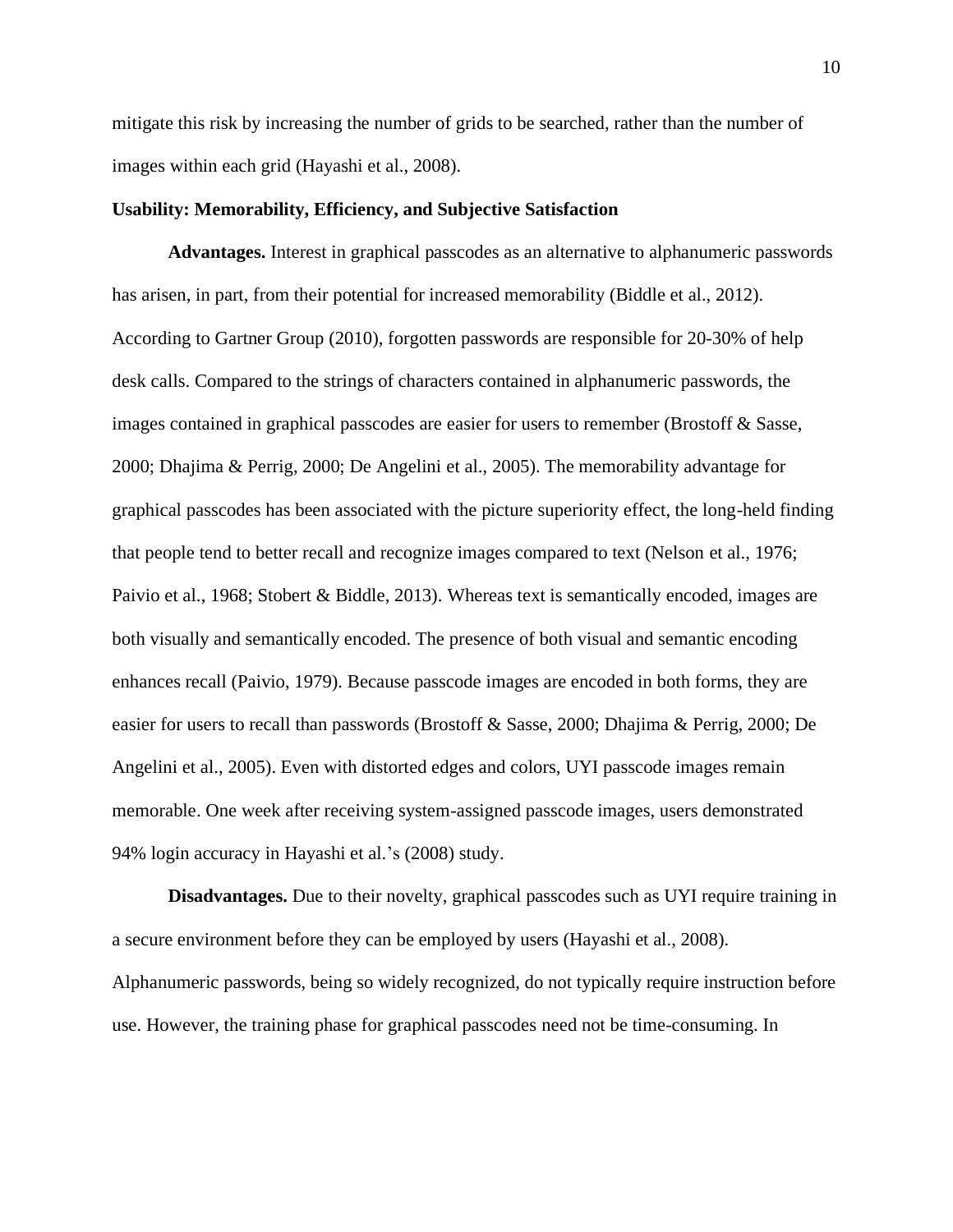Hayashi et al.'s (2008) study, the training phase for UYI lasted no more than five minutes. This phase is also thought to improve long-term memorability (Hayashi et al., 2008).

Subjective satisfaction is another usability dimension needing improvement. Despite the advantages of graphical authentication, users are resistant to change (Malek et al., 2006). When asked whether they would be willing to switch from using alphanumeric authentication to a more secure graphical authentication scheme, only 64.7% of users indicated their willingness to do so (Malek et al., 2006).

#### **User Selection vs. System Assignment**

Several authentication studies have allowed users to select their own passwords or passcode images (Dhamija & Perrig, 2000; Forget et al., 2008; Goldberg et al., 2002; Vu et al., 2007). However, such studies focus on the strength or memorability of user-selected passwords rather than the effect of authentication on other performance measures. Passwords that are userselected vary in length and complexity, and thus their potential interference on working memory would also vary from user to user. In comparison, studies in which passwords are systemassigned ensure the same level of difficulty across study conditions (Wright et al., 2012). Similarly, for graphical authentication schemes, Cain and Still (2018) recommend systemassigned graphical passcodes to avoid user biases in image selection. For example, users might select passcode images that are similar in color to reduce the effort required for detection.

## **System Usability Scale for Authentication**

Although users are reluctant to authenticate using alternatives to the alphanumeric password, many are also unwilling to strengthen their passwords (Warkentin et al., 2004). With users resistant to both strong passwords and password alternatives, user satisfaction is important in considering the deployment of graphical schemes.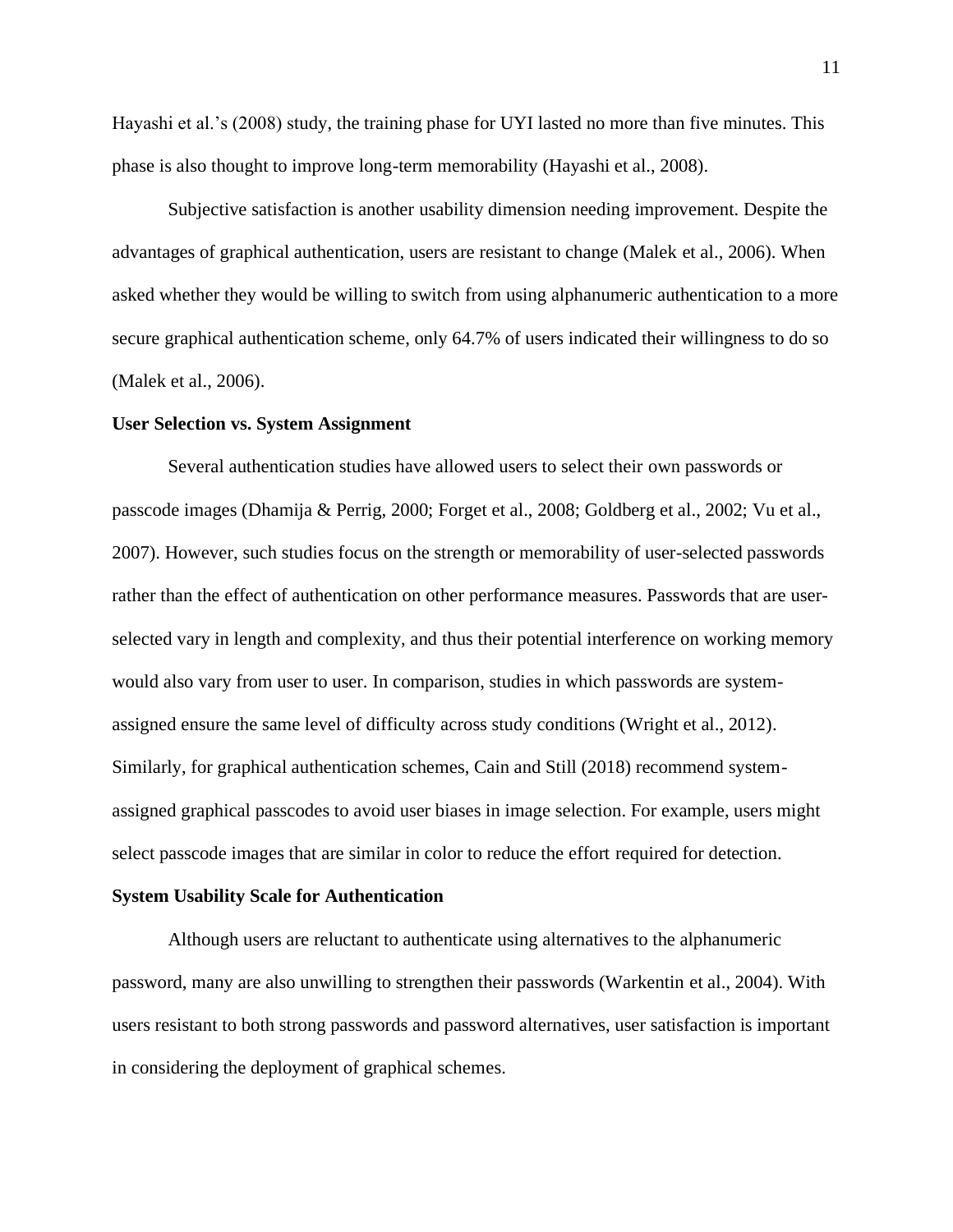The SUS has been used as a "quick and dirty" tool to measure user satisfaction with authentication schemes in several studies (Bindu, 2015; Cain & Still, 2018; Chowdhury et al., 2013; Fraune et al., 2013; Zimmerman & Gerber, 2020). However, none required participants to be under working memory load while authenticating. According to Still and Cain (2019), "the amount/type of working memory an authentication system drains might also predict its perceived 'ease of use'" (p. 80). As a rule, user experience designers should avoid overtaxing users' working memory to prevent information overload from making an interaction unpleasant and unusable (Budiu, 2018). Greater working memory load strains users' limited cognitive resources, which may frustrate the user and diminish satisfaction with the interaction (Jen-Hwa Hu et al., 2017). However, little research has explicitly measured the influence of load on users' subjective satisfaction (Jen-Hwa Hu et al., 2017). When participants in Still and Cain's (2018) experiment were simply asked to authenticate using UYI, they reported a mean SUS score of 64.53. This score falls below the threshold of 68 for "average" system usability (Sauro, 2011). In this study, we draw a comparison by measuring subjective satisfaction with UYI when participants are under working memory load.

#### **Authentication as a Secondary Task**

To the user, authentication is merely an interruption to some other task (Subils, 2019). Primary task information, such as a file name or confirmation code, takes precedence over authentication (Chiasson & Biddle, 2007). Thus, when a primary task requires users to log in, they are met with the dual task of holding primary task information in working memory while inputting their password or passcode.

The ability to complete these dual tasks quickly and successfully is limited by the amount of working memory resources that are available. More difficult tasks require greater working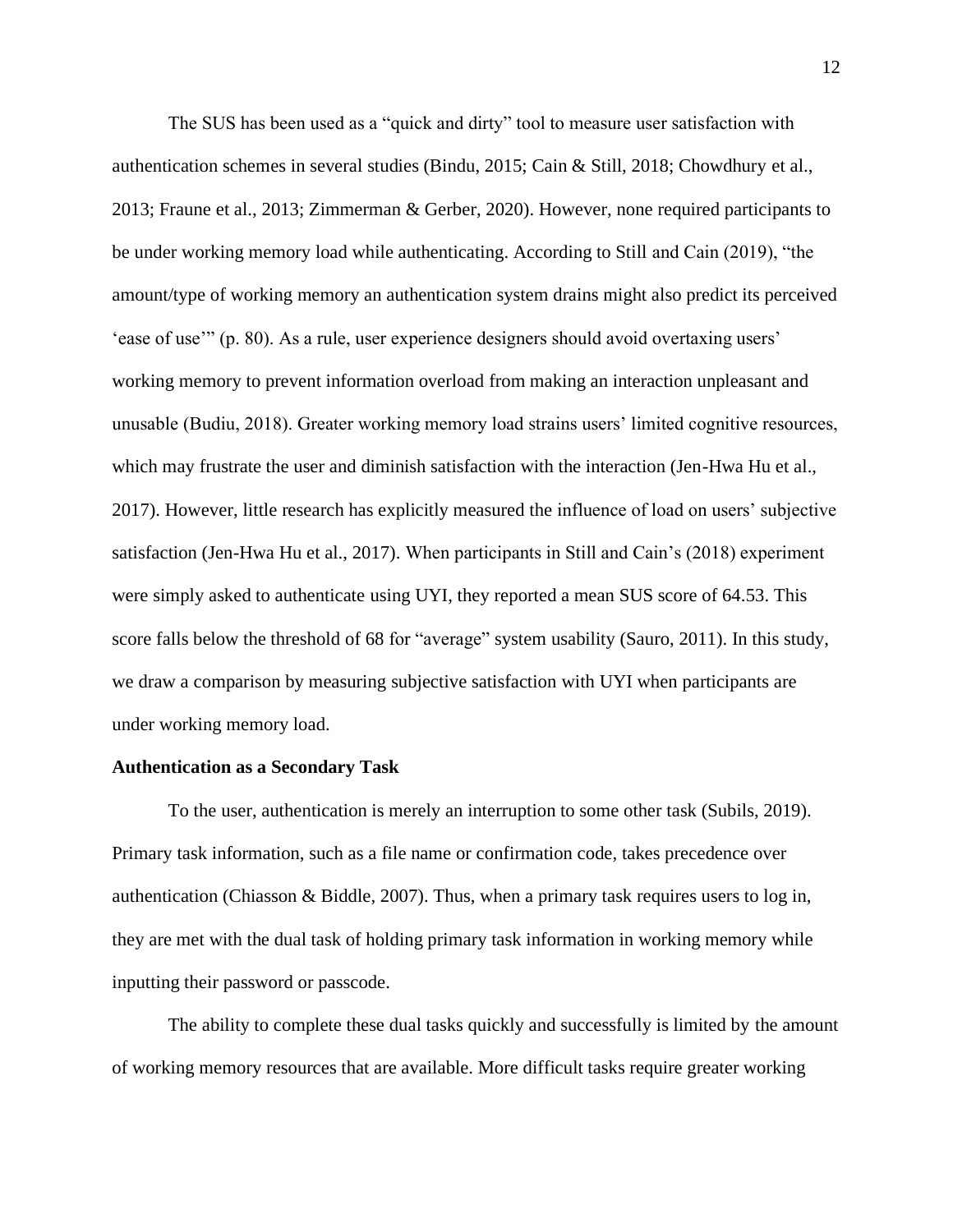memory resources and therefore place a greater load on working memory (Kahneman, 1973). In turn, greater load negatively impacts working memory performance (Eggemeier, 1988).

The type of dual task load may further influence performance. That is, how well the user retains primary task information depends on the extent to which it demands the same mental resource as a secondary task (Wickens, 1984). Wickens accounts for this intrusiveness through multiple resource theory (1984). For example, if an air traffic controller's primary task is to gauge an aircraft's position, spatial resources will be consumed. If she is also tasked with vocally acknowledging updates from the pilot, verbal resources will be consumed. Because the two tasks do not draw from the same type of resource, primary task performance would not be expected to change. However, if the air traffic controller's secondary task also consumed spatial resources, a negative impact would be expected (Wickens, 2002). In other words, the type of primary task load affects the intrusiveness of the secondary task (Eggemeier, 1988).

With authentication as a secondary task, an authentication scheme's intrusiveness may depend on the type and amount of working memory resources required by the user's primary task. The level of intrusiveness on certain resources may then inform an authentication scheme's suitability for various work environments. When working memory performance suffers, the user risks forgetting the information that may have motivated them to authenticate in the first place. Therefore, it is important to understand how well different types of information loaded before login will be retained after using a graphical passcode compared to an alphanumeric password.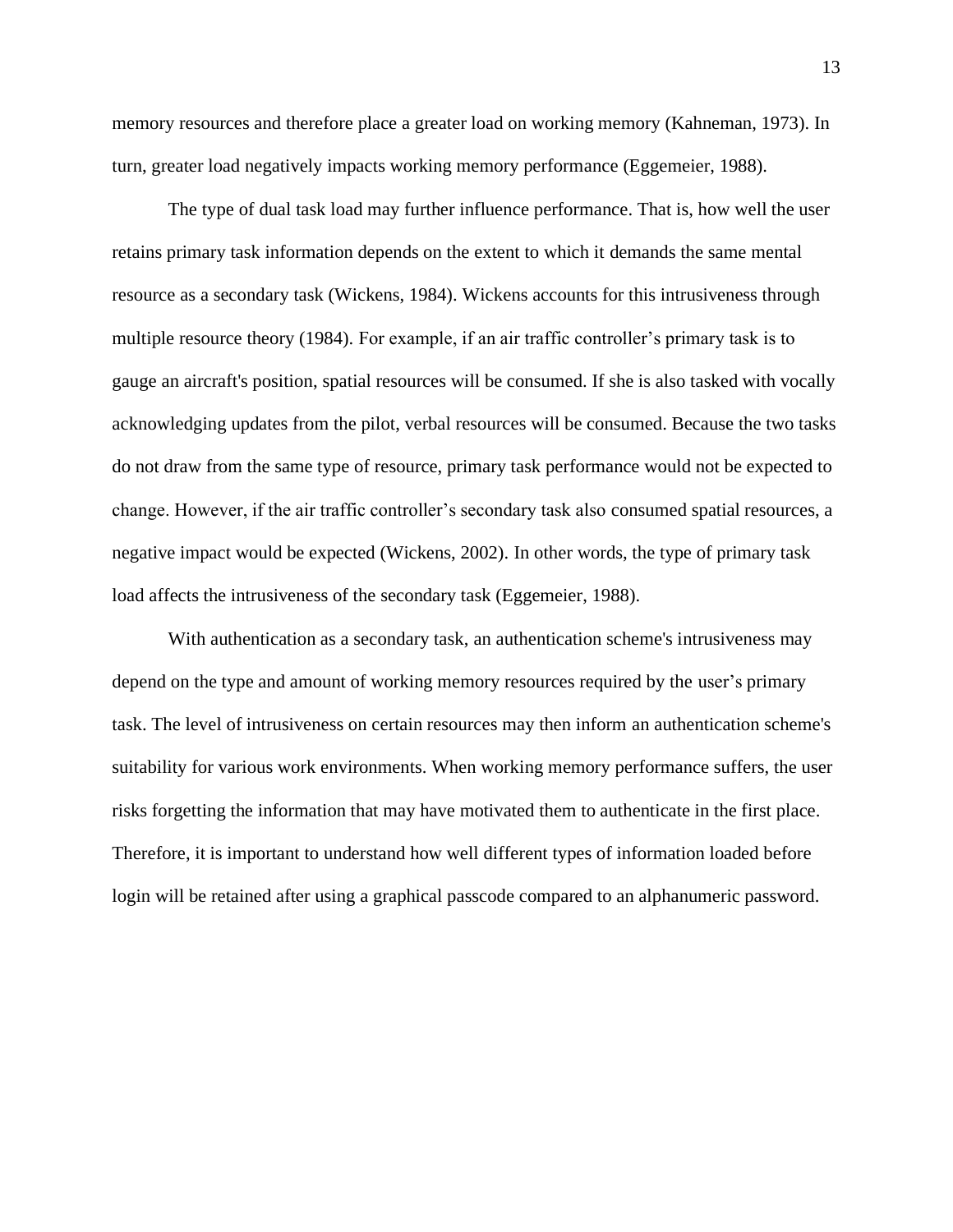#### **CHAPTER III**

## **WORKING MEMORY**

In this study, we seek to understand the influence of alphanumeric and graphical authentication on working memory performance for tasks that vary in type and difficulty. Specifically, we measure their impact on the accuracy of low-load and high-load tasks requiring varying levels of verbal, visuospatial, and central executive working memory. To better understand this relationship, we begin with an overview of the roles that information processing and attention play in working memory; the three components of working memory conceptualized in Baddeley's model (1974); and finally, the difference between interactions with an authentication system and mental representations of a password or passcode.

## **Information Processing: Attention and Working Memory**

Before information enters working memory, it must be processed through several stages. According to Atkinson and Shiffrin (1968), information first enters sensory memory, an initial stage which lasts a few seconds at most. From sensory memory, information enters short-term memory, which lasts approximately 15-20 seconds (Brown, 1958; Peterson & Peterson, 1959) and has a maximum capacity of approximately five to nine pieces of information (Miller, 1956). As a result of these limitations, attention plays a vital role in working memory by enabling focus on specific pieces of information (Awh et al., 2006). In other words, attention functions as a selective mechanism (Johnston & Dark, 1986) for information that is "most relevant to the current processing goals" (Awh et al., 2006, p. 202). Rehearsal of this information enables its maintenance in short-term memory and, potentially, its transfer to long-term memory (Atkinson & Shiffrin, 1968). Working memory has commonly been conceptualized as a mental workbench for both short- and long-term memory (Baddeley, 1986; Klatzky, 1980). In this analogy, short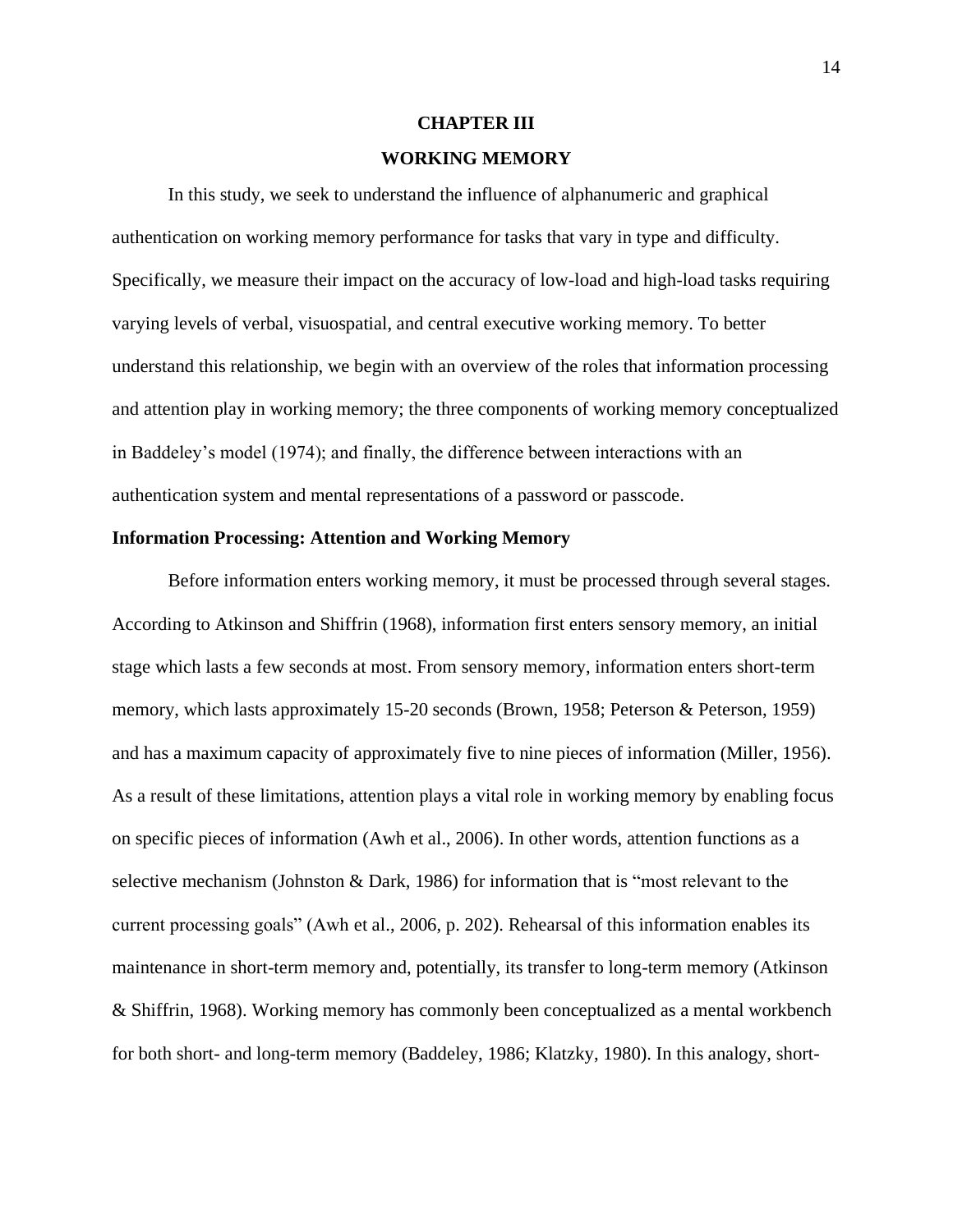term memory is represented by materials on the surface of the workbench, whereas long-term memory may be likened to materials within reach on a nearby shelf (Klatzky, 1980).

## **Baddeley's Model of Working Memory**

Baddeley's model of working memory (1974) introduced three components: verbal, visuospatial, and central executive. Verbal and visuospatial working memory operate as subordinate systems under central executive working memory, which integrates information from both (Baddeley, 1974). One might consider the central executive a kind of business executive, receiving input from its verbal and visuospatial sub-systems and then incorporating both into useful business decisions (Baddeley, 1986). Figure 1 provides a representation of the relationships between the three components.

### **Figure 1**



*Baddeley's Components of Working Memory (Baddeley & Hitch, 1974)*

**Verbal.** Under the central executive, verbal working memory is the subordinate system responsible for briefly retaining verbal and written information (Baddeley, 1974). This process is often referred to as the phonological loop, in which limited verbal information may be briefly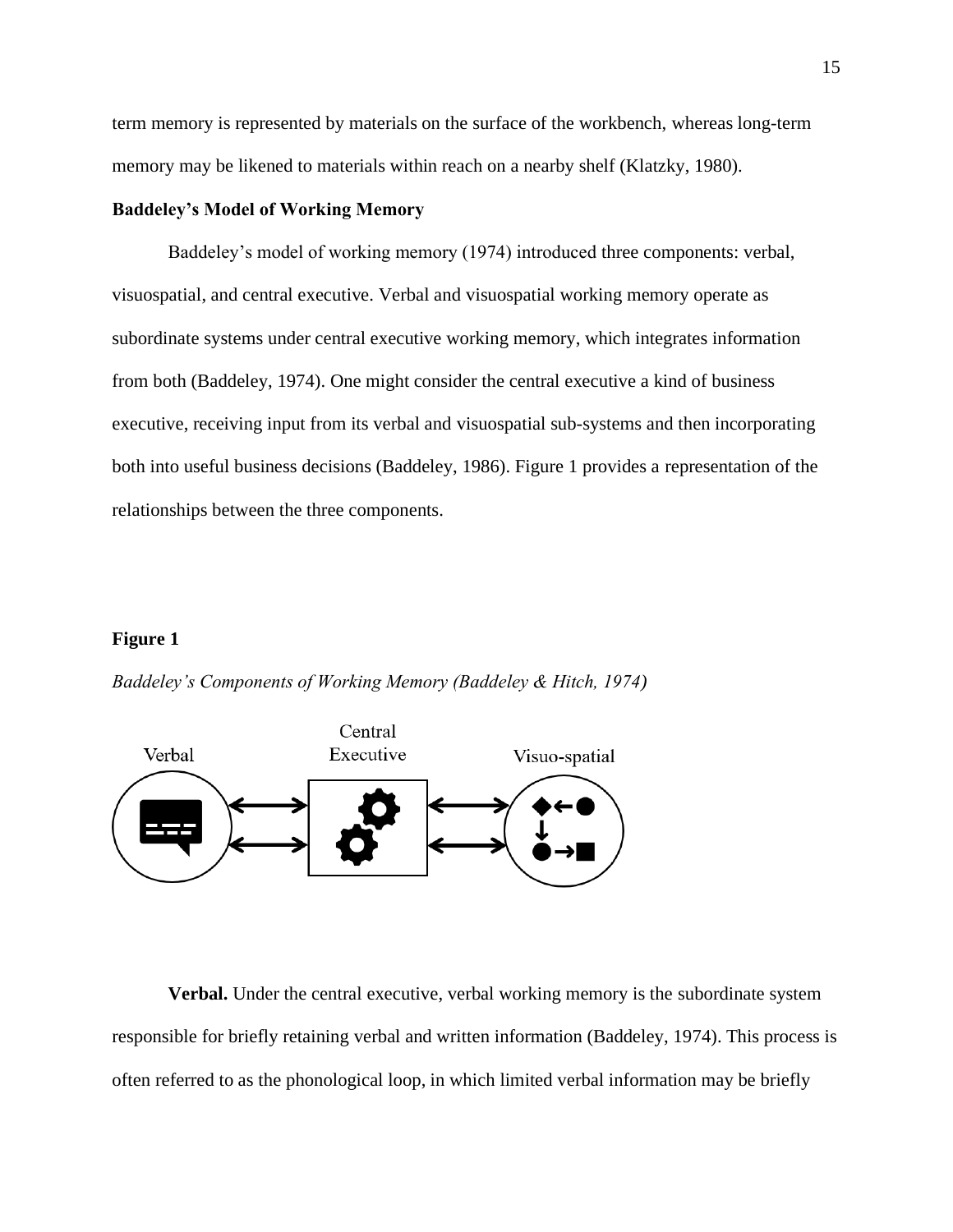held in the phonological store and sustained through rehearsal. Without sufficient rehearsal, information held in the phonological store will be forgotten (Baddeley, 2002).

Previous studies have measured verbal working memory recall by asking participants to memorize and report a set of random letters. In Helton and Russell's (2013) dual-task study, verbal tasks required participants to remember four letters while completing a secondary vigilance task. In other studies by Desmond et al. (2003) and Chen and Desmond (2005), load conditions were designated by one letter for low load and six letters for high load. For Still and Dark (2010), low load consisted of two letters, and high load consisted of four. Overall, testing recall of varying sets of letters is a prevalent method for verbal working memory tasks.

In Still and Cain's (2019) exploratory study, verbal working memory tasks required participants to remember a set of four letters, which they typed after using a graphical authentication scheme. Overall, verbal working memory performance was found to be significantly worse than visuospatial, but not central executive, performance (Still  $\&$  Cain, 2019). However, the authentication schemes in this study did not include an alphanumeric password. According to Wickens' multiple resource theory (1984), the resources required by a secondary verbal task should impair performance on a primary verbal task. Typing a recently assigned alphanumeric password would require verbal resources from the user, whereas selecting graphical passcodes would not. Therefore, verbal working memory performance should be significantly worse after using an alphanumeric password compared to a graphical passcode. However, this was not the case for an authentication study by Trewin et al. (2012), which tested participants' verbal working memory of a three-digit number and two-digit unit of measurement (i.e., "152mg"). Participants entered the verbal load after authenticating with a biometric scheme or system-assigned alphanumeric password. Verbal working memory performance after using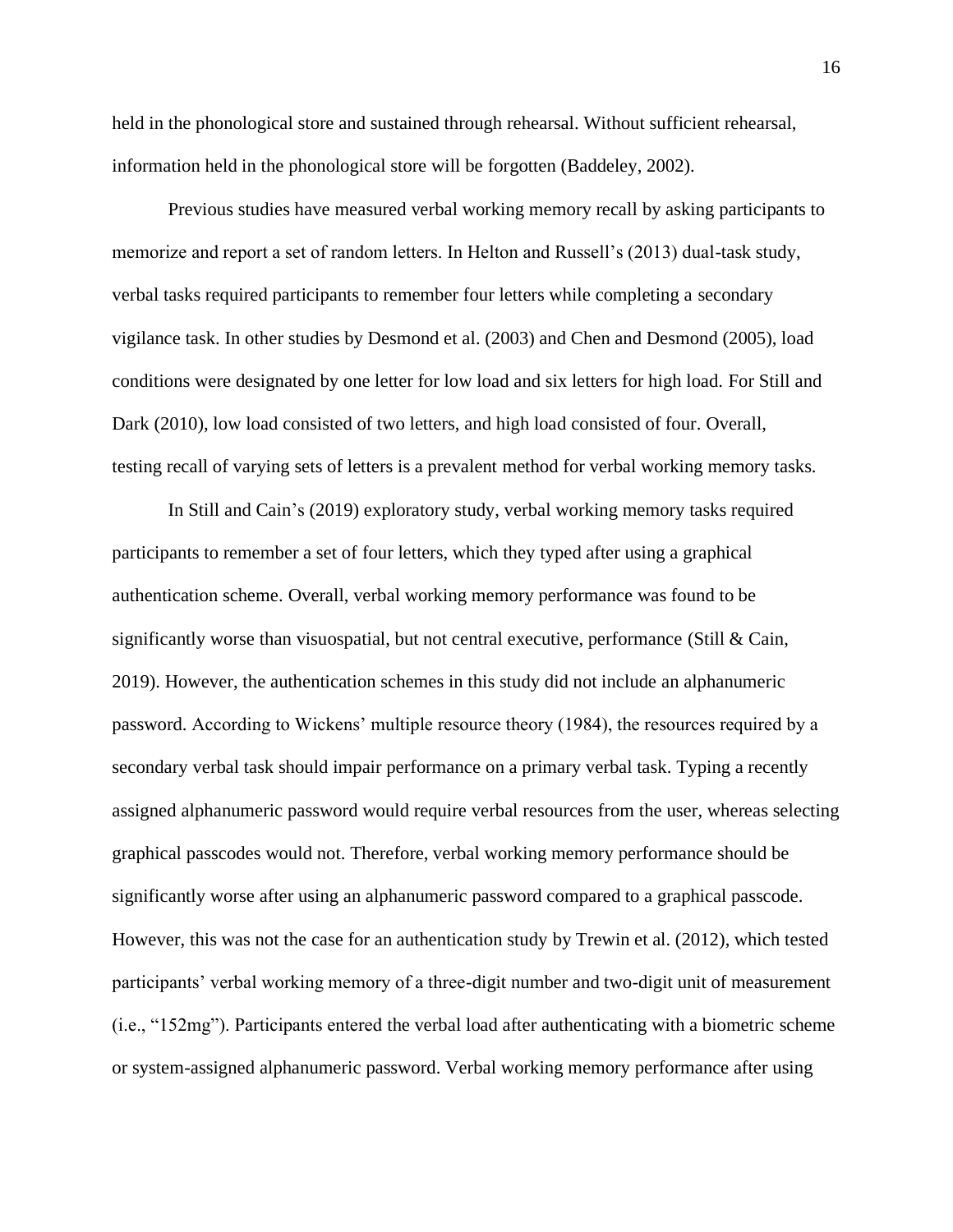the password was not found to be significantly worse compared to the biometric authentication schemes. The lack of interference in this study may be due to the memorability of the relatively weak password ("securit3"), which contained no upper-case letters or special characters and closely resembled a dictionary word. No load conditions, graphical authentication schemes, or other components of working memory were explored in this study.

**Visuospatial.** Visuospatial working memory, also known as the visuospatial sketchpad, is the second subordinate system which acts as a "rehearsal system for visual input" (Benton et al., 2005, p. 486). Examples of tasks that load visuospatial working memory include web navigation, mental image transformations, and maintaining points of view (Ang & Lee, 2008; Garden et al., 2002; Laberge & Scialfa, 2005; Schmidt et al., 2007). Whereas verbal working memory would help remember a search phrase, visuospatial would help remember a file path, for example.

Visuospatial working memory is also used to memorize images (Kak, 2011) and has been suggested to play a role in visual search tasks, which occur when looking for one target among others (Goldstein, 2014; Kak, 2011; Woodman et al., 2001). When authenticating through UYI, visuospatial working memory is used to remember passcode images and search for them on a grid of distractor images. Because of the demands that UYI places on visuospatial resources, performance on another visuospatial task might be expected to suffer. However, Still and Cain (2019) found that, compared to verbal and central executive, visuospatial working memory was *best* preserved after using UYI.

One possibility for this finding is a distinction in visuospatial abilities. Previous research indicates a discrepancy between the ability to remember spatial targets versus visual targets (Woodman et al., 2001; Woodman & Luck, 2004). Because image positions change within each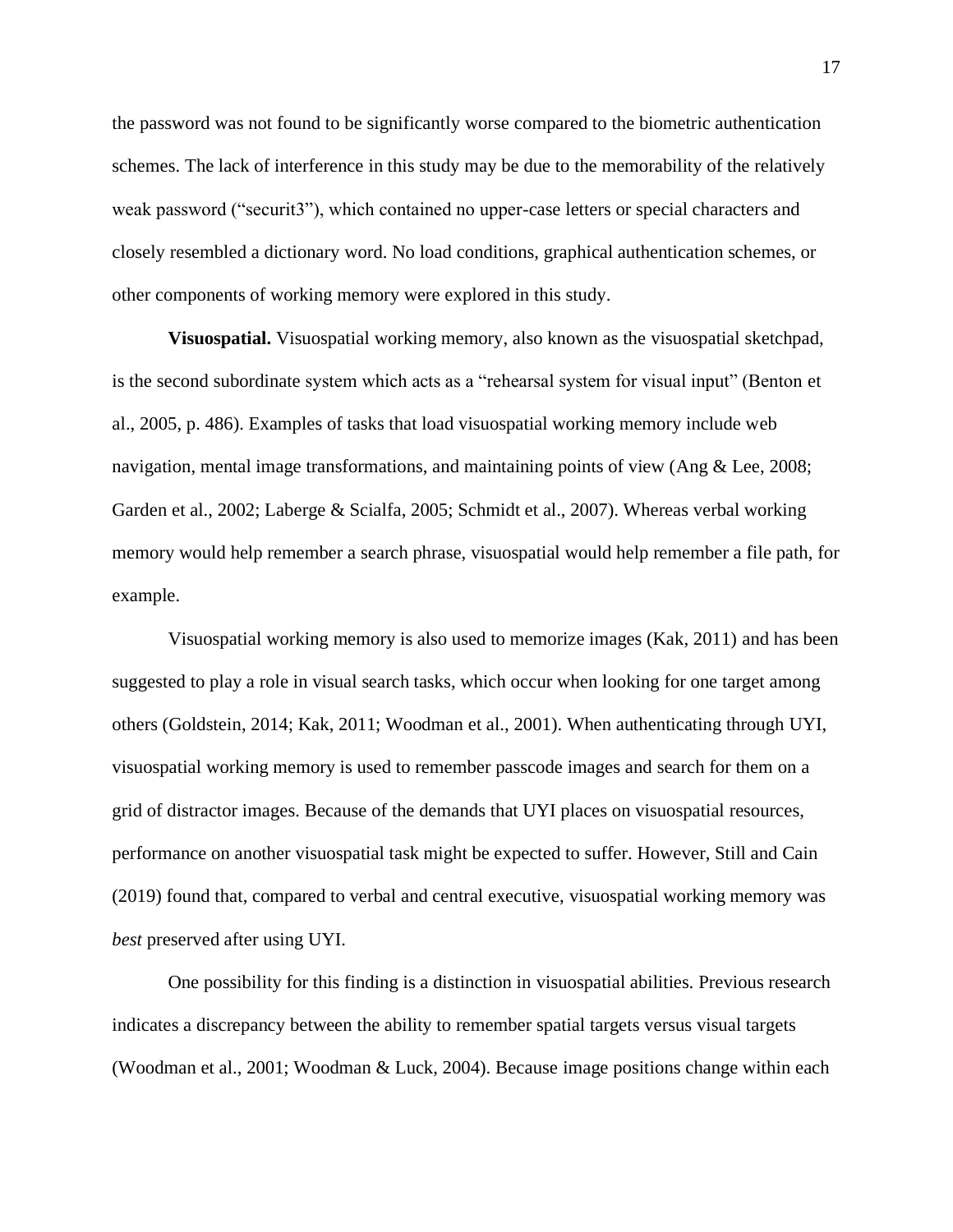grid, UYI does not rely on the user's memory for spatial information. Rather, it relies on the user's memory for visual targets, the passcode images themselves. Still and Cain's (2019) visuospatial tasks required users to remember spatial information: the positions of identical dots on a grid. Therefore, even though UYI relies on visuospatial working memory to some degree, the primary and secondary tasks, in this case, might not interfere with one another. A second possibility is that participants encoded their passcode images through verbal working memory (e.g., remembering the word "bicycle" rather than the visual bicycle in their passcode). In this case, different resources would be consumed. As a result, we do not anticipate a significant difference in visuospatial performance between graphical and alphanumeric authentication.

**Central executive.** Central executive working memory plays the critical role of incorporating information from both verbal and visuospatial working memory. It has even been considered "the core of the working memory model" altogether (Collette & Van der Linden, 2002, p.106). The more intricate demands of reasoning, decision-making, attentional control, dual-task coordination, verbal fluency, and selective attention all fall under the domain of central executive working memory (Blackler et al., 2010; Collette & Van der Linden, 2002).

Although many studies have implemented task-specific measures to assess verbal and visuospatial working memory, central executive is less easy to fractionate as it incorporates information from both systems (Baddeley et al., 2001). Whereas verbal working memory would be used to remember a search phrase and visuospatial working memory would be used to remember a file path, central executive memory would serve the more difficult task of remembering some combination of the two.

In Still and Cain's (2019) experiment, recall that for verbal tasks, users were asked to remember four consecutive letters, while visuospatial tasks required users to remember the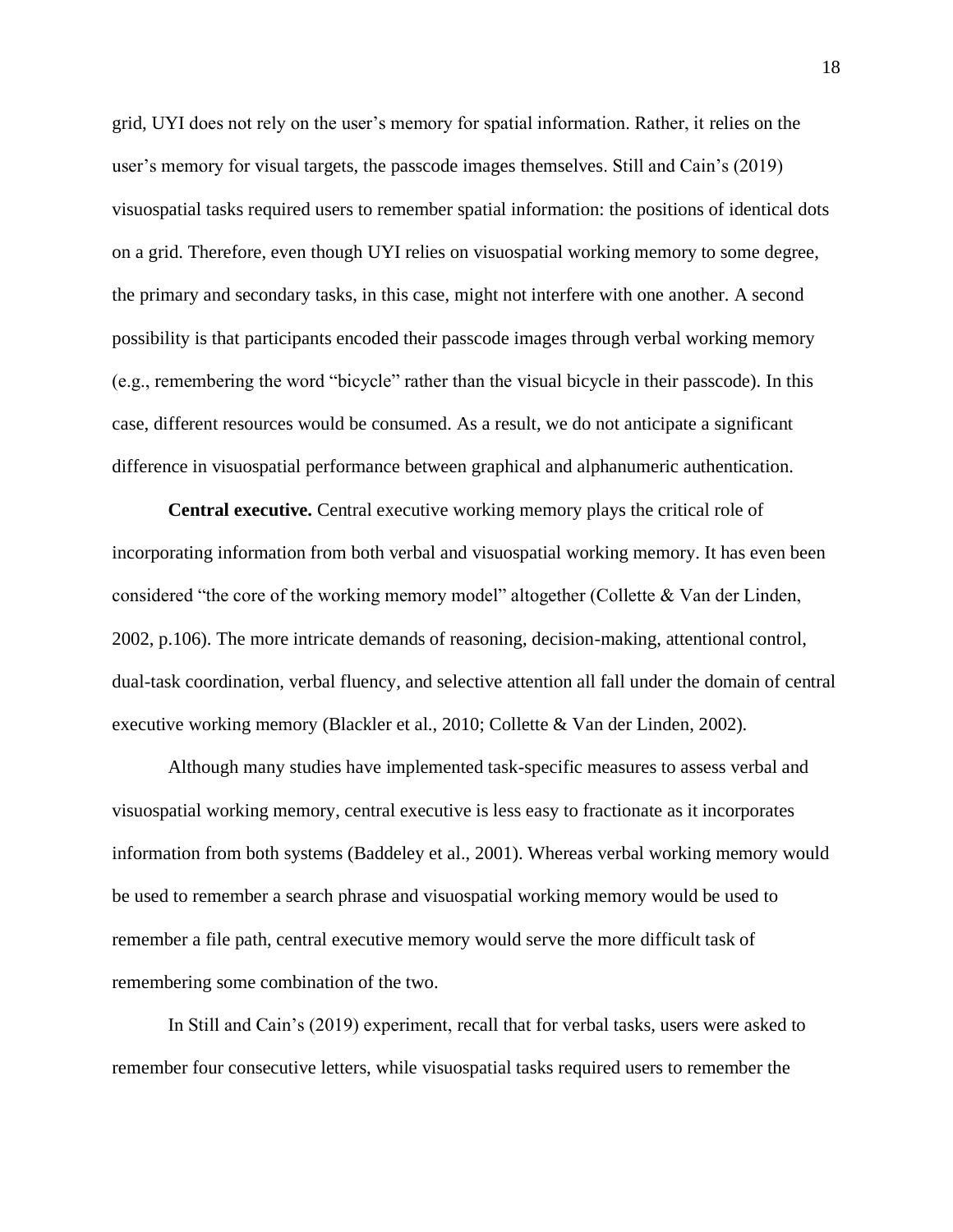location of four dots on a 3x3 grid. Similarly, central executive tasks required users to remember both the location and identity of four letters on a 3x3 grid. Although central executive performance was found to be significantly worse than visuospatial, it was not found to be significantly worse than verbal performance. This is surprising, given that central executive working memory must integrate verbal and visuospatial tasks concurrently (Baddeley, 1974).

## **Password/Passcode Retrieval and Input**

When users authenticate, two separate tasks contribute to overall mental workload. Retrieval of the password or passcode itself presents one task, as users are loaded with its representation in their memory. When the password or passcode is novel, as in our study, we can expect this load to be rehearsed in working memory (Woods & Siponen, 2019). With enough repetition and familiarity, however, passwords and passcodes start to become automatically processed (Shiffrin & Schneider, 1977).

Interaction with the authentication scheme itself is another task. With UYI, for example, the user must visually search for passcode images whose locations are randomized within each grid. Because of this randomization, interaction with the UYI scheme requires controlled processing – the ability to give conscious and deliberate attention to a task (Sweller, 1994). In contrast, alphanumeric passwords are entered using keys with fixed, static positions on the keyboard. Users may anticipate the consistent location of each character. The alphanumeric scheme therefore engages automatic processing, which requires minimal working memory resources without conscious or deliberate thought (Shiffrin & Schneider, 1977; Sweller, 1994).

Altogether, several factors contribute to knowledge-based authentication, including the user's familiarity with a password or passcode image, representation of the passcode/password in the user's memory, and whether interaction with the authentication scheme requires automatic or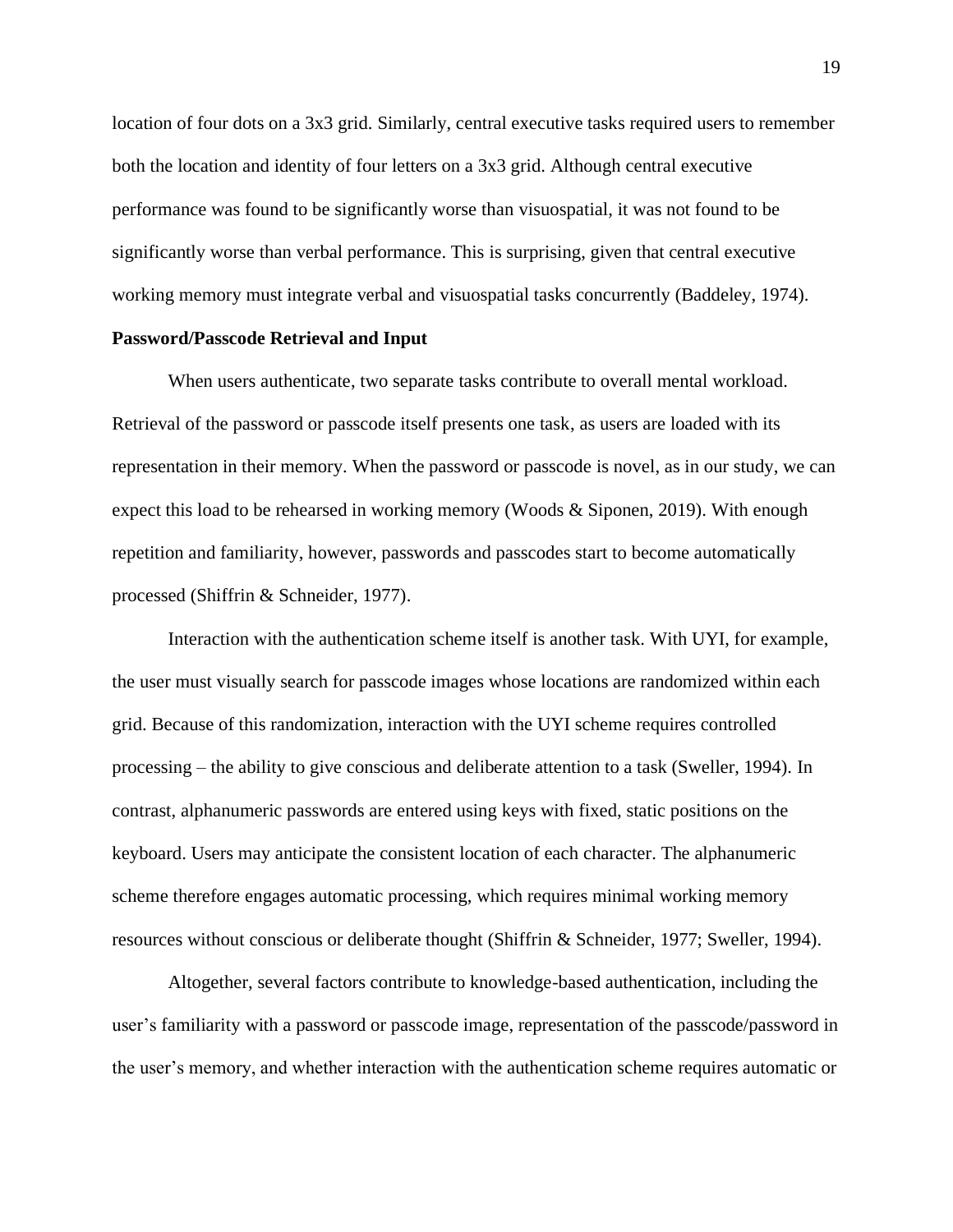controlled processing. Because the alphanumeric password assigned in this experiment is completely novel to participants, lack of experience prevents its input from becoming an entirely automatic process. With sufficient trials for rehearsal, password entry should become more automatized. Although the visual search required by graphical schemes like UYI will always require some level of controlled processing, their rehearsal also benefits users. Identifying the same targets (e.g., passcode images) enables the user's attention to become more automatically directed toward the correct target (Schneider & Shiffrin, 1977).

## **Hypotheses**

- 1. For verbal and central executive working memory, low load performance will be significantly better than high for both UYI and alphanumeric authentication.
- 2. For visuospatial, low load performance will not be significantly better than high load for both UYI and alphanumeric authentication.
- 3. Verbal performance will be significantly worse for alphanumeric authentication compared to graphical.
- 4. The mean SUS score for UYI authentication will be significantly lower than 64.53.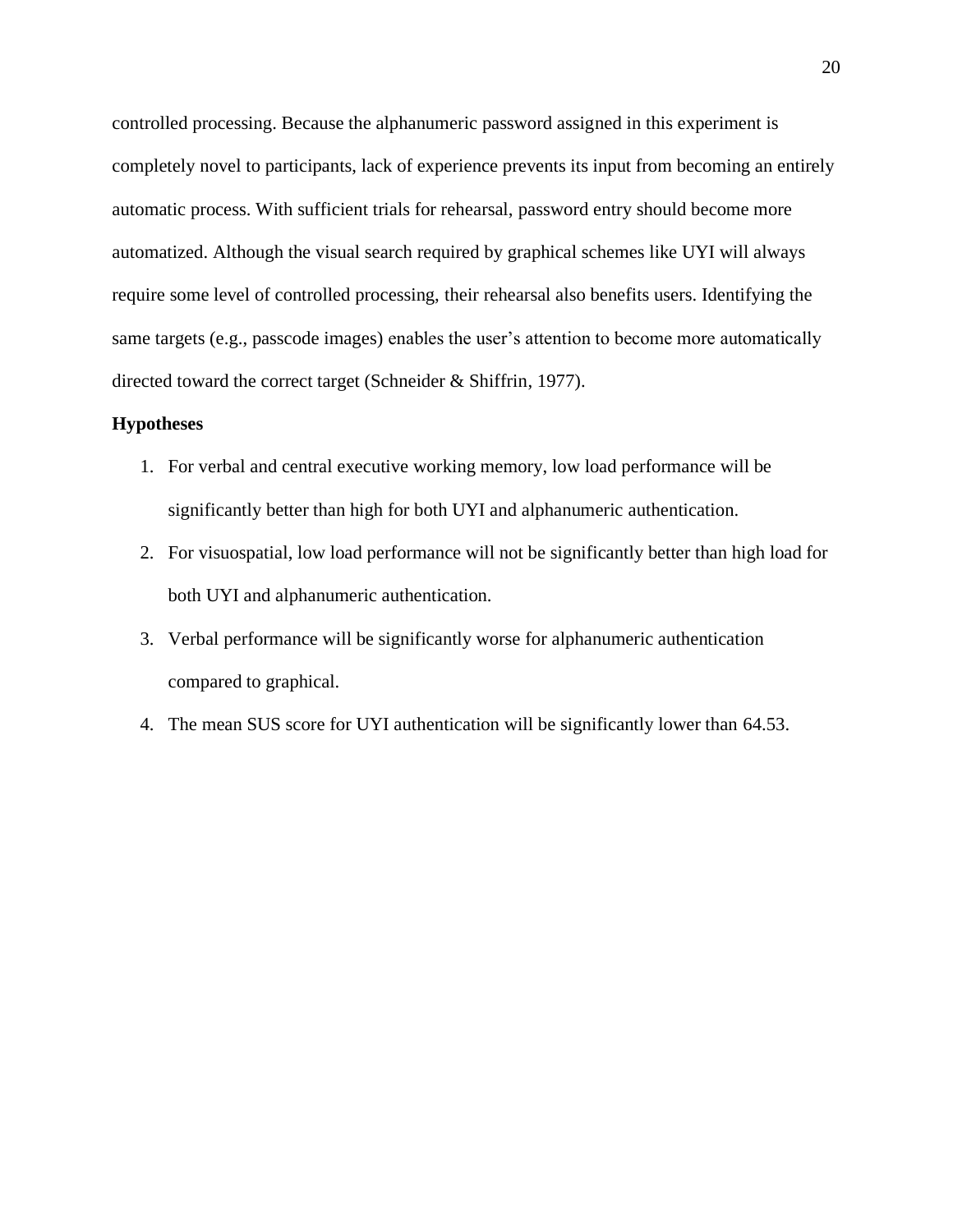# **CHAPTER IV METHODOLOGY**

#### **Participants**

To determine minimum sample size, we conducted a power analysis using MorePower 6.0, a software program designed to work with more complex ANOVA designs (Campbell  $\&$ Thompson, 2012). Based on the effect sizes from Still and Cain's (2019) 2x3 ANOVA (partial  $\eta^2$ = .66-.81), we implemented the convention for a large effect size for partial  $\eta^2(.25)$  (Cohen, 1988). Solving for a sample size to achieve 90% power ( $\alpha$  = .05) resulted in *n* = 26 (see Appendix). However, technical error and COVID-19 restrictions on in-person data collection reduced our final sample to  $n = 16$ .

Undergraduate (freshman and sophomore) participants were recruited through the SONA Research Participation system and compensated with course research credit. It should be noted that this sample reflects a long-held research bias toward American college students and therefore limits generalization to a broader population (Sears, 1986). All participants were 18 years or older and reported having normal or normal-to-corrected vision.

## **Equipment**

Two Windows desktop computers with 24" monitors were used to display working memory tasks on the left and authentication tasks on the right. Standard desktop keyboards were used for working memory task responses and alphanumeric authentication. UYI passcode images were selected using a mouse.

## **Stimuli**

**Working memory tasks.** All stimuli for working memory tasks were created and presented through E-Prime software (v2.0.10; Psychology Software Tools, Pittsburgh, PA). Verbal task stimuli consisted of two (low load) and five (high load) randomly generated, non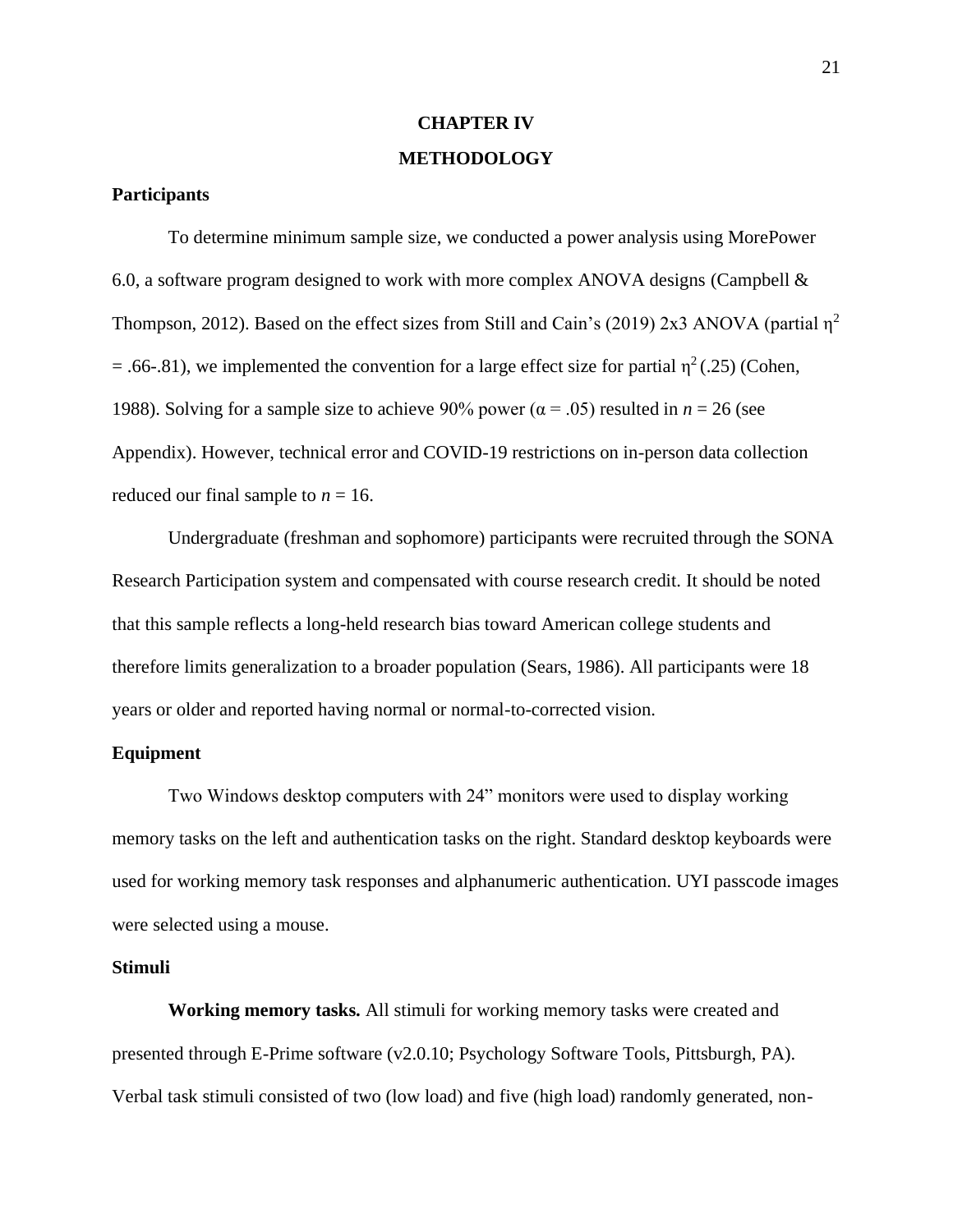repeating consonants. Vowels were excluded to prevent words from forming accidentally. Visuospatial task stimuli consisted of two (low load) and four (high load) dots randomly positioned on a 3x3 grid. Central executive task stimuli consisted of two (low load) and four (high load) non-repeating consonant letters also randomly positioned on a 3x3 grid.

The number of items (i.e., letters) was increased for verbal high load tasks. Whereas previous research demonstrates a capacity of  $4 \pm 2$  items for visuospatial working memory, the capacity for verbal working memory is comparatively higher when rehearsal of verbal load is not suppressed (Chen & Cowan, 2009; Vogel et al., 2001). Classic working memory studies have taken measures to suppress rehearsal of verbal working memory, often by asking participants to repeat an irrelevant sound (Baddeley et al., 1975; Baddeley et al., 1984). In this experiment, however, rehearsal was not suppressed. Therefore, to balance the difficulty of high load tasks across working memory components, an additional letter was added to the verbal high load condition.

Working memory task stimuli were designed to be fundamental representations of all three working memory components. More "meaningful" stimuli (e.g., file names for verbal tasks) might have provided greater ecological validity; however, such procedures might have introduced potential confounds, such as memory aids (e.g., chunking). Rather than simulating arbitrary real-world scenarios, this experiment utilized simplified tasks, well documented in previous literature (Helton and Russell, 2013; Desmond et al., 2003; Bethell-Fox & Shepard, 1988; Miyake et al., 2001), to inform more practical applications.

**Authentication tasks.** The UYI authentication prototype was created and presented in Paradigm Experiment Builder (v2.5.08; Perception Research Systems, 2007). The prototype was based on the original scheme developed by Hayashi et al. (2008). Twenty-seven stock images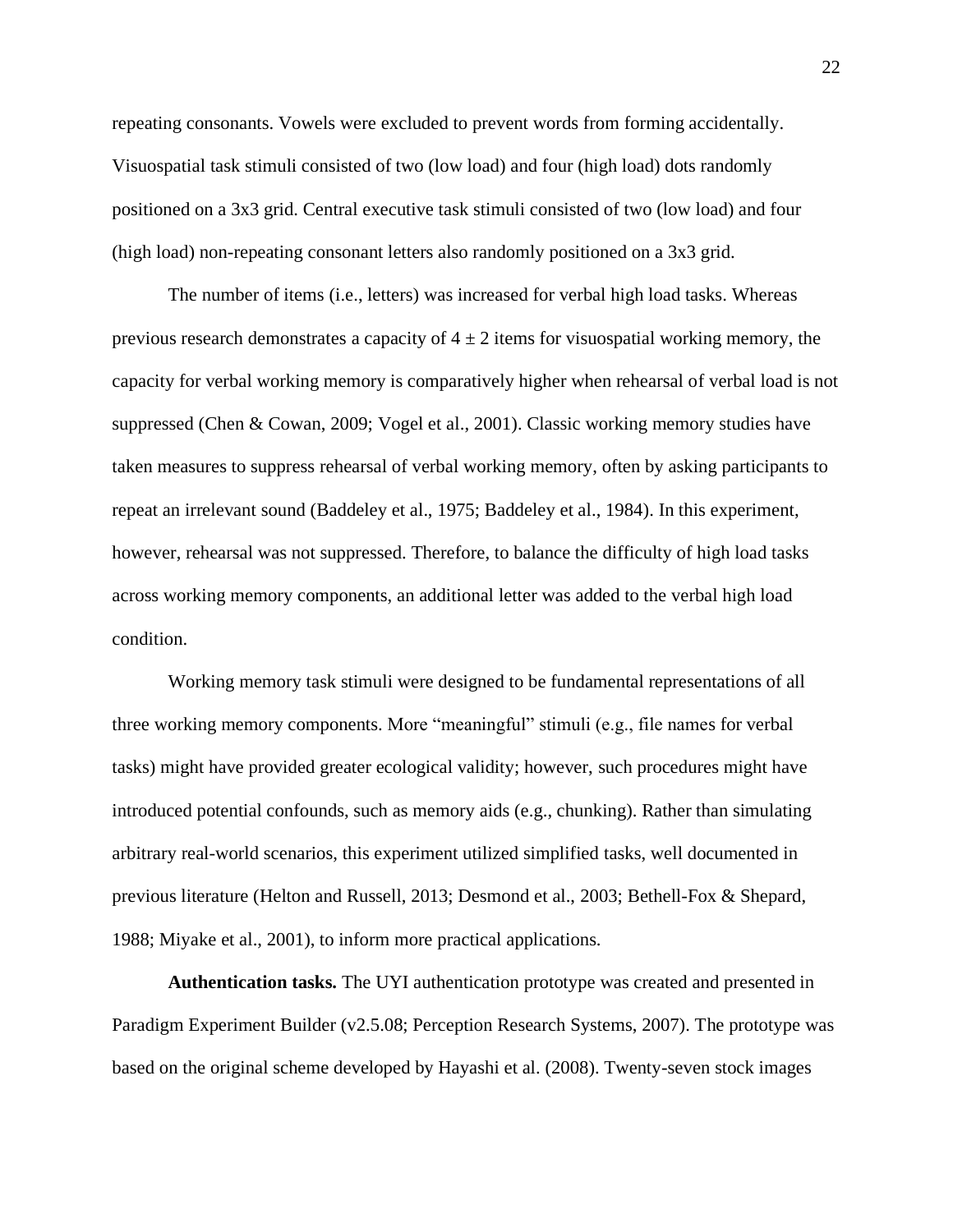were obtained through Pexels, a free-to-use website for open-source images, and distorted through an oil painting filter on Gimp 2.8 open-source graphics editor (www.gimp.org). Following original design recommendations by Hayashi et al. (2008), images were distorted in such a way that colors and general shapes were preserved. A brushstroke size of 10 was applied, following additional design recommendations by Tiller et al. (2018), to strike a balance between low image distortion for easy recognition from users and high image distortion for defense against OSAs.

For each UYI login attempt, one passcode image and eight distractor images were randomly positioned on a series of three 3x3 grids. A random number generator was used to determine the passcode image and distractor images in each grid, as well as their locations. Each grid was 774x471 pixels, and passcode and distractor images were 213x175 pixels (see Figure 2).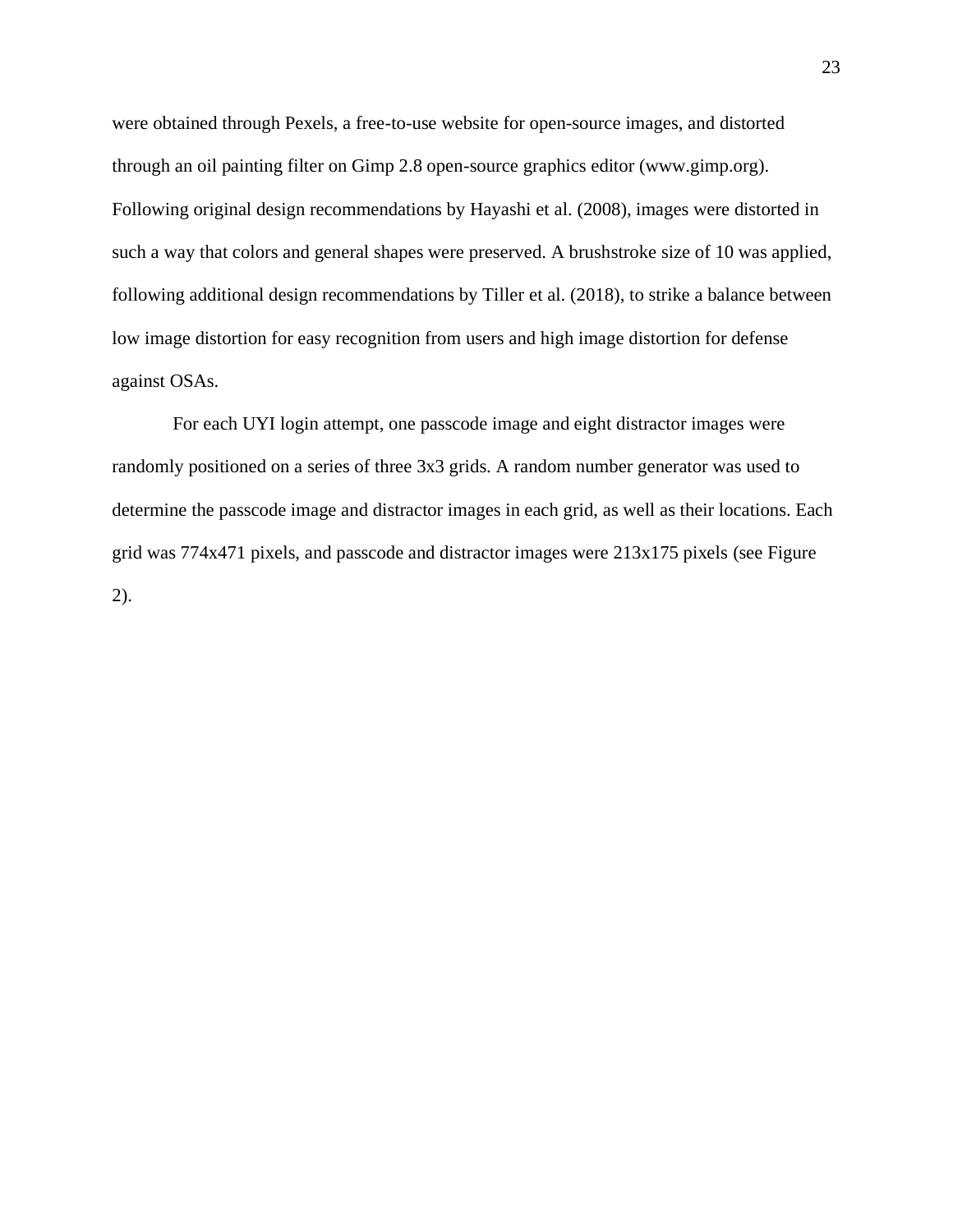## **Figure 2**

*UYI Passcode Images*)



*Note.* Participants were shown passcode images in their original quality when first assigned (left). During login trials, participants were shown distorted versions (right).

Stimuli for the alphanumeric authentication task were created and presented in E-Prime. Participants were assigned the same case-sensitive eight-digit password, Boga@411, for both practice and experimental trials. The password Boga@411 meets the National Institute of Standards and Technology's requirements for password strength (Grassi et al., 2017). Additionally, a security rating of 80% was calculated by the Password Strength Checker at passwordmeter.com ("Password Strength Checker," passwordmeter.com). This percentage reflects a cumulation of password strengths (number of characters, inclusion of upper- and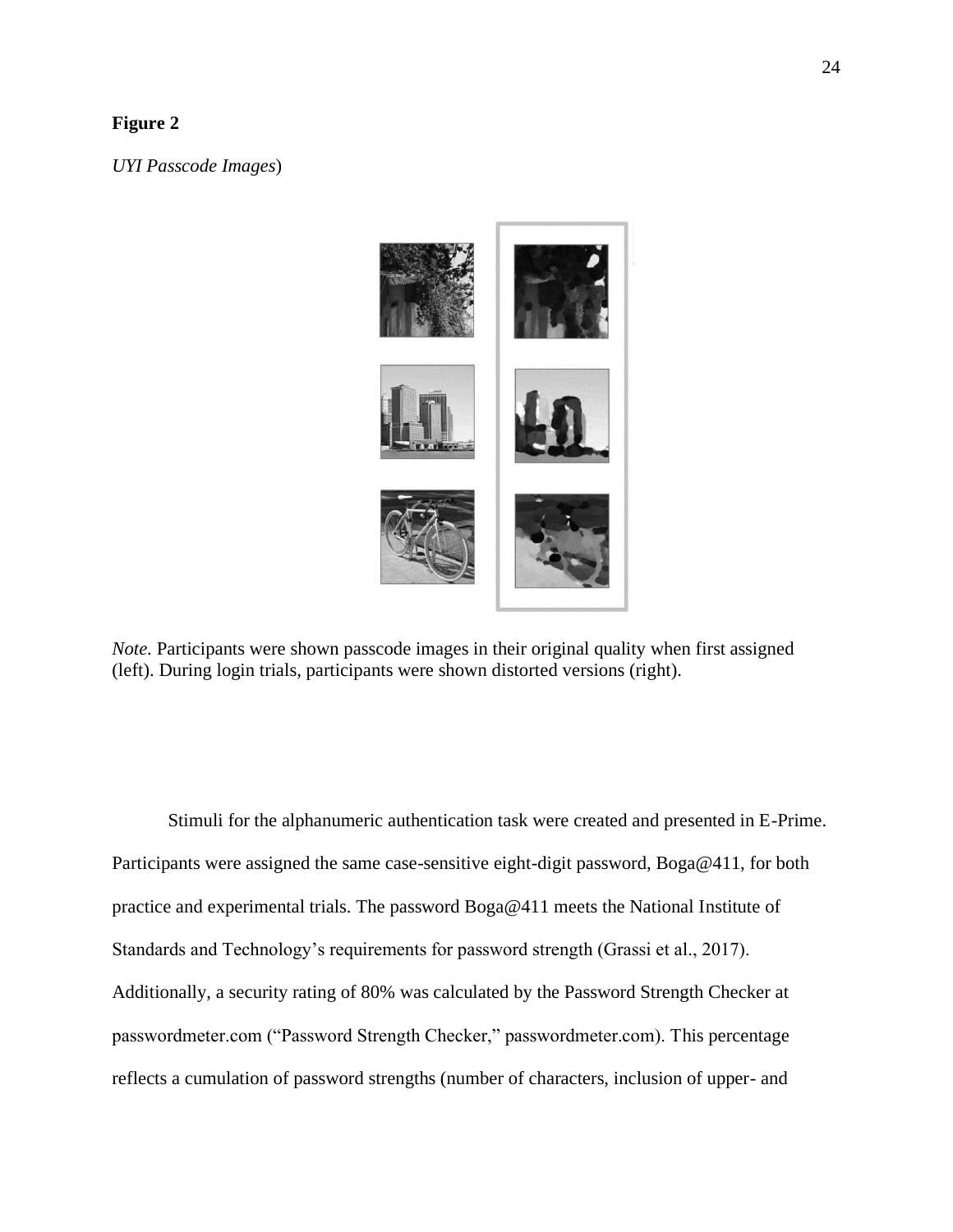lower-case letters, and middle placement of numbers and one symbol), with deductions for repeat characters (e.g., 11).

## **Procedures**

All participants were presented with an informed consent form and given the opportunity to ask questions before proceeding with the study. Participants were run individually. Once seated in front of the monitors, they followed on-screen instructions to complete six practice trials. Each practice trial reflected one condition of working memory component and load. Instructions were stated as three goals: 1) Memorize information on the left-hand monitor, 2) Successfully log in on the right-hand monitor, and 3) Input the previously shown information on the left-hand monitor. Participants had one attempt to authenticate in each trial.

For the UYI scheme, the same three passcode images were used across all participants for both practice and experimental trials. A login was considered successful when the participant correctly selected all three UYI target passcode images. The researcher provided verbal feedback ("correct" or "incorrect") for each attempt. For alphanumeric password input, on-screen text feedback was provided. A login was considered successful when the participant correctly typed all eight characters. Participants were given an on-screen reminder of their password or passcode images after every 20 trials.

For the verbal working memory task, participants were shown either two or five consonant letters for 3000ms depending on the load condition. After authenticating, they typed the letters in the same order in which they appeared. Letters were not case-sensitive. For the visuospatial task, participants were shown two or four dots on an otherwise empty 3x3 grid. Dots appeared for 3000ms, after which grid spaces were randomly numbered (1-9). Participants were asked to look away from the screen as soon as the dots disappeared. After authenticating,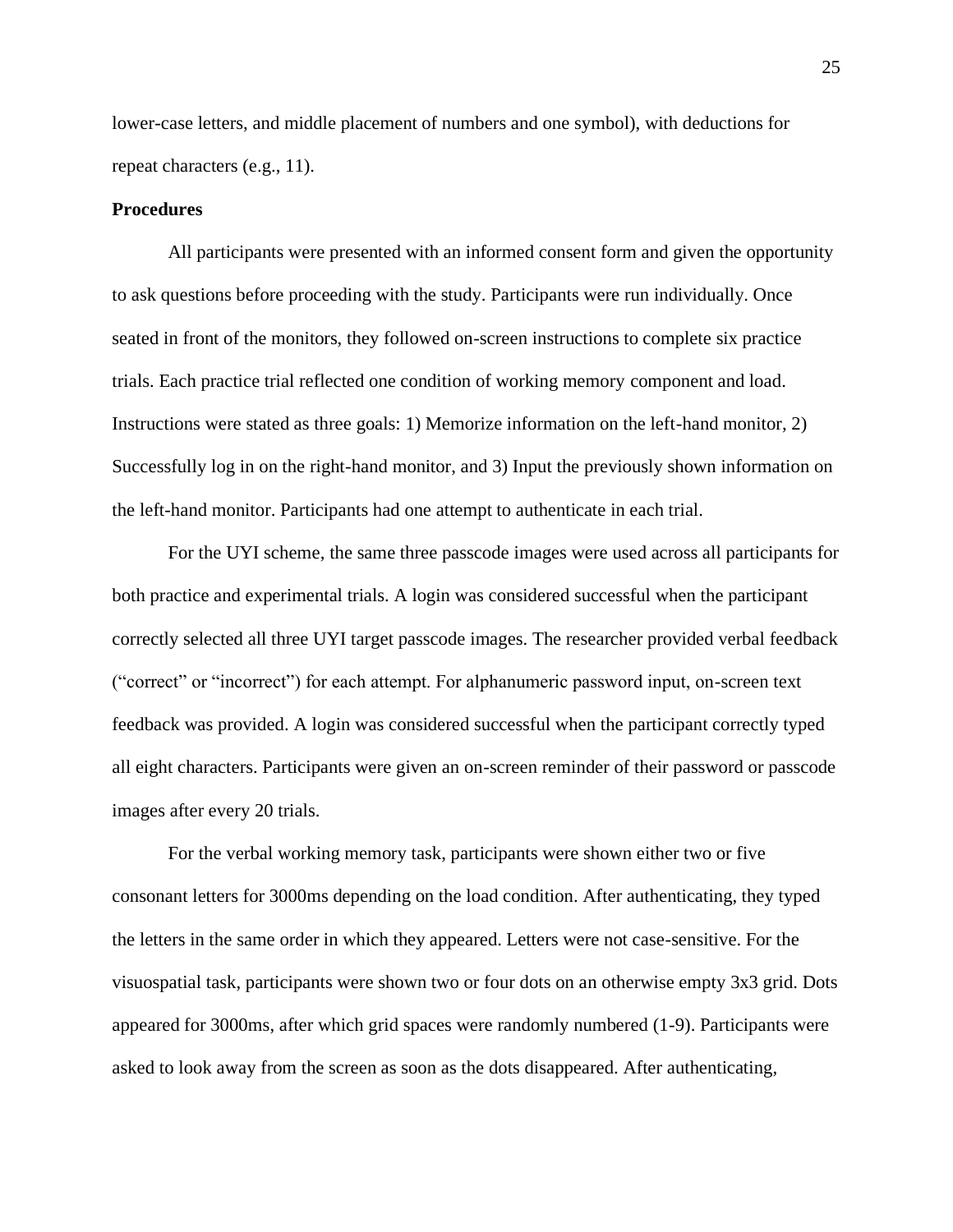participants indicated the positions of the dots by typing their corresponding numbers in any order. The central executive task was executed similarly. On a 3x3 grid, either two or four letters were shown for 3000ms. Grid spaces were then randomly numbered. A correct response required participants to first type the corresponding number, followed by the letter previously shown, for each letter. Responses could be entered in any order so long as each number was followed by the correct letter (see Figure 3). Letters were not case-sensitive, and backspacing was not permitted for any working memory task response.

## **Figure 3**





*Note.* A correct response for this task would be "6t4g" or "4g6t."

After practice trials, participants completed a total of 60 working memory trials interrupted by 60 authentication trials for each scheme (see Figure 4). This within-subjects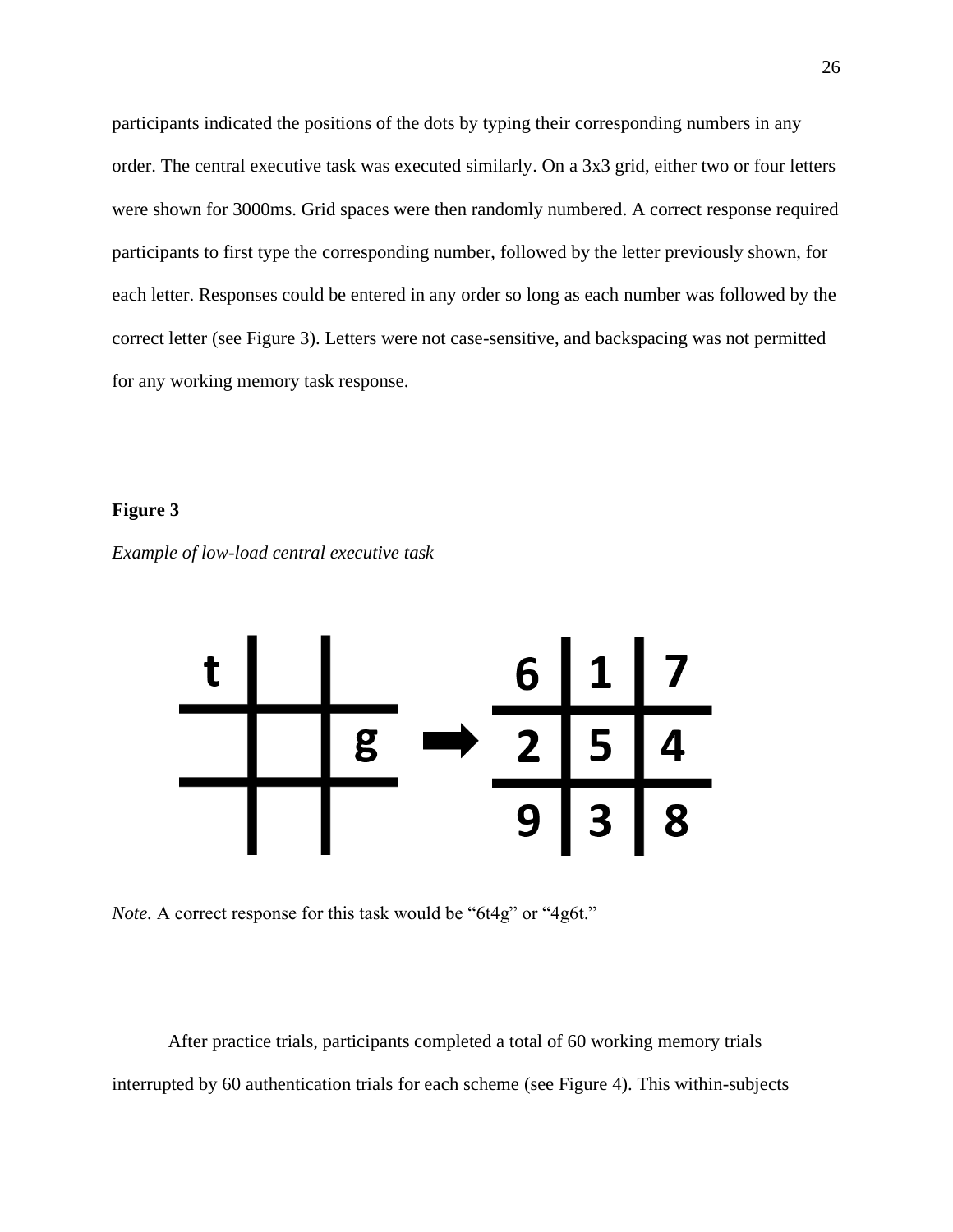experimental design included the following factors: 2 authentication schemes (alphanumeric password or UYI graphical passcode) x 3 working memory components (verbal, visuospatial or central executive) x 2 load conditions (low or high).

Ten trials were completed for each condition.<sup>1</sup> To prevent fatigue and practice carryover effects on working memory trials, presentation order of authentication schemes was counterbalanced such that half of participants began with UYI authentication and half began with alphanumeric. Presentation order of working memory task type was established using a Latin square generator, resulting in the following three order conditions: 1) Verbal, Visuospatial, Central Executive; 2) Visuospatial, Central executive, Verbal; and 3) Central Executive, Verbal, Visuospatial. Within each condition of working memory task type, load was randomized within E-Prime such that participants either began with 10 low-load trials, followed by 10 high-load trials, or vice versa.

<sup>&</sup>lt;sup>1</sup> Pilot data collection required participants to complete 20 trials per working memory condition. However, this resulted in a time shortage during the experiment. We therefore reduced the number of trials to ensure that participants completed all tasks within the one-hour session and did not experience significant levels of fatigue.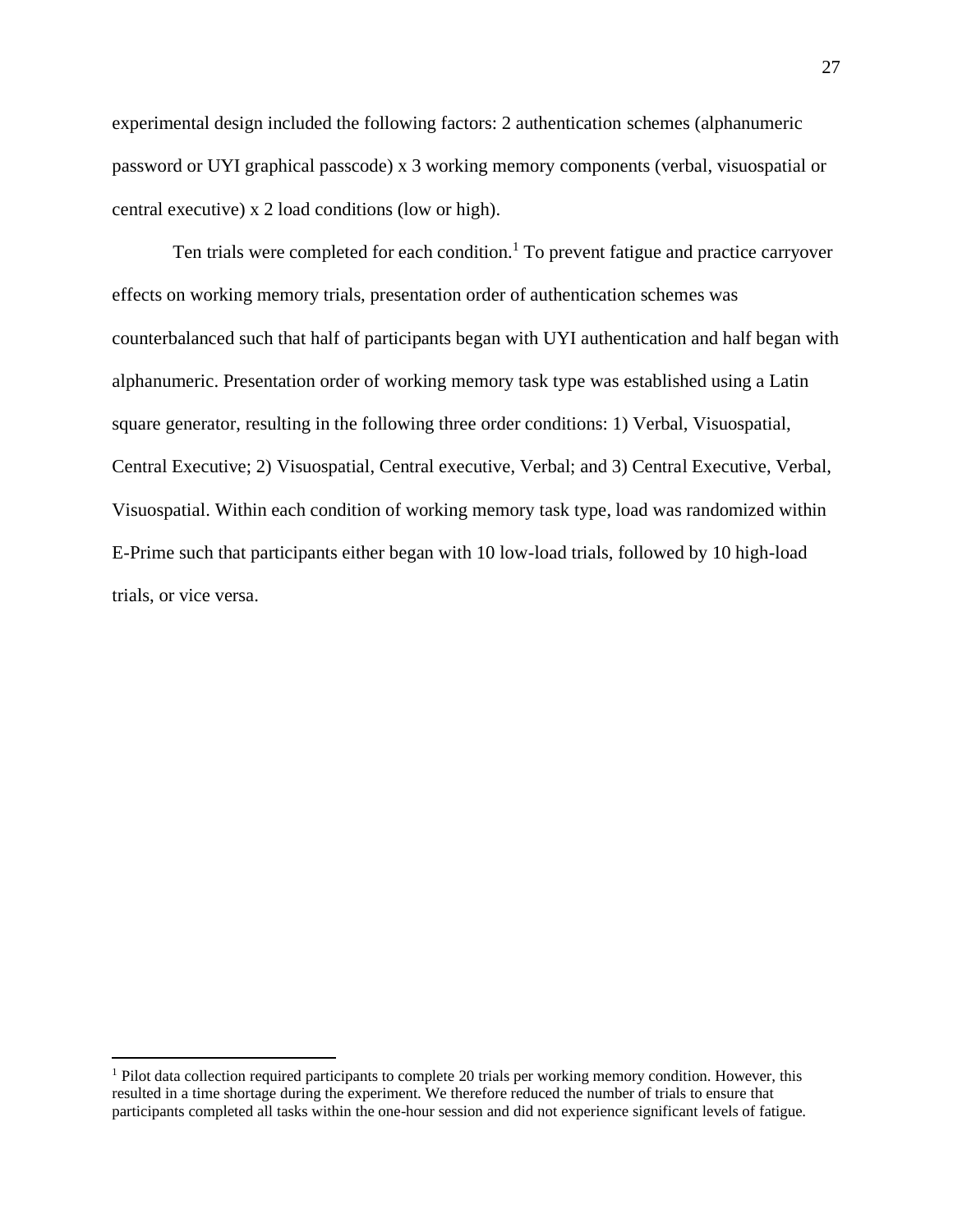# **Figure 4**

*Workflow diagram of a single working memory task (verbal, high load) with embedded* 

*authentication task*

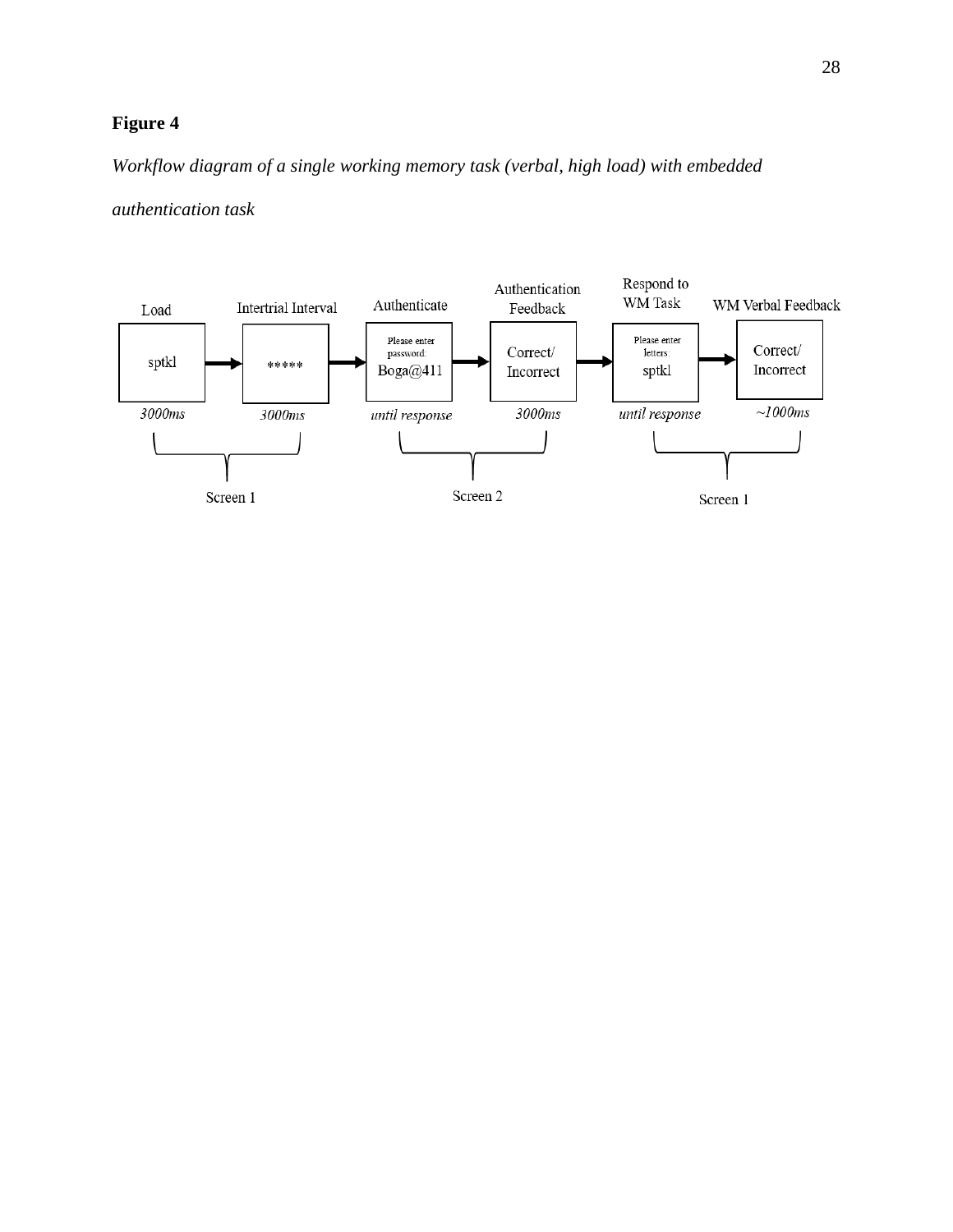#### **CHAPTER V**

## **RESULTS**

The primary focus of this study was the impact of alphanumeric and graphical authentication on working memory performance. Only trials associated with correct logins were included in working memory analyses, ensuring that participants were under appropriate load during login. Due to technical error and the need to maintain resulting counterbalances, the minimum sample size of 26 participants was not met  $(n = 16)$ . Because the experiment was conducted during the onset of the COVID-19 pandemic, public health restrictions on in-person data collection prevented any additional recruitment. Technical error prevented five participants' alphanumeric password performance from being captured; working memory performance from these participants was therefore excluded. To maintain an even counterbalance of authentication and working memory task order, data from three participants were also excluded. Counterbalance orders for the remaining two participants cancelled out. In the reduced sample, incorrect login attempts totaled 50 for the alphanumeric password and five for the graphical passcode. As a result, approximately .03% of trials were excluded. Finally, outlier scores with *z*scores  $> 3$  or  $<$  -3 were excluded, ensuring that analyses only considered trials in which participants made an acceptable attempt to complete the working memory tasks. Two outlier scores totaling less than .01% of the dataset were found from a single participant. An alpha level of .05 determined statistical significance for all analyses.

#### **Authentication Performance**

A paired-samples *t*-test was conducted to compare authentication performance. Because participants used both the alphanumeric password and the UYI passcode, this analysis was appropriate to compare the paired observations.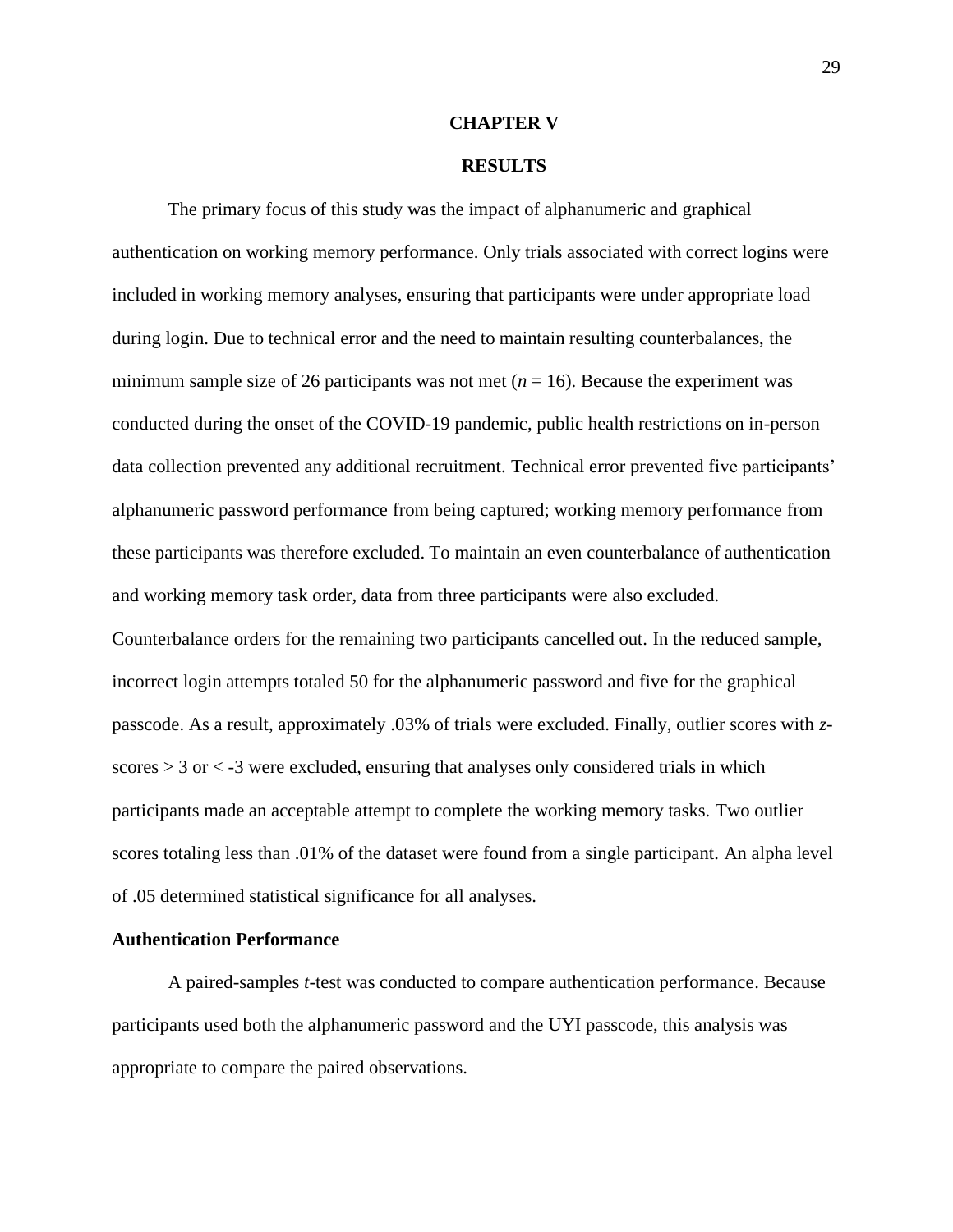A significant difference,  $t(1, 16) = -3.511$ ,  $p = .003$ , between alphanumeric ( $M = 94.96$ ,  $SD = 5.80$ ) and UYI authentication performance ( $M = 99.69$ ,  $SD = .91$ ) was found. Therefore, authenticating by selecting UYI passcode images resulted in significantly fewer errors than by typing the password. This is likely because UYI only required users to make three selections with a mouse instead of the eight characters that must be typed for Boga@411, not including the shift key.

### **Working Memory Performance**

A 2x2x3 repeated-measures ANOVA examined the impact of authentication (alphanumeric or UYI), load (low or high), and working memory component (verbal, visuospatial, or central executive) on working memory performance. Along with determining any main effects of these categorical predictor variables, the three-way ANOVA enabled us to test for a three-way relationship among them.

Results indicated no such three-way interaction between working memory component, load, and authentication ( $p = .802$ ). There were no significant interactions between authentication and load ( $p = .413$ ) or authentication and working memory component ( $p = .122$ ). Moreover, there were no significant differences in working memory between the password and graphical passcode under any condition. Because participants' verbal working memory was not significantly worse after using the password compared to the UYI passcode, Hypothesis 3 was not supported. Interestingly, the interaction between working memory component and load was found to be significant,  $F(2, 30) = 18.16$ ,  $p < .001$ , partial  $n2 = .548$ .

All three main effects were also significant. The main effect of authentication,  $F(1, 15) =$ 4.69, *p* = .047, partial *η2 =* .238, revealed better overall working memory performance after using UYI ( $M = 80.15$ ,  $SE = 2.65$ ) compared to the alphanumeric password ( $M = 75.84$ ,  $SE =$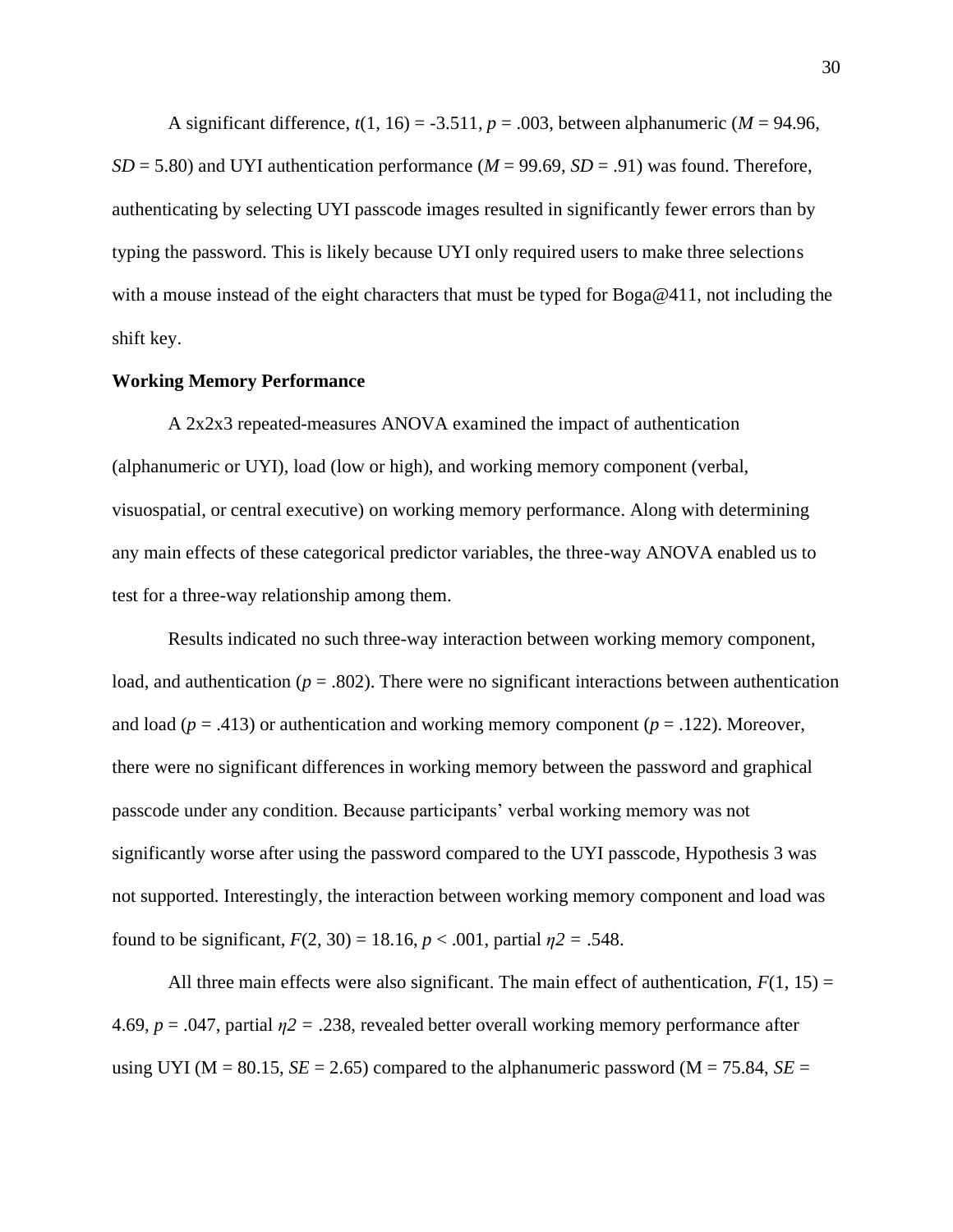3.25). The main effect of load, *F*(1, 15) = 60.72, *p* < .001, partial *η2 =* .802, revealed better performance when under low load (M = 88.65, *SE* = 1.92) than high (M = 67.34, *SE* = 3.96), *p* < .001. Finally, the main effect of working memory component,  $F(2, 30) = 22.73$ ,  $p < .001$ , partial  $\eta$ 2 = .602, was significant, such that verbal performance (M = 77.33, *SE* = 3.28) was better than central executive ( $M = 67.63$ ,  $SE = 3.99$ ),  $p = .031$ , and visuospatial ( $M = 89.02$ ,  $SE = 2.61$ ) was better than both verbal,  $p = .006$ , and central executive,  $p < .001$ .

To further explore the significant interaction between load and working memory, a 2x3 repeated-measures ANOVA was conducted on working memory performance (see Figure 5). Simple main effects were explored through pairwise comparisons with Bonferroni corrections. It was found that when under low load, working memory performance was significantly better for verbal than for central executive,  $p = .015$ . When under high load, visuospatial was significantly better than both verbal,  $p < .001$ , and central executive,  $p < .001$ . Performance for low load was significantly better than high load for verbal,  $p < .001$ , and central executive,  $p < .001$ , but not for visuospatial,  $p = .331$ , which supports Hypotheses 1 and 2.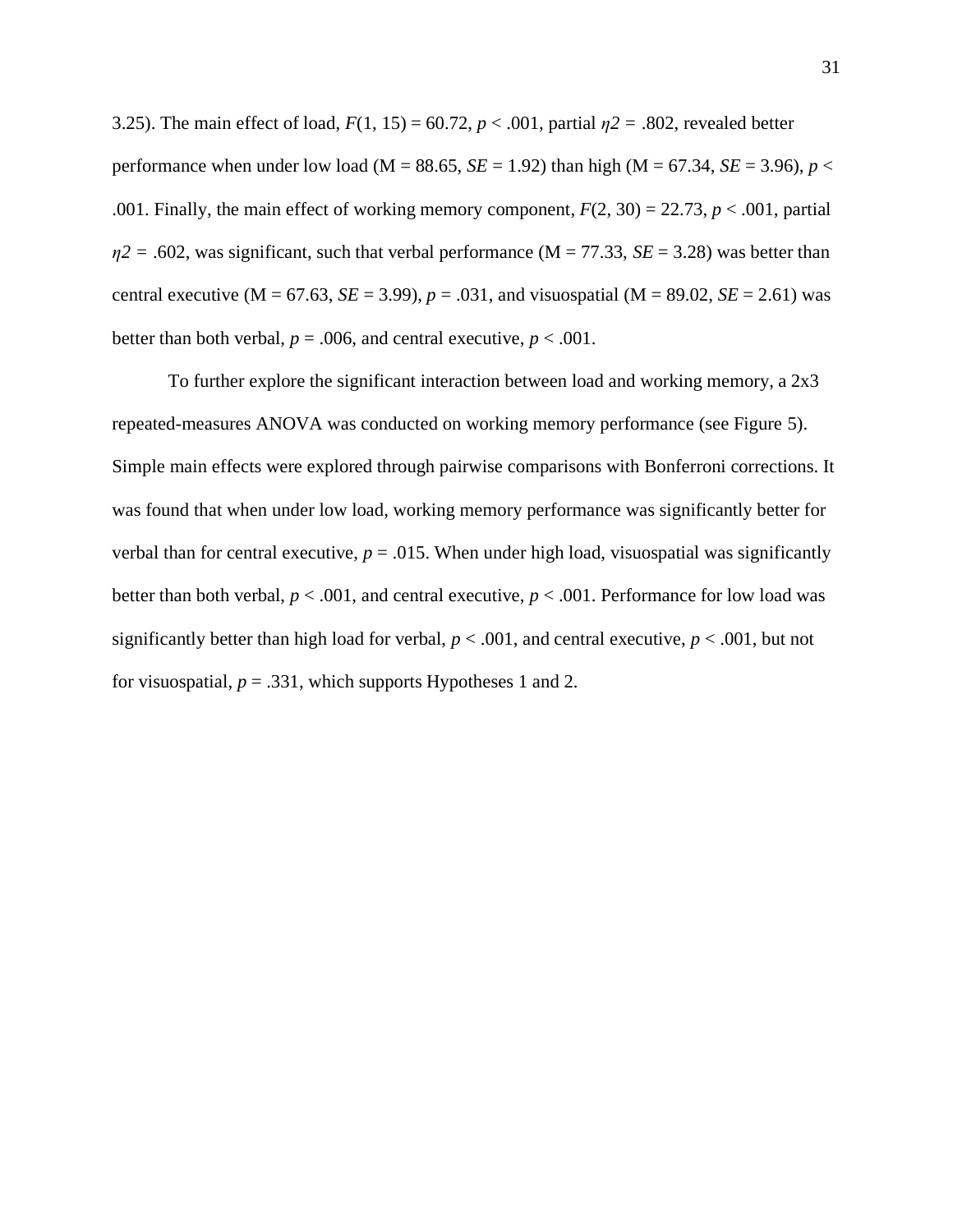## **Figure 5**



*Working memory (WM) performance by component and load* 

*Note.* Error bars represent 95% confidence intervals.

## **Subjective Satisfaction**

To test Hypothesis 4, a one-sample *t*-test was conducted to find differences between the mean SUS score reported in this sample and the mean found by Cain and Still (2018). The onesample *t*-test is ideal when comparing a sample mean to the mean of a known population.

The SUS contains 10 items on a 5-point Likert scale, with scores ranging from 0-100. Cain and Still reported a mean SUS score of 64.53 for UYI after initial use, where a score of 68 reflects average usability (Sauro, 2011). Although this slightly below-average score may have been influenced by higher than recommended levels of image distortion (Tiller et al., 2018), users were not under working memory load during the experiment and only completed three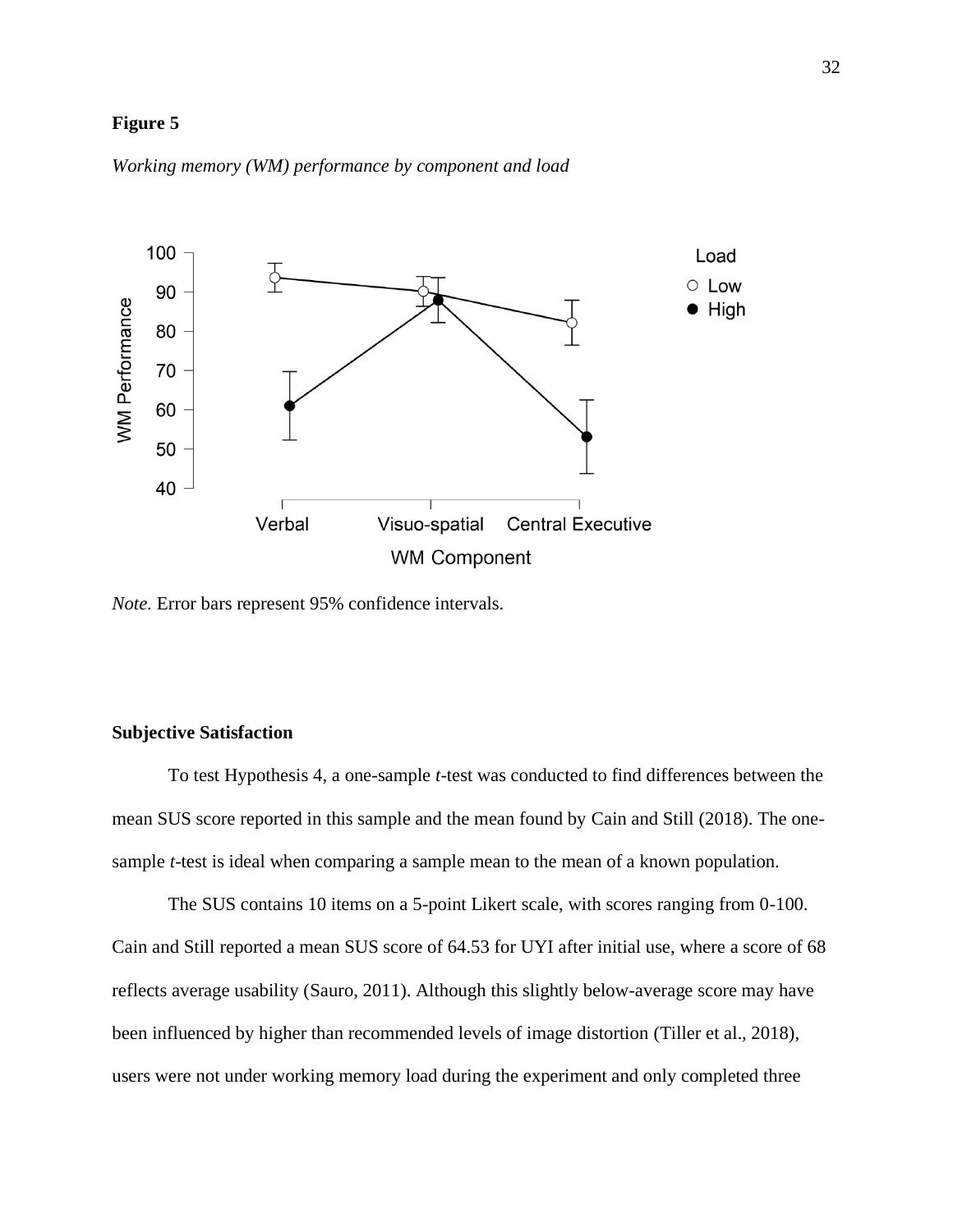logins, compared to the consecutive 60 logins in this experiment. Using the SUS score reported by Still and Cain, a comparison may be drawn for subjective satisfaction toward UYI after participants were under load.

Surprisingly, results of the one-sample *t*-test revealed that SUS scores for UYI ( $M =$ 68.44,  $SD = 16.23$ ) were not significantly lower than the mean score of 64.53 found by Cain and Still  $(n = 20)$ ,  $t(23) = 1.179$ ,  $p = .250$ , thus failing to support Hypothesis 4. In fact, the mean score of 68.44 meets Sauro's (2011) threshold for "above average."

An additional item in the questionnaire asked participants to rate, from 1-10, whether they would recommend the UYI authentication system to a friend ( $M = 7.14$ ,  $SD = 1.96$ ). Two participants did not complete this question (*n* = 22). Overall, our mean of 7.14/10 indicates that most participants found UYI usable enough to recommend to others.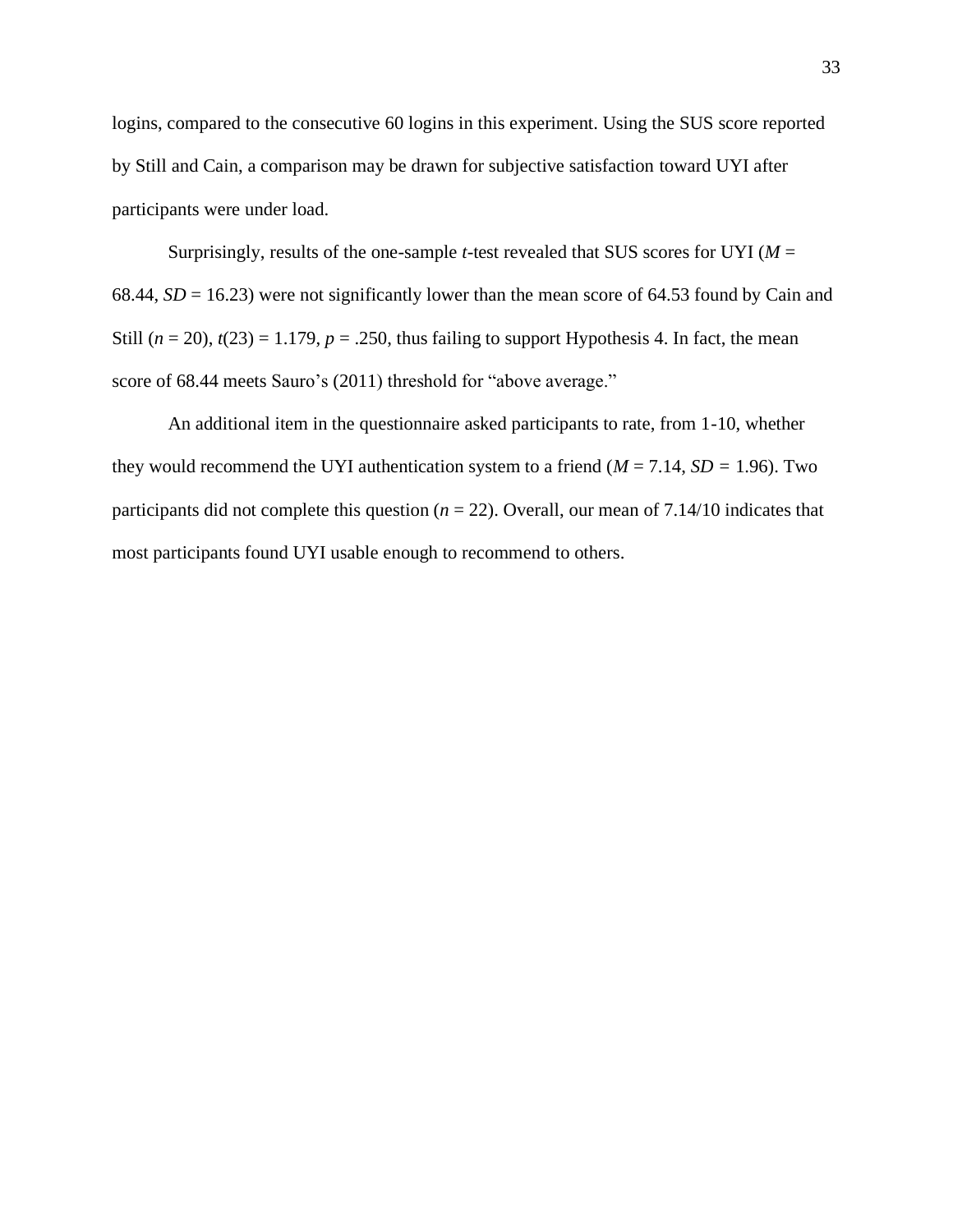### **CHAPTER VI**

### **DISCUSSION**

## **Hypotheses and Findings**

This study primarily investigated the impact of alphanumeric and graphical authentication on working memory. To date, only Still and Cain (2019) have examined the influence of authentication on verbal, visuospatial, and central executive working memory. However, this exploratory study only considered graphical authentication schemes. In our study, we included the traditional alphanumeric password for comparison and a high/low load condition to account for task difficulty.

Contrary to Still and Cain (2019), we found central executive performance to be significantly worse than verbal. This finding is more intuitive, given that central executive working memory must incorporate information from the verbal and visuospatial components (Baddeley & Hitch, 1974). Participants also performed significantly better in the low load condition compared to high load. This finding is consistent with previous studies in which greater load leads to poorer working memory performance (Braver et al., 2007; Krimsky et al., 2017). As expected, a significant interaction between working memory component and load indicated that this effect was only observed for verbal and central executive working memory. Whereas participants performed significantly better on verbal and central executive tasks when load was low compared to high, this was not true of visuospatial tasks. For visuospatial, performance between low load and high load tasks did not significantly differ. Thus, Hypotheses 1 and 2 were supported. In addition, high load performance for visuospatial working memory was significantly better than high load for verbal and central executive. This further supports Still and Cain's (2019) suggestion that authentication poses limited visuospatial working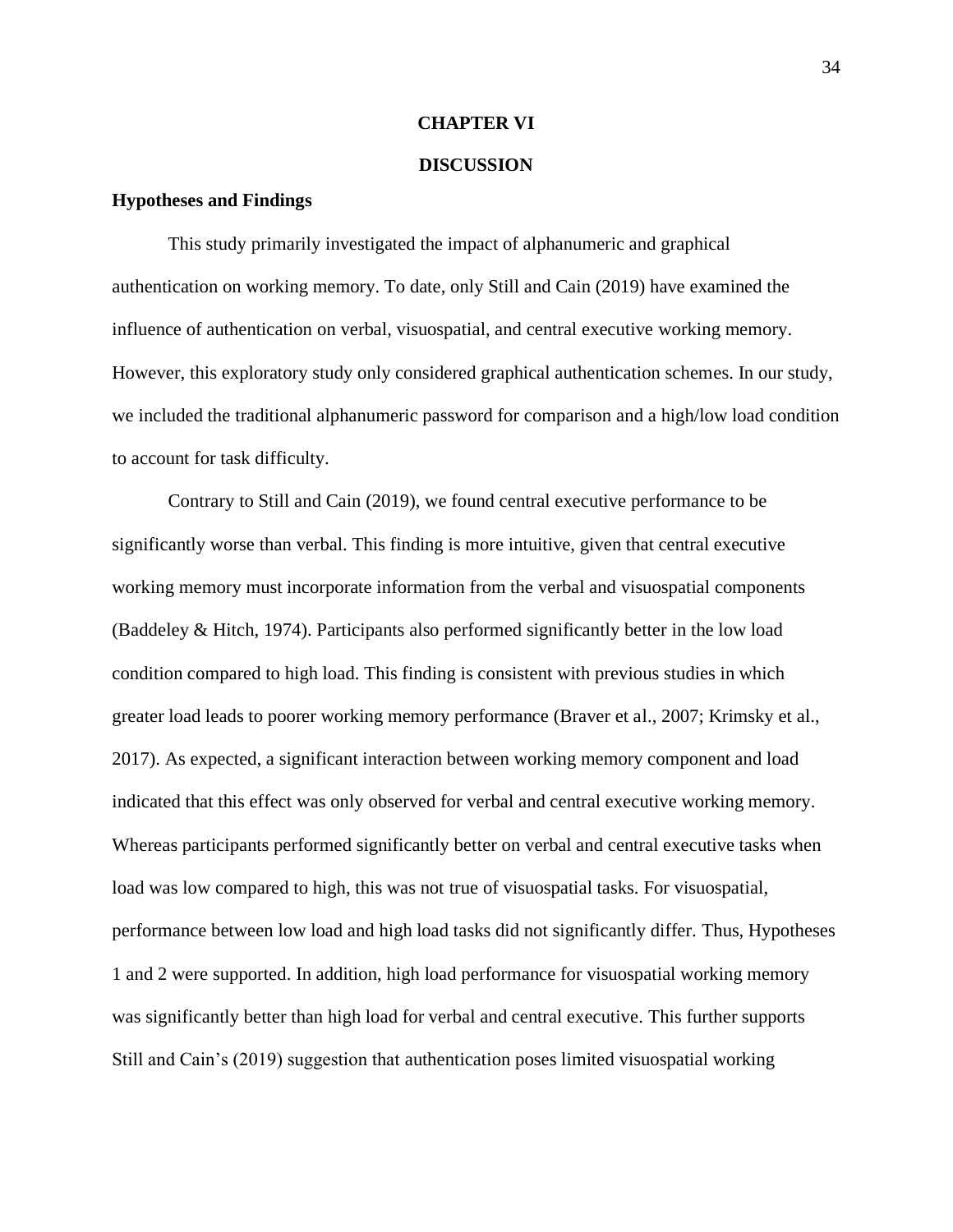memory interference. In other words, visuospatial task information appears to be most resistant to loss or corruption during login.

When averaged across load conditions and working memory components, performance was significantly better after using UYI than the alphanumeric password. However, no significant interactions included authentication, thus failing to support Hypothesis 3. Based on Wickens' multiple resource theory, we predicted that verbal performance would be significantly worse after using the alphanumeric password compared to UYI. However, we were surprised to find that alphanumeric authentication did not significantly interfere with verbal working memory. It is unclear why participants' ability to recall verbal information was not hindered by alphanumeric authentication. Both tasks presumably rely on verbal working memory, implying some level of interference on primary task performance.

One possibility is that participants utilized "chunking" to better remember their password. Chunking is a memory aid that enables a set of information to be consolidated into a single unit, or chunk (Miller, 1956). For example, the phone number 757-555-8913 may be chunked into the three units "757," "555," and "8913." Previous research demonstrates that chunking strategies facilitate better recall for alphanumeric passwords (Carstens & Malone, 2006; Nelson & Vu, 2010). Chunking can also reduce working memory load, thereby increasing storage capacity for new information (Cowan, 2001; Ericsson, 1980; Miller, 1956). Through chunking, participants may have consolidated the password Boga@411 into two (Boga and @411) or three (Boga, @, and 411) chunks, reducing interference on the verbal working memory task.

Theoretically, multiple resource theory would also predict worse visuospatial performance after using the graphical UYI passcode compared to the password. However, in Still and Cain's (2019) study using only graphical authentication schemes, visuospatial performance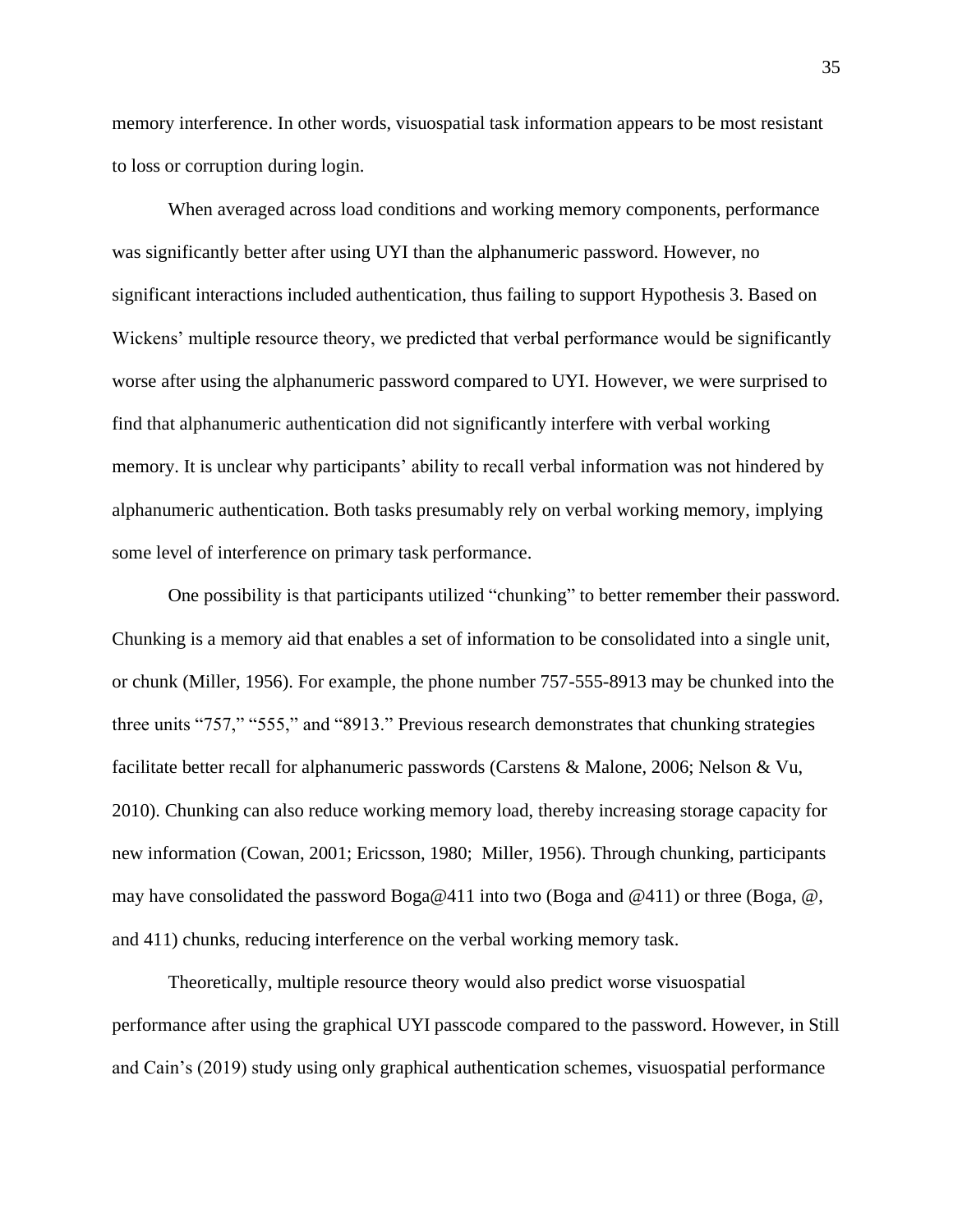was better than both verbal and central executive. As a result, we did not predict that visuospatial performance would be significantly worse for UYI, and our results demonstrate that this was not the case. We attribute this finding to a few possible causes. First, recall that visuospatial tasks can be further differentiated according to visual or spatial targets (Vergauwe et al., 2009; Woodman et al., 2001; Woodman & Luck, 2004). Authenticating with UYI required participants to remember visual targets (their passcode images), whereas the visuospatial task required participants to remember spatial targets (the locations of dots on a 3x3 grid). As a result of this discrepancy, the two tasks may have posed limited interference on visuospatial task performance. Second, participants may have inadvertently benefited from their passcode images containing distinct objects. Rather than remembering their passcode images' visual representation, participants may have simply encoded the images as verbal information (e.g., "bicycle"). This would also result in participants utilizing two different resources, verbal and visuospatial, thus accounting for the lack of negative impact on visuospatial task performance. However, to the best of our knowledge, our visuospatial task originally implemented by Still and Cain (2019) is the only one to be implemented in a study of authentication on working memory.

Our final prediction was that participants in our study would report significantly less subjective satisfaction for the UYI scheme compared to participants in Still and Cain's (2018) study, which did not require them to be under working memory load. Specifically, we predicted that our mean SUS score for UYI would be significantly lower than their mean of 64.53. Interestingly, the additional burden of working memory load did not appear to detract from users' enjoyment of this novel graphical authentication scheme. In fact, our mean SUS score of 68.44 met the threshold of 68 for average usability (Sauro, 2011). Although this unexpected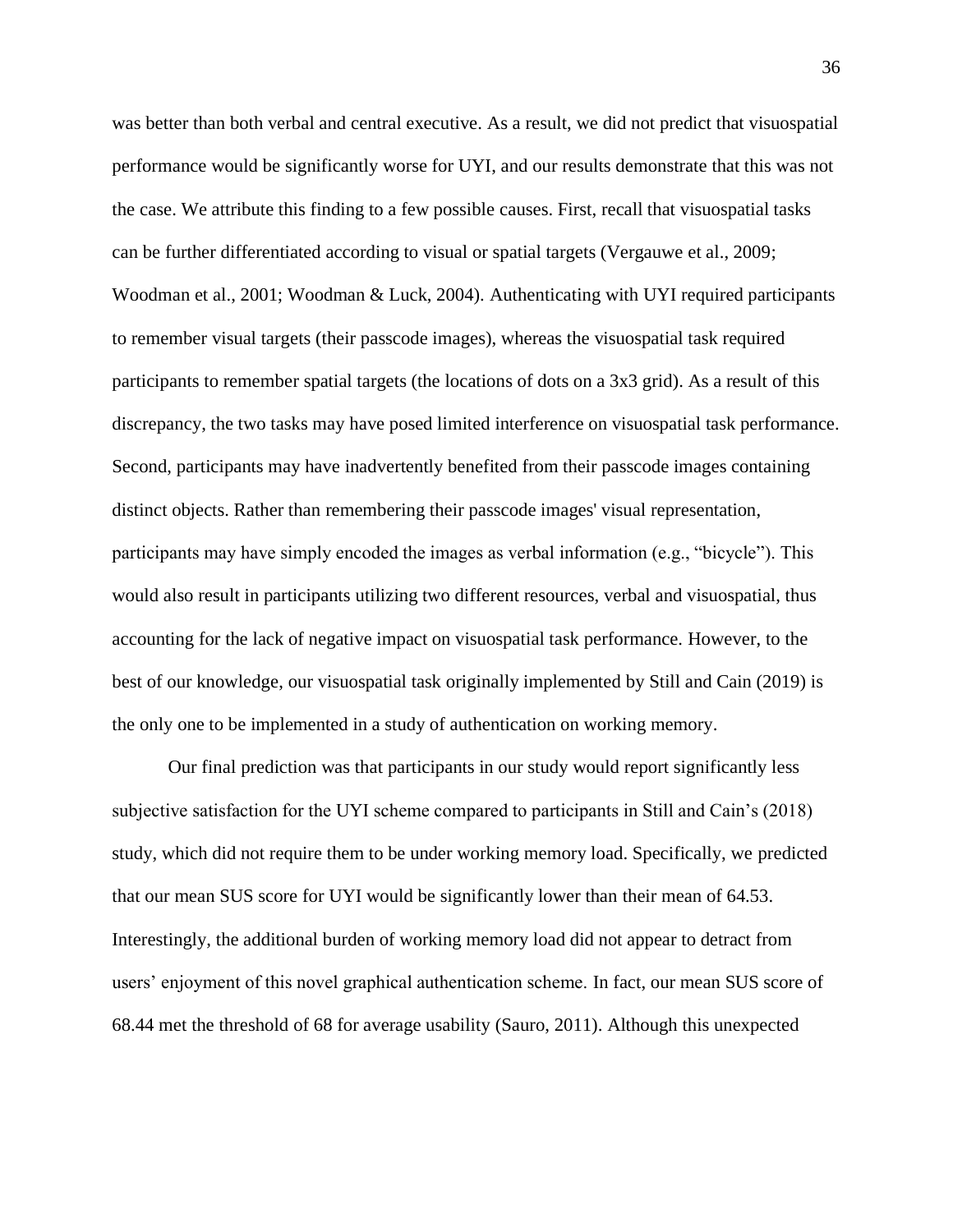finding failed to support Hypothesis 4, it demonstrates promise for UYI as an enjoyable authentication scheme, even under potentially stressful circumstances.

Because usability data for alphanumeric passwords is biased due to their pervasiveness and familiarity to users (Biddle et al., 2012), we did not collect measures of subjective satisfaction for comparison. Trewin et al. (2012) reported a mean SUS score of 78 for the alphanumeric password used in their experiment ("securit3"). As in our experiment, authentication was interrupted by a working memory task. However, this password is less complex than our "Boga $\omega/411$ ". It is likely that omitting uppercase and special characters from their password and forming a near-dictionary word contributed to a higher SUS score than would be expected for our alphanumeric password.

Finally, it should be noted that authentication with UYI requires the user to engage in controlled processing. That is, finding and selecting one's randomly placed passcode images requires conscious and deliberate attention. As a result, UYI may be better suited for accounts with intermediate use than accounts that must be accessed very frequently. In contrast, alphanumeric passwords can be entered with consistently placed keys, and therefore engage automatic processing if rehearsed enough. For situations that require frequent and highly efficient authentication, passwords may be a better solution than graphical schemes like UYI that rely on controlled processing. However, graphical schemes that rely on automatic processing may be a suitable alternative for everyday use. For example, the Cued Click Points (CCP) scheme developed by Chiasson et al. (2007) requires users to select the correct regions, or "clickpoints," within a series of five static images. Over time, selection within these unchanging images should become an automatic process. Future work might consider how familiar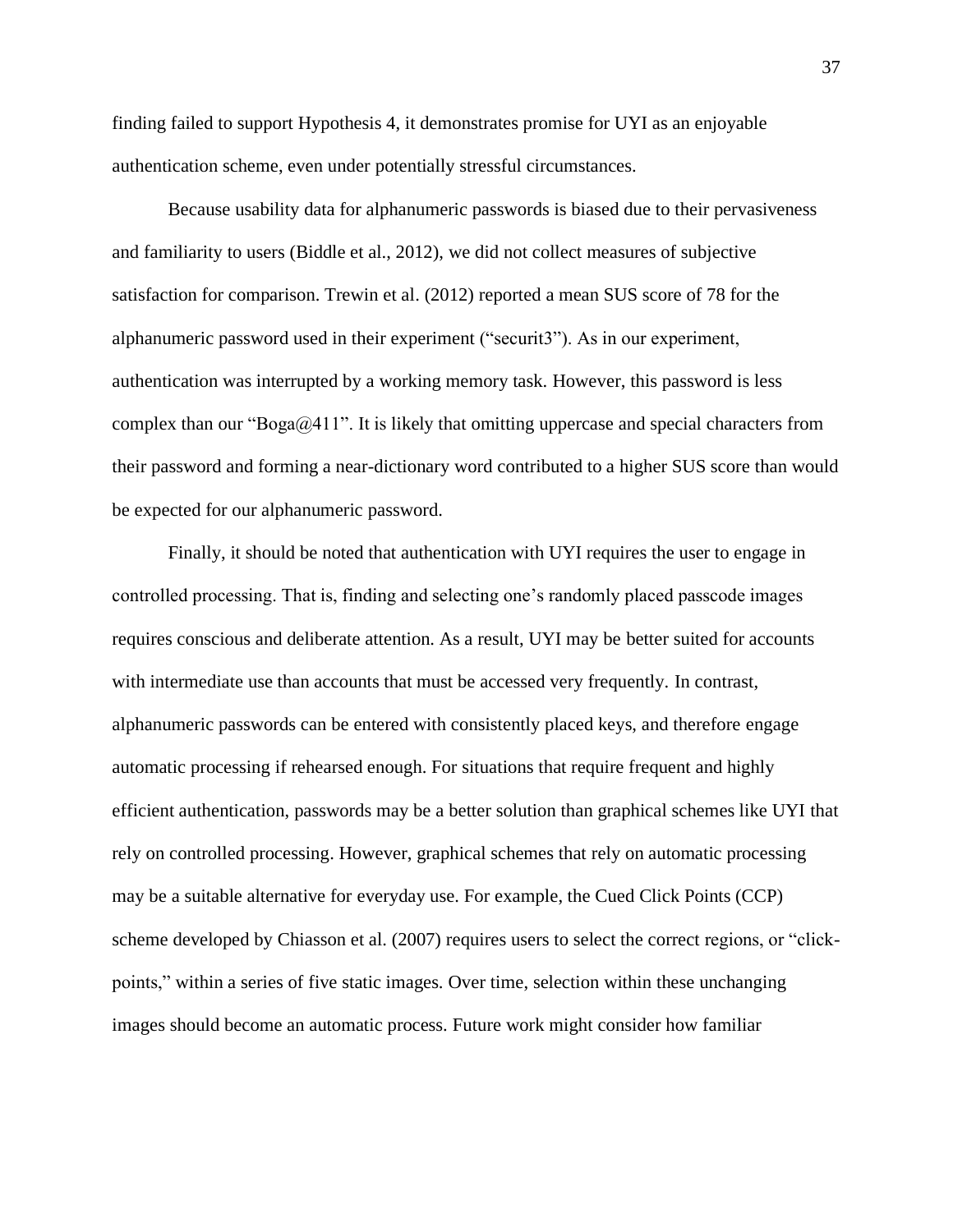passwords/passcodes and graphical schemes like CCP affect working memory performance through the user's engagement in automatic processing.

## **Practical Implications**

In our study, participants' overall working memory was better retained after authenticating with the graphical UYI scheme compared to the password, although UYI was an utterly novel authentication scheme for them. However, we did not detect any significant interaction between authentication and working memory component. This suggests that, while recommendations for an authentication scheme in particular work settings are not yet clear, graphical schemes such as UYI may have less negative impact on users' primary task information in general.

Because workflow interruptions lead to decreased primary task performance (Gillie & Broadbent, 1989; Gupta et al., 2013; McFarlane, 2002), this finding holds significant implications. In healthcare settings, for example, entering alphanumeric passwords has been shown to interrupt practitioners' workflow (Bardram, 2005; Frankel & Saleem, 2013). However, navigating patient records requires frequent authentication to confirm the practitioner's identity (Bardram, 2005). This places working memory load (i.e., dosage of a patient's medication) at risk of being forgotten. Similarly, Electronic Health Record (EHR) systems often require healthcare practitioners to load their working memory by piecing together medical information between screens (Koopman et al., 2015; Mator et al., 2020). When interrupted by authentication, the practitioner may unknowingly forget this information, leading to incorrect treatment actions or improper care. In other high-stakes situations, such as emergency dispatching, the user may also be tasked with remembering critical information (e.g., an address or set of directions) when they are interrupted by an authentication system. In cases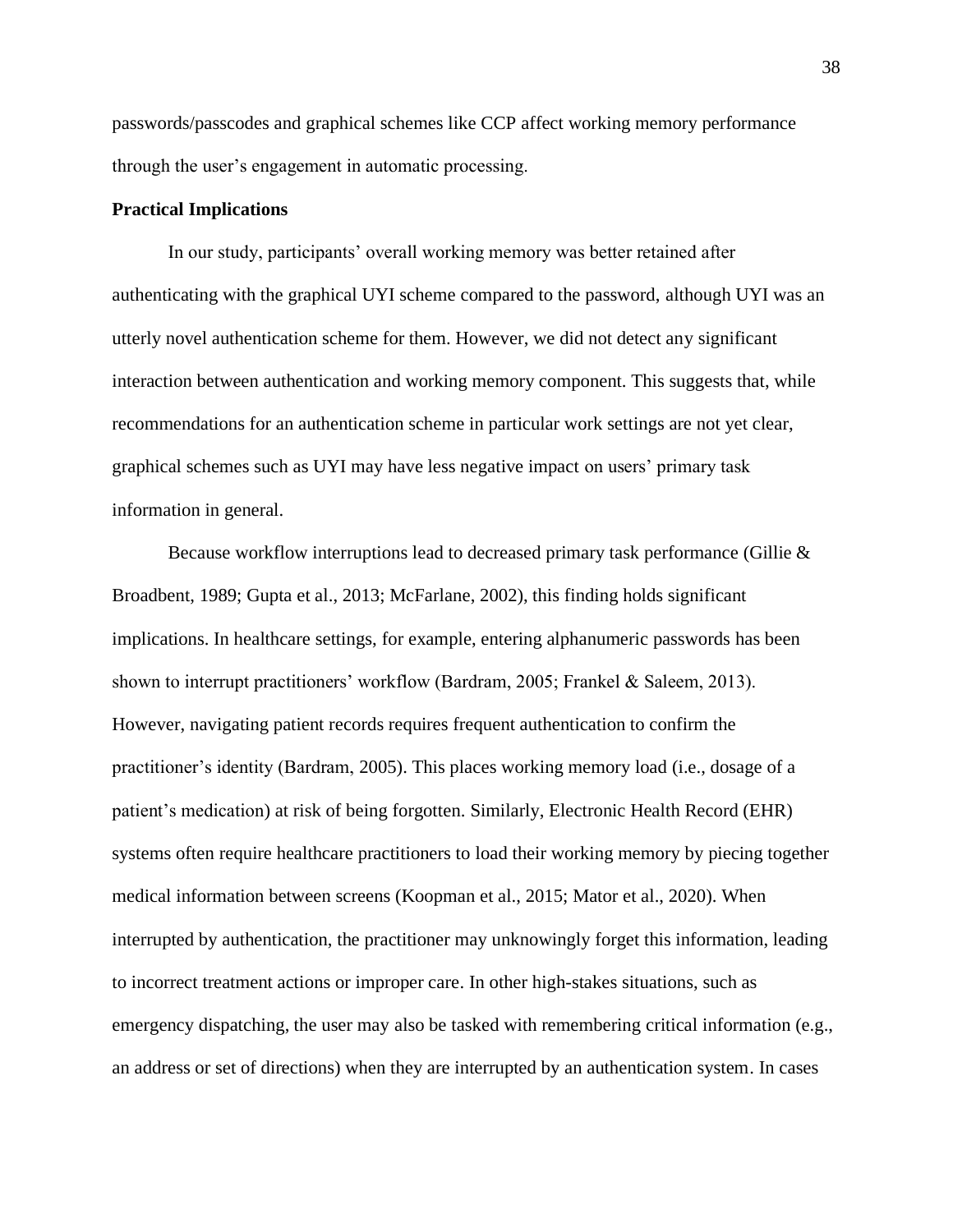such as these, lives can be saved by implementing the lighter system on working memory. Based on our findings, graphical authentication is a promising alternative to alphanumeric passwords with less adverse effects on users' working memory.

It is important to note that some of our findings were unintuitive. Alphanumeric authentication did not significantly interfere with verbal working memory, and graphical authentication did not significantly interfere with visuospatial. These results contradict predictions based on multiple resource theory, highlighting the need for empirically based decisions in applied settings. Without empirical data, designers might make inappropriate recommendations.

Currently, working memory is not considered as a design factor of authentication schemes. Benchmarks, specifications, and usability guidelines are a much-needed tool for designers, who ought to consider how different interfaces will benefit from users' natural abilities (Adams & Sasse, 1999; Still, Cain, & Schuster, 2017). The few existing benchmarks for authentication schemes concern other user metrics, such as login time and accuracy (Braz & Roberts, 2006). Although lengthy login times or additional login attempts may pose a brief delay to the user, the repercussions of poor primary task performance may be far more damaging. Users may fail to notice their errors until it is too late; e.g., until incorrect input on an EHR system results in a patient receiving the wrong medication. Benchmarks for authentication schemes would enable comparison between schemes and establish standards for post-login primary task performance.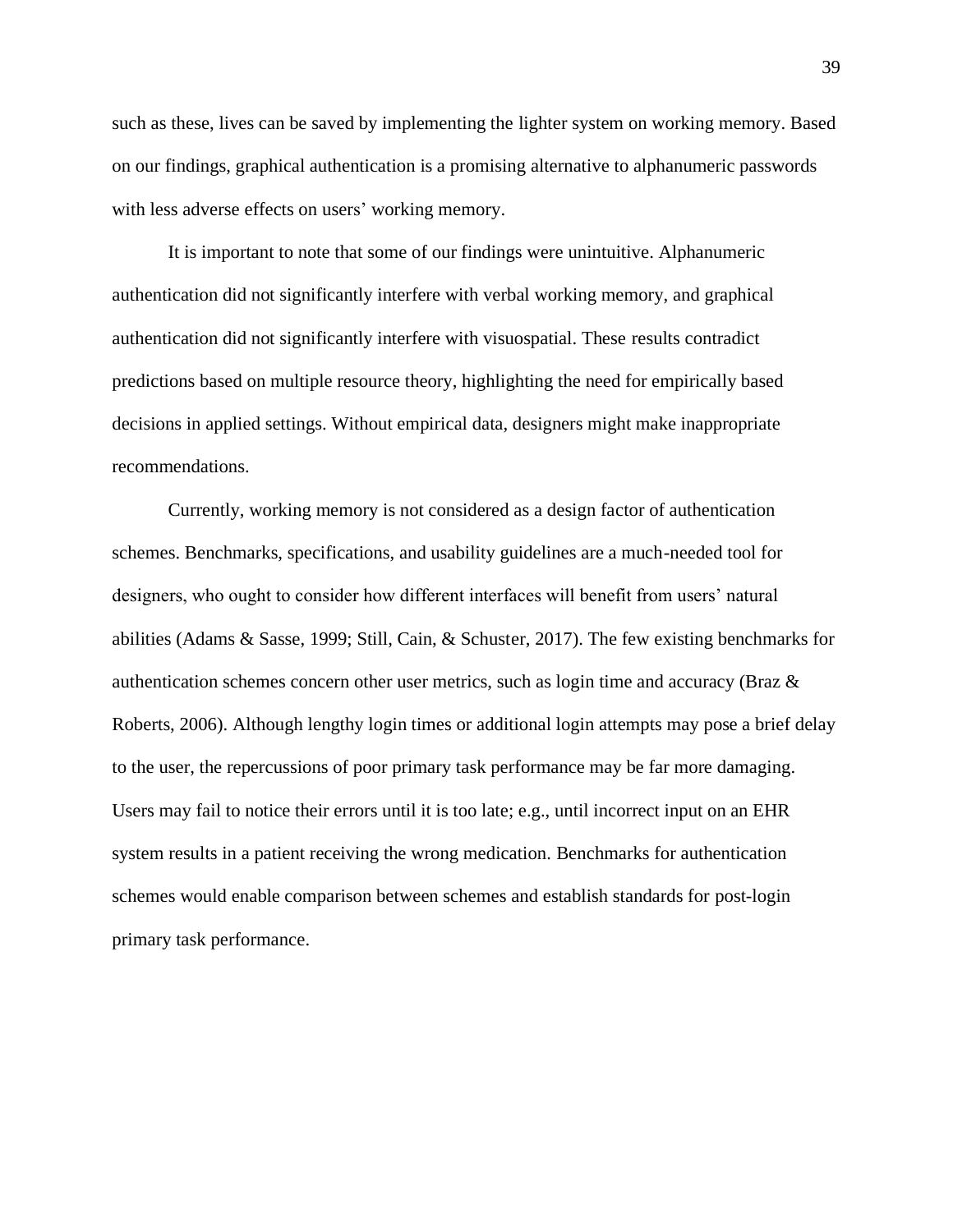#### **CHAPTER VII**

## **CONCLUSION**

The present study explored differences in the impact that alphanumeric and graphical authentication has on verbal, visuospatial, and central executive working memory. As expected, low load performance was significantly better than high load performance, but only for verbal and central executive working memory. For visuospatial alone, this difference was not significant. We also replicated findings by Still and Cain (2019), where visuospatial working memory was best preserved compared to verbal and central executive. This suggests that visuospatial working memory for primary tasks may be more resilient to the impact of authentication, a secondary task.

Overall, participants demonstrated better working memory performance after authenticating with UYI, a graphical scheme, compared to an alphanumeric password. However, alphanumeric and graphical authentication schemes did not vary in their impact on various working memory components. This was surprising, as we anticipated that alphanumeric authentication would significantly impair verbal working memory compared to graphical authentication. Our hypothesis was informed by multiple resource theory, given that alphanumeric authentication and verbal working memory ostensibly consume the same resource. Similarly, graphical authentication did not impair visuospatial working memory any more than alphanumeric authentication.

These unintuitive findings may have resulted from the characteristics of our graphical passcode images. Each passcode image featured a distinct object, which may have enabled participants to remember their labels as verbal information, rather than their visual features as visuospatial information. With graphical authentication demanding verbal resources instead,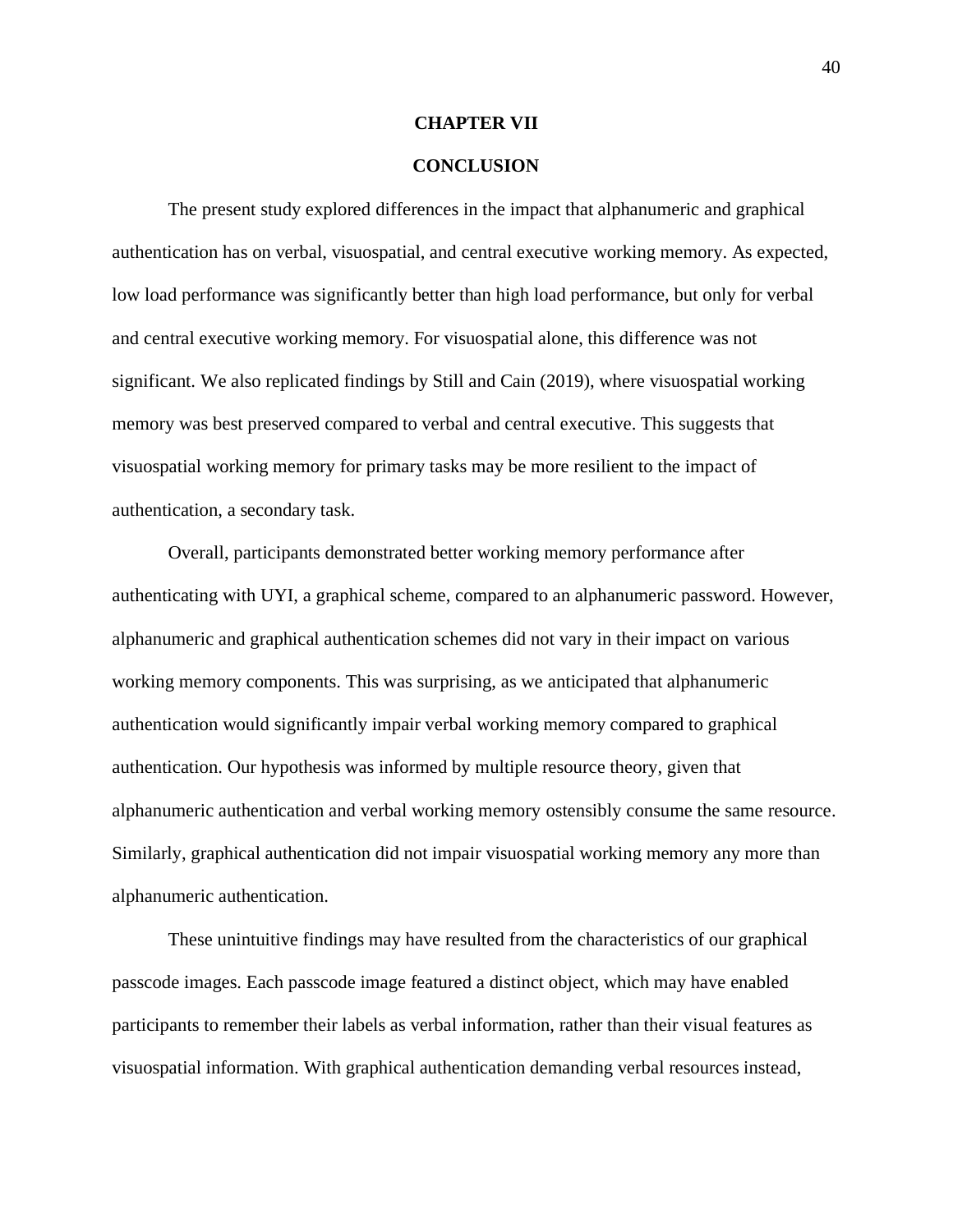there may have been minimal interference on visuospatial performance. Additionally, the UYI scheme required participants to remember visual targets. They were asked to find and select each passcode image (the "target") among a grid of distractor images. Our visuospatial task, on the other hand, required participants to remember spatial targets. In this case, they needed to remember where identical dots were randomly positioned on a series of 3x3 grids. There may be a distinction in the resources required to remember visual versus spatial targets, which would also reduce the potential interference of graphical authentication on a visuospatial working memory task.

Finally, we were surprised to find that participants reported greater satisfaction with the UYI scheme in our study compared to Cain and Still's (2018), even though participants in their experiment were not required to be under working memory load while authenticating. This demonstrates promise for UYI as an authentication scheme that exemplifies usability in addition to security.

These findings will hopefully benefit designers in establishing authentication schemes that best support users' primary tasks. Forgetting primary task information is not only inconvenient to the user, but may have greater consequences depending on the gravity of the information. Emergency dispatchers and healthcare professionals, for example, must quickly and efficiently act on life-or-death information stored in their working memory. Authentication, although necessary to confirm users' identities, warrants wider recognition as a contributing factor to working memory performance.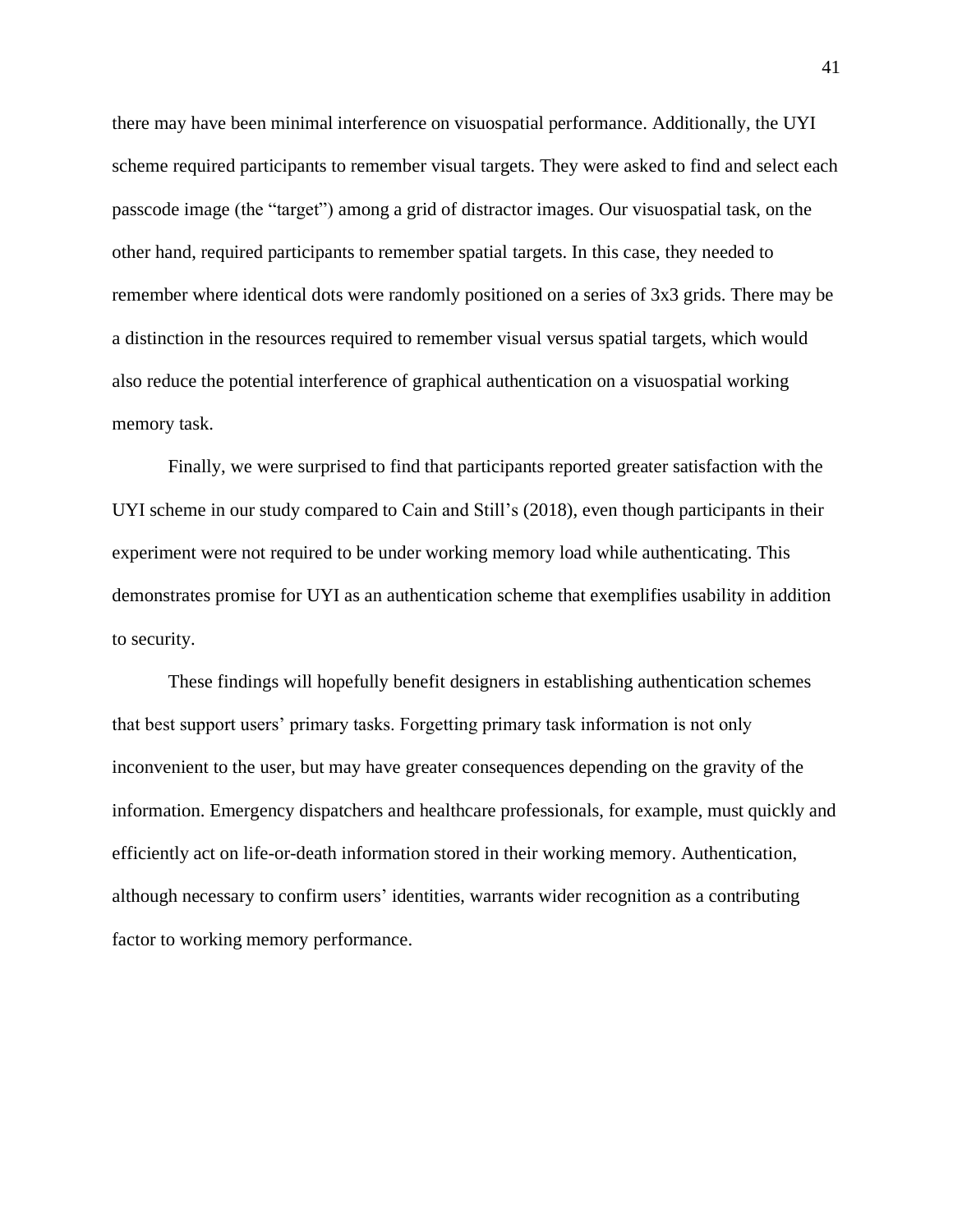#### **REFERENCES**

- Adams, A., & Sasse, M. A. (1999). Users are not the enemy. *Communications of the ACM, 42*(12), 40-46.
- Ang, S. Y., & Lee, K. (2008). Central executive involvement in children's spatial memory. *Memory*, *16*(8), 918-933.
- Atkinson, R. C., & Shiffrin, R. M. (1968). Human memory: A proposed system and its control processes. *Psychology of Learning and Motivation, 2*(4), 89-195.
- Awh, E., Vogel, E. K., & Oh, S. H. (2006). Interactions between attention and working memory. *Neuroscience*, *139*(1), 201-208.
- Baddeley, A. (1986). *Working memory.* Oxford: Oxford University Press.
- Baddeley, A. D. (2002). Is working memory still working?. *European Psychologist*, *7*(2).
- Baddeley, A. (2010). Working memory. *Current Biology*, *20*(4), R136-R140.
- Baddeley, A., Chincotta, D., & Adlam, A. (2001). Working memory and the control of action: Evidence from task switching. *Journal of Experimental Psychology: General, 130*(4), 641.
- Baddeley, A. D., & Hitch, G. (1974). Working memory. In *Psychology of Learning and Motivation*, *8*, pp. 47-89. Academic Press.
- Baddeley, A., Lewis, V., & Vallar, G. (1984). Exploring the articulatory loop. *The Quarterly Journal of Experimental Psychology Section A*, *36*(2), 233-252.
- Baddeley, A. D., Thomson, N., & Buchanan, M. (1975). Word length and the structure of shortterm memory. *Journal of Verbal Learning and Verbal Behavior*, *14*(6), 575-589.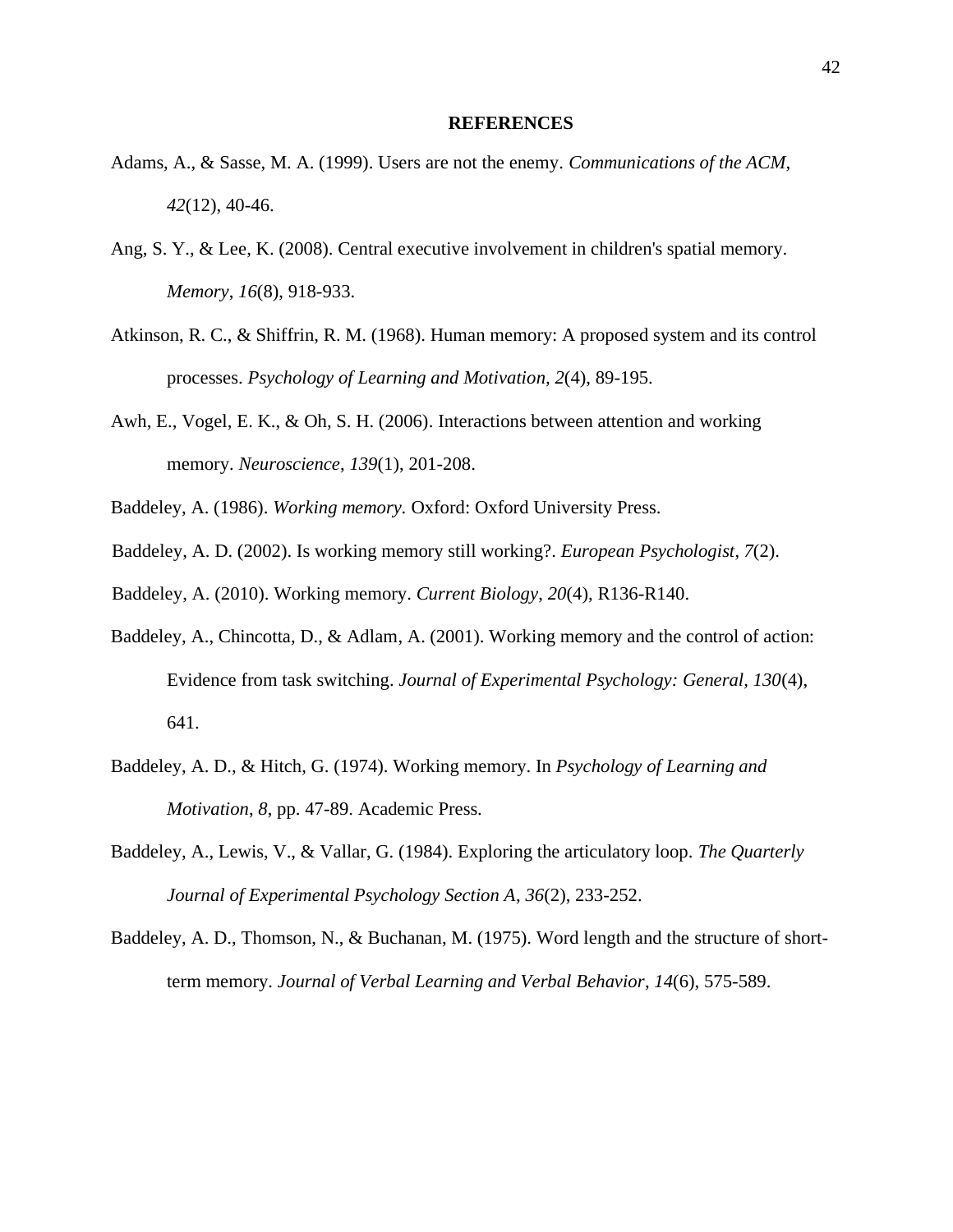- Bangor, A., Kortum, P. T., & Miller, J. T. (2008). An empirical evaluation of the system usability scale. *The International Journal of Human-Computer Interaction, 24*(6), 574- 594.
- Bardram, J. E. (2005). The trouble with login: On usability and computer security in ubiquitous computing. *Personal and Ubiquitous Computing, 9*(6), 357-367.
- Benton, D., Kallus, K. W., & Schmitt, J. A. (2005). How should we measure nutrition-induced improvements in memory?. *European Journal of Nutrition*, *44*(8).
- Bethell-Fox, C. E., & Shepard, R. N. (1988). Mental rotation: Effects of stimulus complexity and familiarity. *Journal of Experimental Psychology: Human Perception and Performance, 14,* 12-23.
- Bhattacharyya, D., Ranjan, R., Alisherov, F., & Choi, M. (2009). Biometric authentication: A review. *International Journal of u-and e-Service, Science and Technology*, *2*(3), 13-28.
- Biddle, R., Chiasson, S., & Van Oorschot, P. C. (2012). Graphical passwords: Learning from the first twelve years. *ACM Computing Surveys (CSUR)*, *44*(4), 1-41.
- Bindu, C. S. (2015). Secure usable authentication using strong pass text passwords. *IJ Computer Network and Information Security, 7*(4), 57-64.
- Blackler, A., Mahar, D., & Popovic, V. (2010). Older adults, interface experience and cognitive decline. In *Proceedings of the 22nd Conference of the Computer-Human Interaction Special Interest Group of Australia on Computer-Human Interaction* (pp. 172-175). ACM.
- Braver, T. S., Gray, J. R., & Burgess, G. C. (2007). Explaining the many varieties of working memory variation: Dual mechanisms of cognitive control. In *A. R. A. Conway, C.*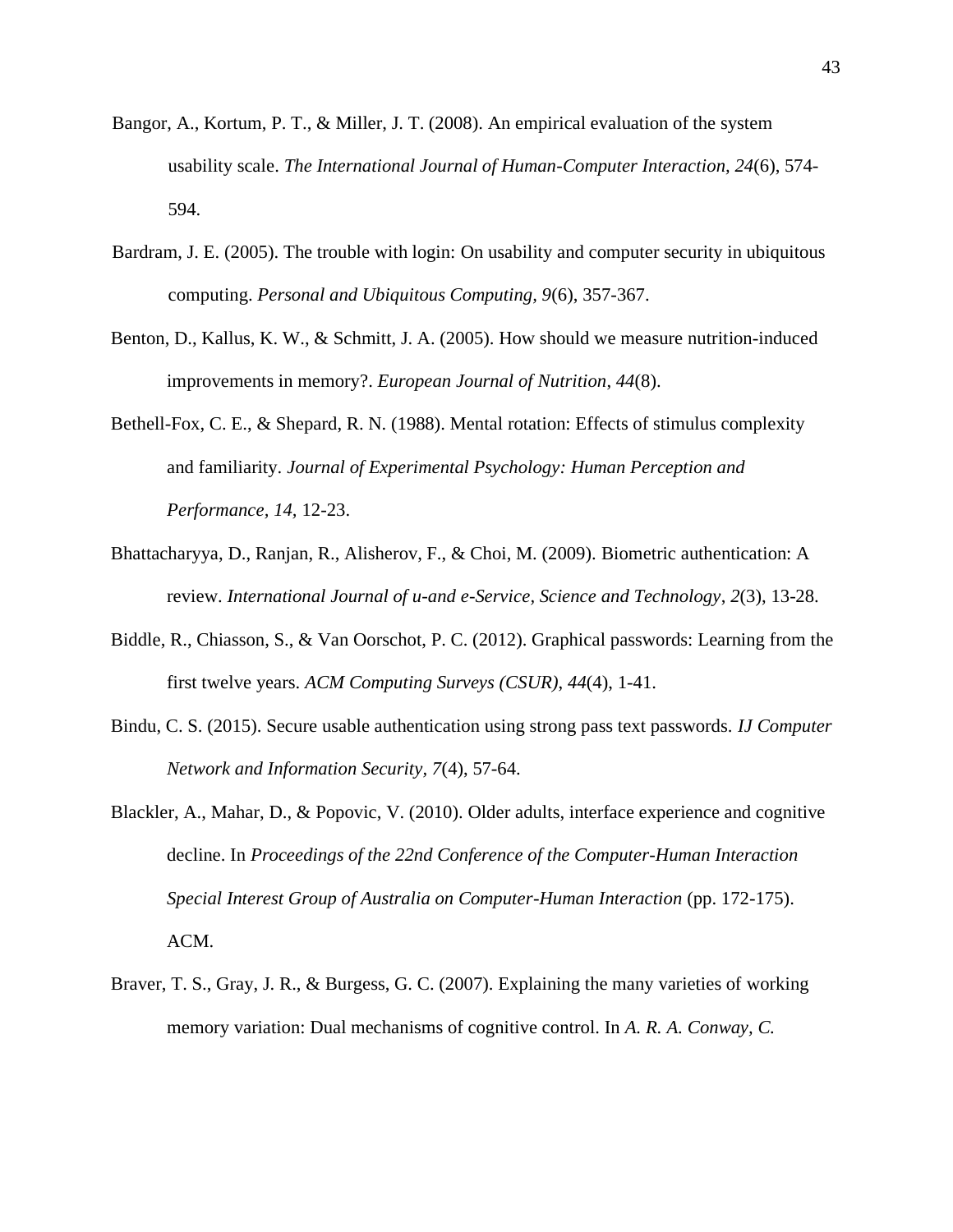*Jarrold, M. J. Kane (Eds.) & A. Miyake & J. N. Towse (Ed.), Variation in working memory* (p. 76–106). Oxford University Press.

- Braz, C., & Robert, J. M. (2006). Security and usability: The case of the user authentication methods. In *Proceedings of the 18th Conference on l'Interaction Homme-Machine* (pp. 199-203).
- Brooke, J. (1996). SUS: A quick and dirty usability scale. *Usability Evaluation in Industry, 189*(194), 4-10.
- Brostoff, S., & Sasse, M. A. (2000). Are Passfaces more usable than passwords? A field trial investigation. In *People and Computers XIV — Usability or Else!* (pp. 405-424). Springer, London.
- Brown, J. (1958). Some tests of the decay theory of immediate memory. *Quarterly Journal of Experimental Psychology, 10*, 12–21
- Budiu, R. (2018, April 29). *Working memory and external memory.* Nielsen Norman Group. <https://www.nngroup.com/articles/working-memory-external-memory/>
- Cain, A. A., & Still, J. D. (2017). RSVP a temporal method for graphical authentication. *Journal of Information Privacy and Security, 13*, 226-237.
- Cain, A. A., & Still, J. D. (2018). Usability Comparison of Over-the-Shoulder Attack Resistant Authentication Schemes. *Journal of Usability Studies, 13*(4).
- Campbell, J. I., & Thompson, V. A. (2012). MorePower 6.0 for ANOVA with relational confidence intervals and Bayesian analysis. *Behavior Research Methods, 44*(4), 1255- 1265.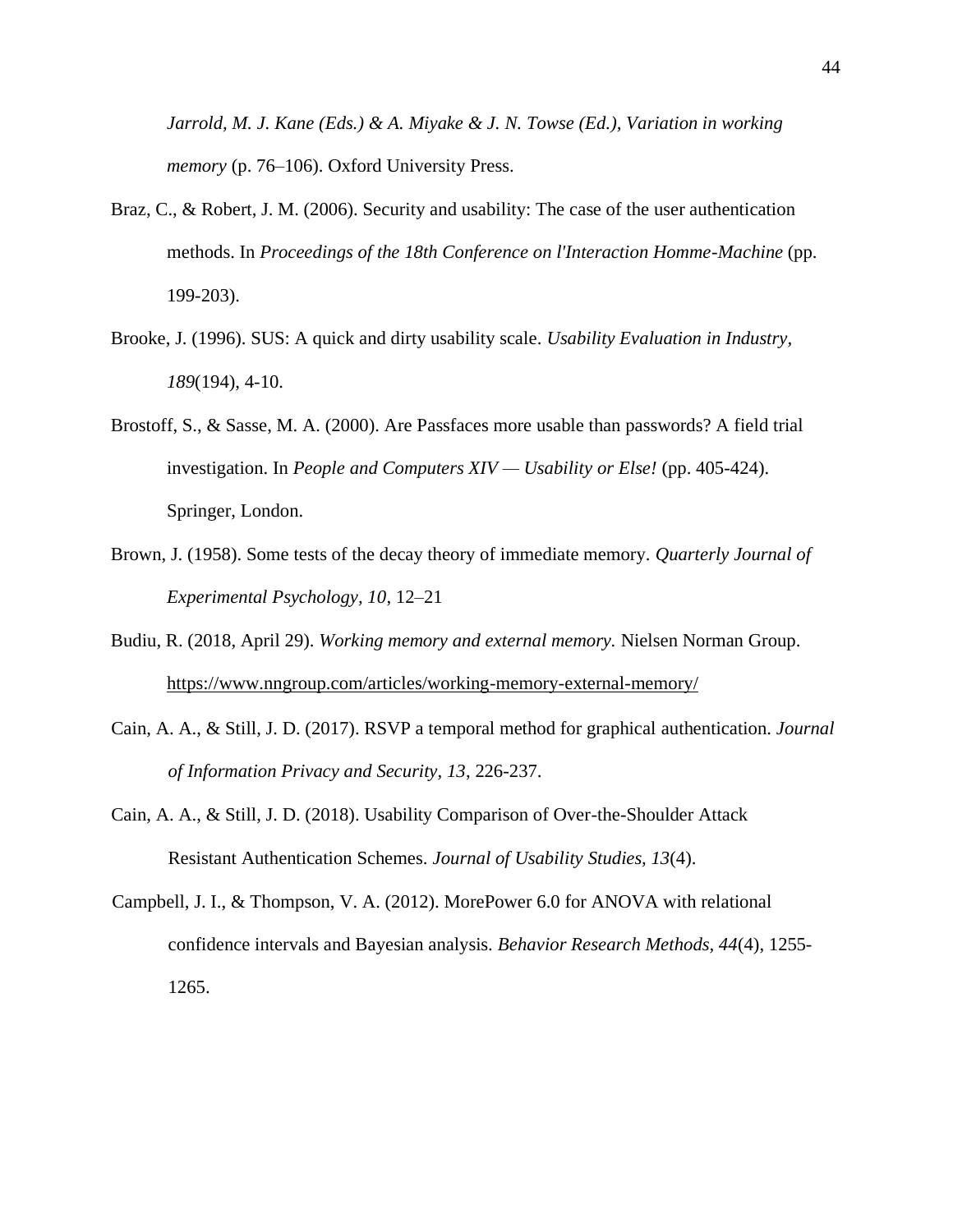- Carstens, D. S., & Malone, L. C. (2006). Applying chunking theory in organizational password guidelines*. Journal of Information, Information Technology, and Organizations*, *1*, 97- 113.
- Chen, Z., & Cowan, N. (2009). Core verbal working-memory capacity: The limit in words retained without covert articulation. *Quarterly Journal of Experimental Psychology*, *62*(7), 1420-1429.
- Chen, S. A., & Desmond, J. E. (2005). Cerebrocerebellar networks during articulatory rehearsal and verbal working memory tasks. *Neuroimage, 24*(2), 332-338.
- Chiasson, S., & Biddle, R. (2007). Issues in user authentication. In *CHI Workshop Security User Studies Methodologies and Best Practices*.
- Chiasson, S., Van Oorschot, P. C., & Biddle, R. (2007). Graphical password authentication using cued click points. In *European Symposium on Research in Computer Security* (pp. 359-374).
- Chowdhury, S., Poet, R., & Mackenzie, L. (2013). A comprehensive study of the usability of multiple graphical passwords. In *IFIP Conference on Human-Computer Interaction* (pp. 424-441). Springer, Berlin, Heidelberg.
- Cohen, J. (1988). Statistical power analysis for the behavioural sciences, 2nd edn. (Hillsdale, NJ: L. Erlbaum Associates).
- Collette, F., & Van der Linden, M. (2002). Brain imaging of the central executive component of working memory. *Neuroscience & Biobehavioral Reviews*, *26*(2), 105-125.
- Cowan, N. (2001). The magical number 4 in short-term memory: A reconsideration of mental storage capacity. *Behavioral and Brain Sciences*, *24*(1), 87-114.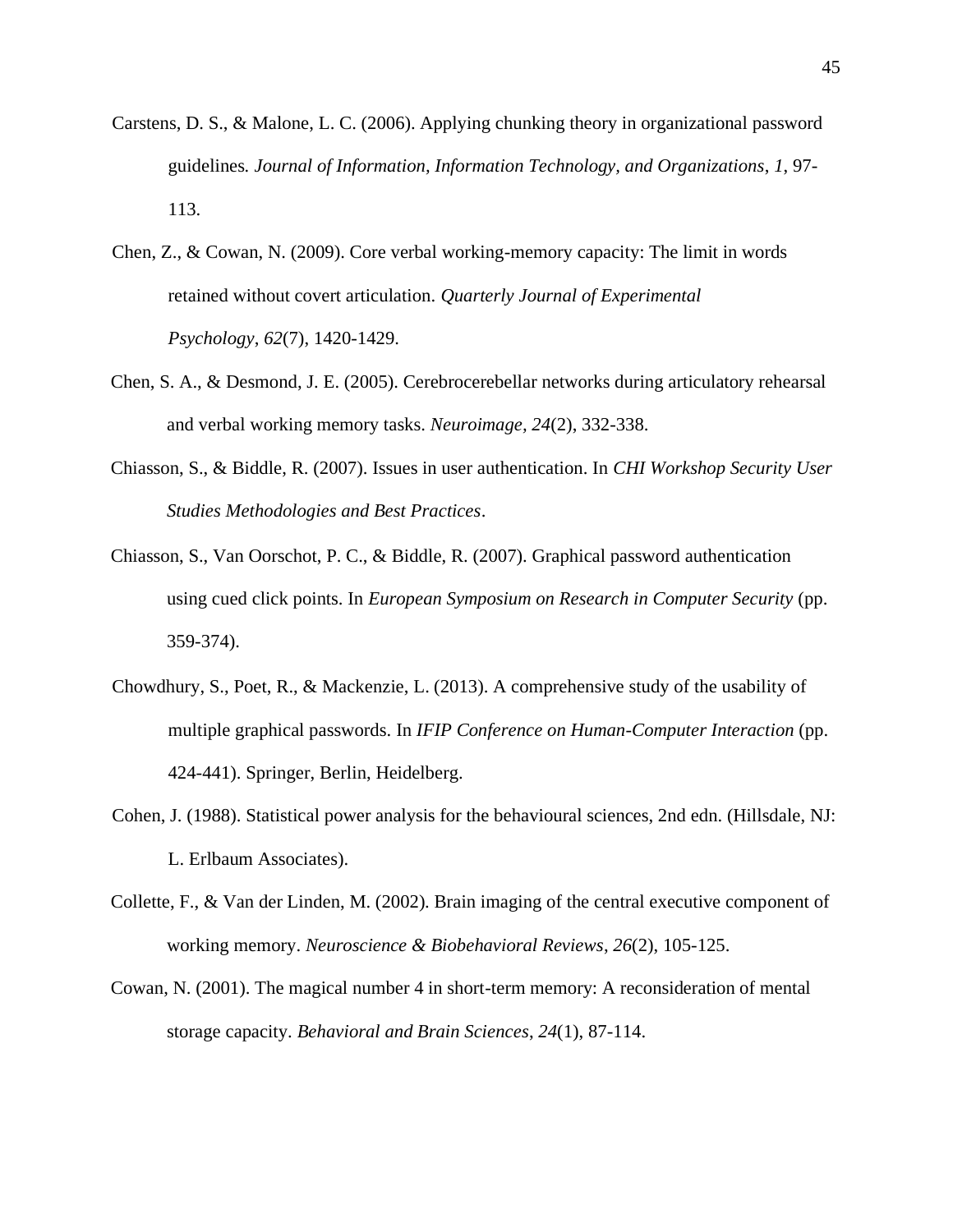- Curtin, M. (2005). *Brute force: Cracking the data encryption standard.* New York: Copernicus Books.
- Darbanian, E. (2015). A graphical password against spyware and shoulder-surfing attacks. In *2015 International Symposium on Computer Science and Software Engineering (CSSE)* (pp. 1-6). IEEE.
- De Angeli, A., Coventry, L., Johnson, G., & Renaud, K. (2005). Is a picture really worth a thousand words? Exploring the feasibility of graphical authentication systems. *International Journal of Human-Computer Studies*, *63*(1-2), 128-152.
- Desmond, J. E., Chen, S. A., DeRosa, E., Pryor, M. R., Pfefferbaum, A., & Sullivan, E. V. (2003). Increased frontocerebellar activation in alcoholics during verbal working memory: An fMRI study. *Neuroimage, 19*(4), 1510-1520.
- Dhamija, R., & Perrig, A. (2000). Déjà vu A user study: Using images for authentication. In *9 th USENIX Security Symposium,* pp. 45-58.
- Eggemeier, F. T. (1988). Properties of workload assessment techniques. In *Advances in Psychology*, *52,* 41-62. North-Holland.
- Ericsson, K. A., Chase, W. G., & Faloon, S. (1980). Acquisition of a memory skill. *Science, 208*(4448)*,* 1181-1182.
- Forget, A., Chiasson, S., Van Oorschot, P. C., & Biddle, R. (2008). Improving text passwords through persuasion. In *Proceedings of the 4th Symposium on Usable Privacy and Security* (pp. 1-12).
- Frankel, R. M., & Saleem, J. J. (2013). "Attention on the flight deck": What ambulatory care providers can learn from pilots about complex coordinated actions. *Patient Education and Counseling, 93*(3), 367-372.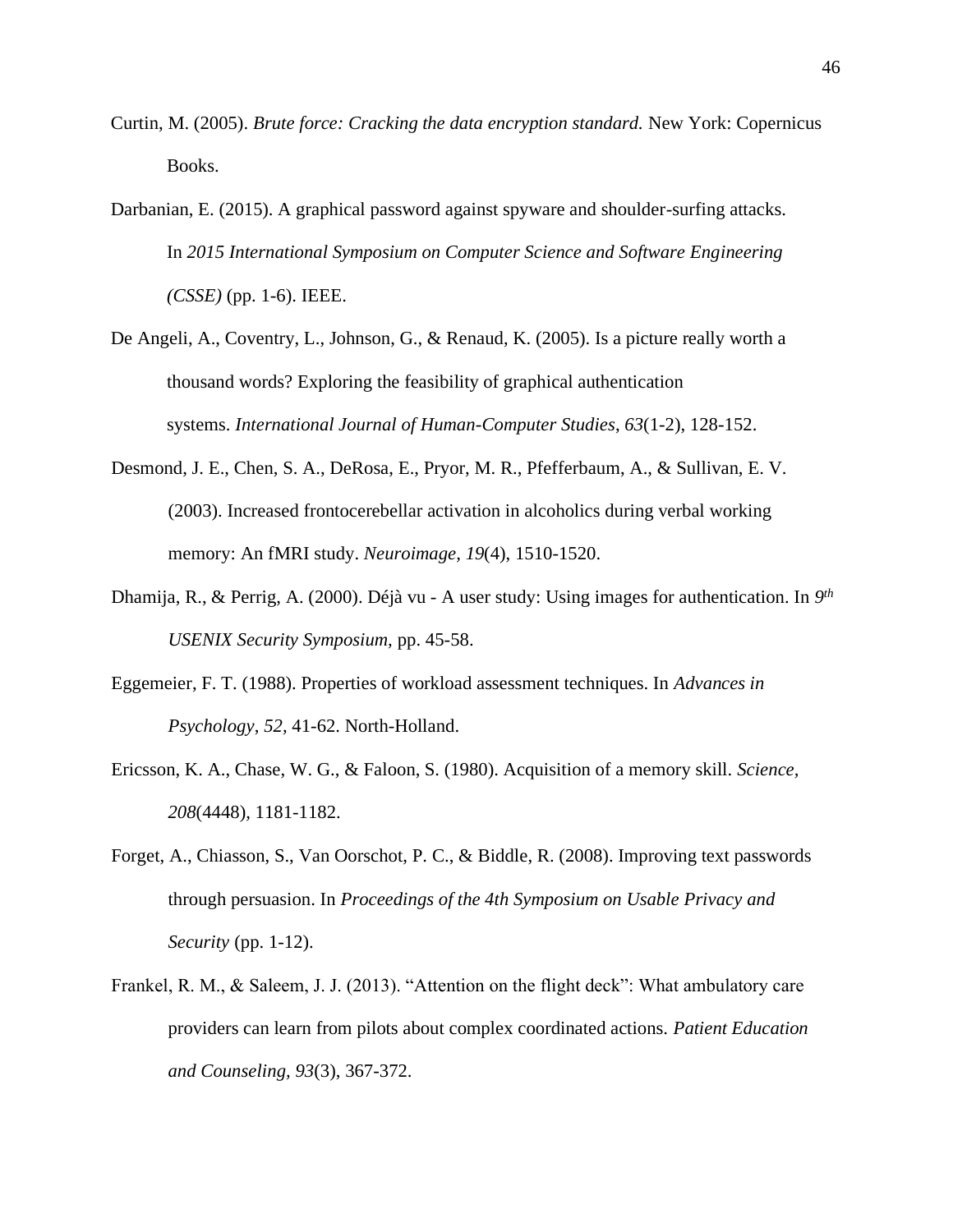- Fraune, M. R., Juang, K. A., Greenstein, J. S., Madathil, K. C., & Koikkara, R. (2013). Employing user-created pictures to enhance the recall of system-generated mnemonic phrases and the security of passwords. In *Proceedings of the Human Factors and Ergonomics Society Annual Meeting*, *57*(1), pp. 419-423. Sage CA: Los Angeles, CA: SAGE Publications.
- Garden, S., Cornoldi, C., & Logie, R. H. (2002). Visuo spatial working memory in navigation. *Applied Cognitive Psychology: The Official Journal of the Society for Applied Research in Memory and Cognition*, *16*(1), 35-50.
- *Gartner highlights four myths surrounding IT self-service.* (2010, August 25). Gartner Group. <http://www.gartner.com/newsroom/id/1426813>
- Ghorsad, T. (2014). Adventures and Ethics in MF Authentication. *International Journal of Research*, *1*, 329-338.
- Gillie, T., & Broadbent, D. (1989). What makes interruptions disruptive? A study of length, similarity, and complexity. *Psychological Research, 50*(4), 243-250.
- Goldstein, E. B. (2014). *Cognitive psychology: Connecting mind, research and everyday experience*. Nelson Education.
- Grassi, P. A., Perlner, R. A., Newton, E. M., Regenscheid, A. R., Burr, W. E., Richer, J. P., ... & Theofanos, M. F. (2017). *Digital identity guidelines: Authentication and lifecycle management [including updates as of 12-01-2017*] (No. Special Publication (NIST SP)- 800-63B).
- Gupta, A., Li, H., & Sharda, R. (2013). Should I send this message? Understanding the impact of interruptions, social hierarchy and perceived task complexity on user performance and perceived workload. *Decision Support Systems, 55*(1), 135-145.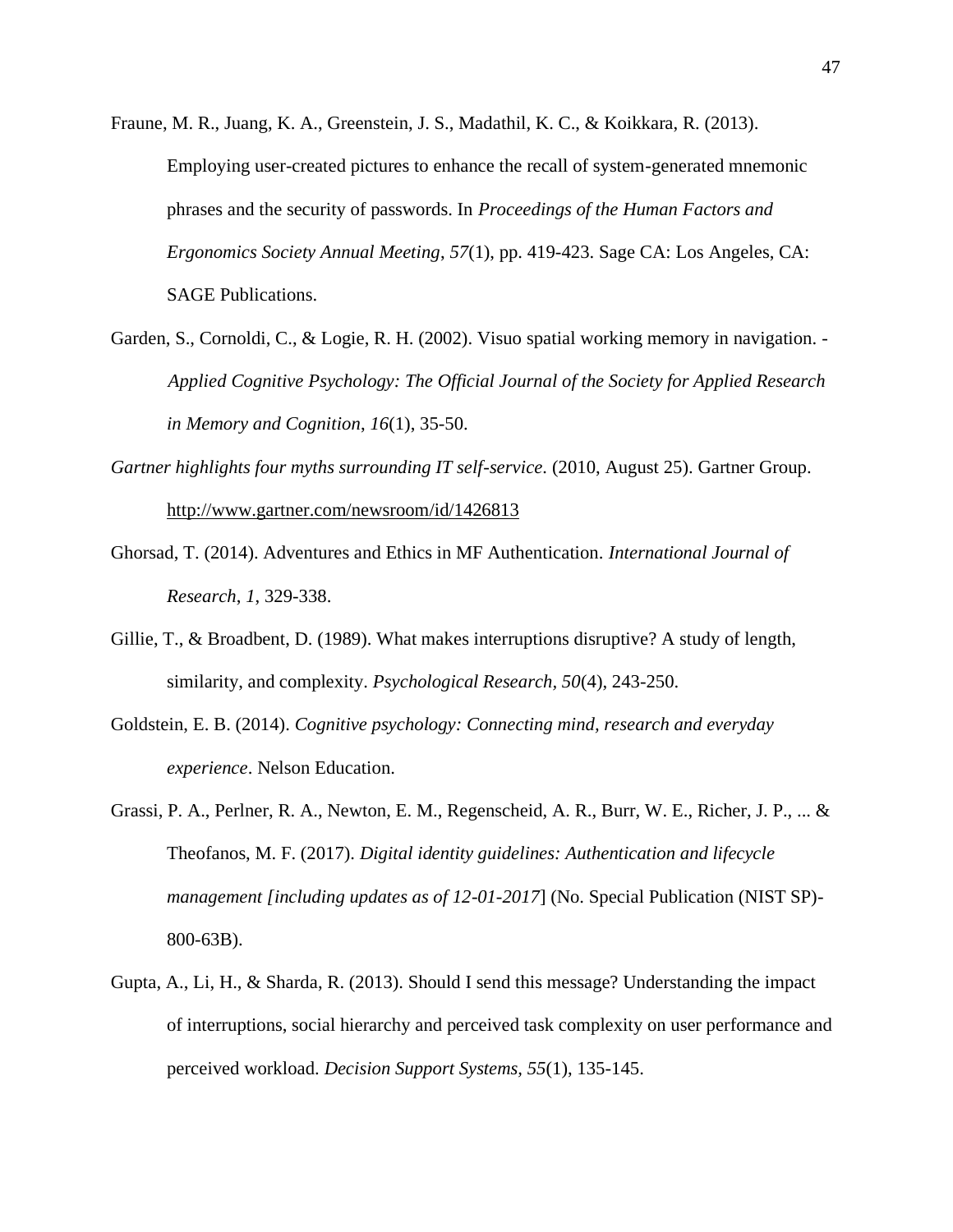Halarewich, D. (2016, September 9). *Reducing cognitive overload for a better user experience.* Smashing Magazine.

[https://www.smashingmagazine.com/2016/09/reducing-cognitive-overload-for-a-better](https://www.smashingmagazine.com/2016/09/reducing-cognitive-overload-for-a-better-user-experience/)[user-experience/](https://www.smashingmagazine.com/2016/09/reducing-cognitive-overload-for-a-better-user-experience/)

- Hayashi, E., Dhamija, R., Christin, N., & Perrig, A. (2008). Use your illusion: Secure authentication usable anywhere. In *Proceedings of the 4th Symposium on Usable Privacy and Security* (pp. 35–45). New York, NY: ACM.
- Helton, W. S., & Russell, P. N. (2013). Visuospatial and verbal working memory load: Effects on visuospatial vigilance. *Experimental Brain Research, 224*(3), 429-436.
- Herley, C., & Florêncio, D. (2008). Protecting financial institutions from brute-force attacks. In *IFIP International Information Security Conference* (pp. 681-685). Springer, Boston, MA.
- Herley, C., & Van Oorschot, P. (2011). A research agenda acknowledging the persistence of passwords. *IEEE Security & Privacy*, *10*(1), 28-36.
- Hu, W., Wu, X., & Wei, G. (2010). The security analysis of graphical passwords. In *2010 International Conference on Communications and Intelligence Information Security* (pp. 200-203). IEEE.
- Huth, A., Orlando, M., & Pesante, L. (2012). Password security, protection, and management. *United States Computer Emergency Readiness Team.*
- Jen-Hwa Hu, P., Han-fen, H., & Xiao, F. (2017). Examining the mediating roles of cognitive load and performance outcomes in user satisfaction with a website: A field quasiexperiment. *MIS Quarterly*, *41*(3).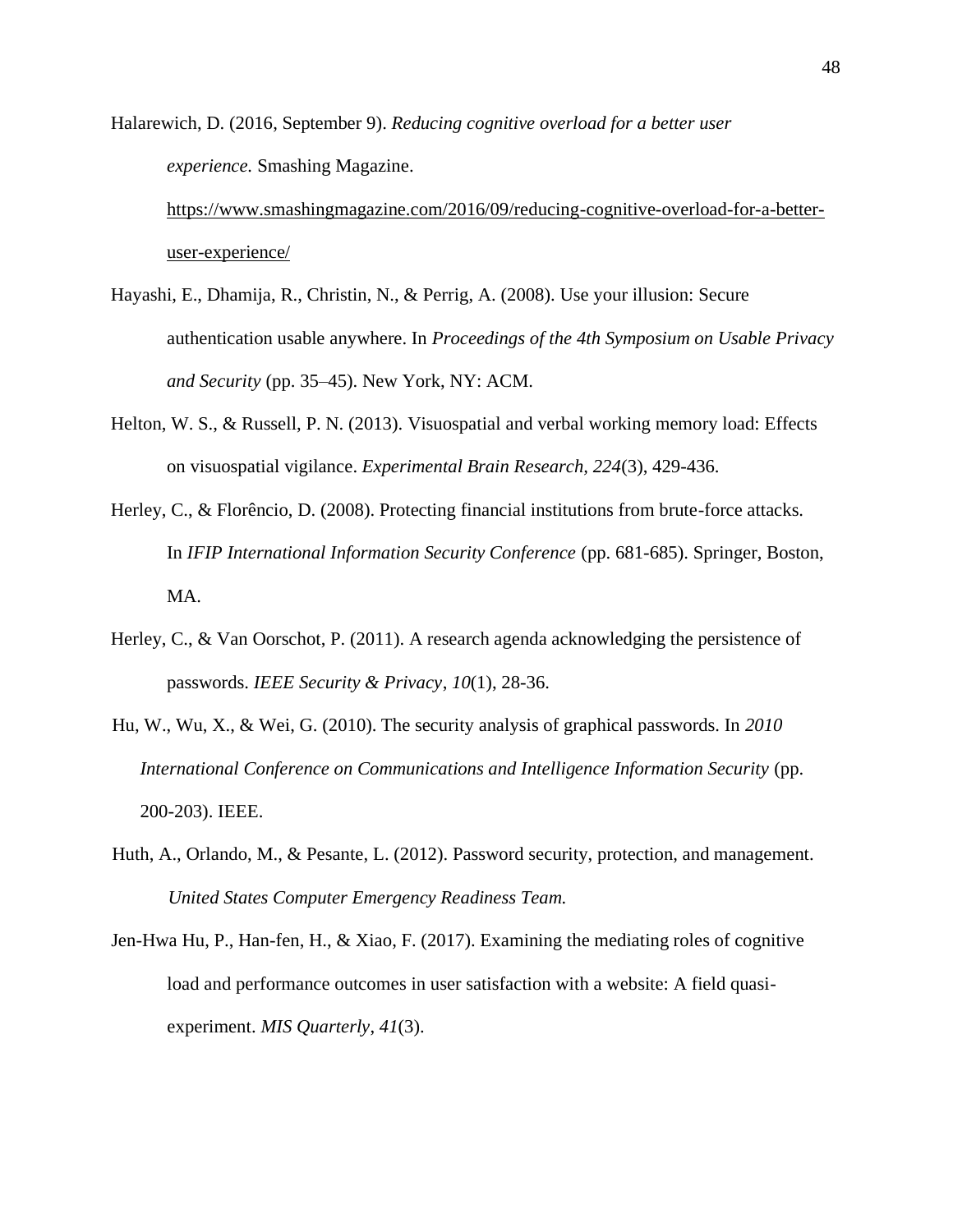- Johnston, W. A., & Dark, V. J. (1986). Selective attention. *Annual Review of Psychology*, *37*(1), 43-75.
- Kahneman, D. (1973). *Attention and effort* (Vol. 1063). Englewood Cliffs, NJ: Prentice-Hall.
- Kak, S. (2011). Information and learning in neural systems. *NeuroQuantology, 9*(3), 393-401.
- Kirushnaamoni, R. (2013). Defenses to curb online password guessing attacks. In *2013 International Conference on Information Communication and Embedded Systems (ICICES)* (pp. 317-322). IEEE.
- Klatzky, R. L. (1980). Human memory: Structures and processes . San Francisco: William H.
- Koopman, R. J., Steege, L. M. B., Moore, J. L., Clarke, M. A., Canfield, S. M., Kim, M. S., & Belden, J. L. (2015). Physician information needs and electronic health records (EHRs): Time to reengineer the clinic note. *The Journal of the American Board of Family Medicine, 28*(3), 316-323.
- Krimsky, M., Forster, D. E., Llabre, M. M., & Jha, A. P. (2017). The influence of time on task on mind wandering and visual working memory. *Cognition, 169,* 84-90.
- Laberge, J. C., & Scialfa, C. T. (2005). Predictors of web navigation performance in a life span sample of adults. *Human Factors*, *47*(2), 289-302.
- Lashkari, A. H., Farmand, S., Zakaria, D., Bin, O., & Saleh, D. (2009). Shoulder surfing attack in graphical password authentication. *International Journal of Computer Science and Information Security (IJCSIS)*, *6*(2), 145–154.
- Le Bras, T. (2015, July 21). *Online Overload—It's Worse Than You Thought*. Dash Lane. https://blog.dashlane.com/infographic-online-overload-its-worse-than-you-thought/.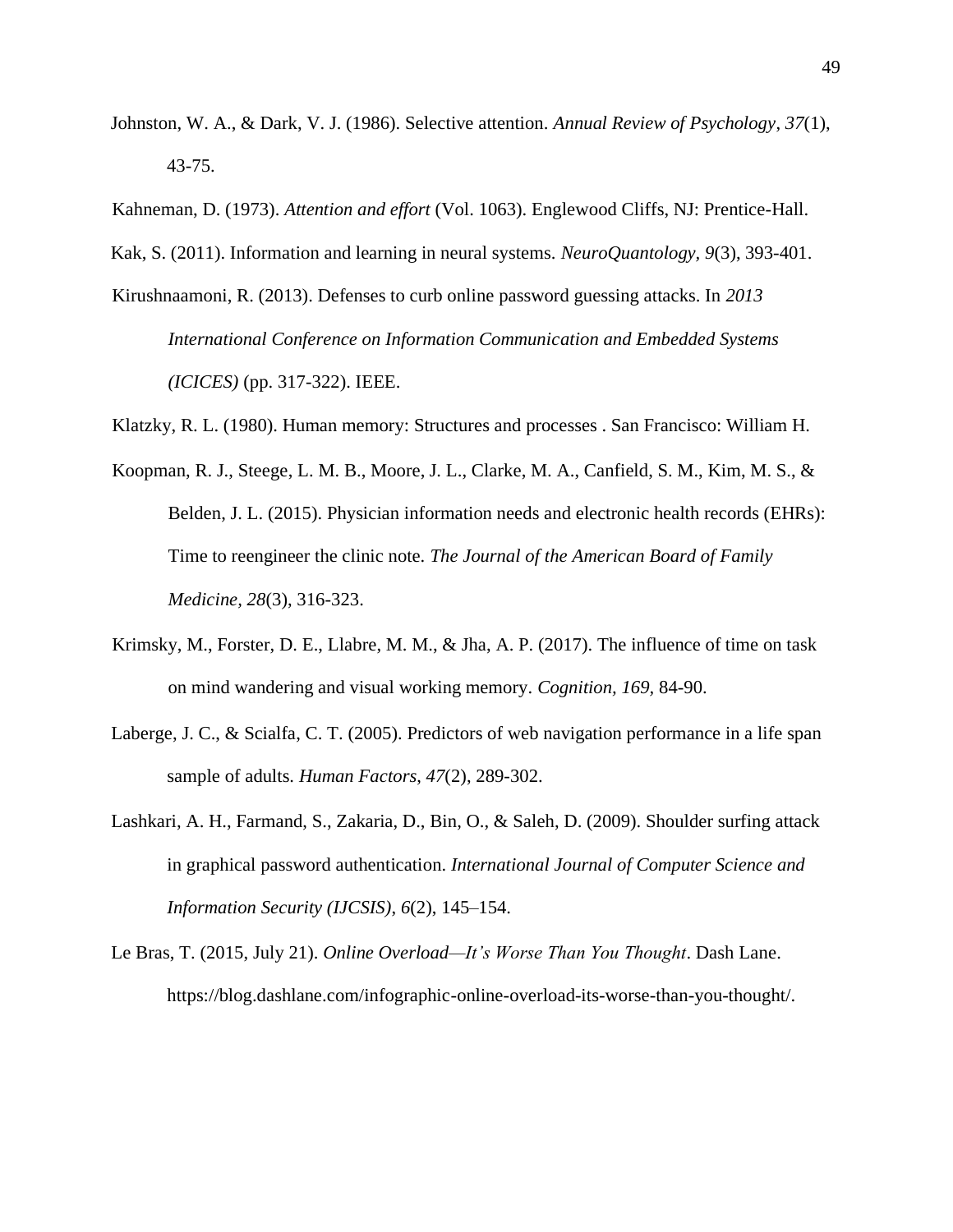- Li, Z., Sun, Q., Lian, Y., & Giusto, D. D. (2005). An association-based graphical password design resistant to shoulder-surfing attack. In *2005 IEEE International Conference on Multimedia and Expo* (pp. 245-248). IEEE.
- Linju, P. S., & Krishnan, P. (2014). A mustang security user authentication scheme based on graphical password. *International Journal of Research in Computer and Communication Technology,* 41-47.
- Malek, B., Orozco, M., & El Saddik, A. (2006). Novel shoulder-surfing resistant haptic-based graphical password. In *Proceedings of the Euro Haptics Conference, 6* (pp. 1-6).
- Mare, S., Baker, M., & Gummeson, J. (2016). A study of authentication in daily life. In *Proceedings of the ACM Conference on Human Factors in Computing Systems (CHI 2016)* (pp. 189-206). USENIX Association.
- Mator, J. D., Lehman, W. E., McManus, W., Powers, S., Tiller, L., Unverricht, J. R., & Still, J. D. (2020). Usability: Adoption, Measurement, Value. *Human Factors,* 0018720819895098.
- McFarlane, D. C. (2002). Comparison of four primary methods for coordinating the interruption of people in human-computer interaction. *Human-Computer Interaction, 17*(1), 63-139.
- Miller, G. A. (1956). The magical number seven, plus or minus two: Some limits on our capacity for processing information. *The Psychological Review*, *63*(2), 81-97.
- Miyake, A., Friedman, N. P., Rettinger, D. A., Shah, P., Hegarty, M. (2001). How are visuospatial working memory, executive functioning, and spatial abilities related? A latent-variable analysis. *Journal of Experimental Psychology: General, 130, 621-640.*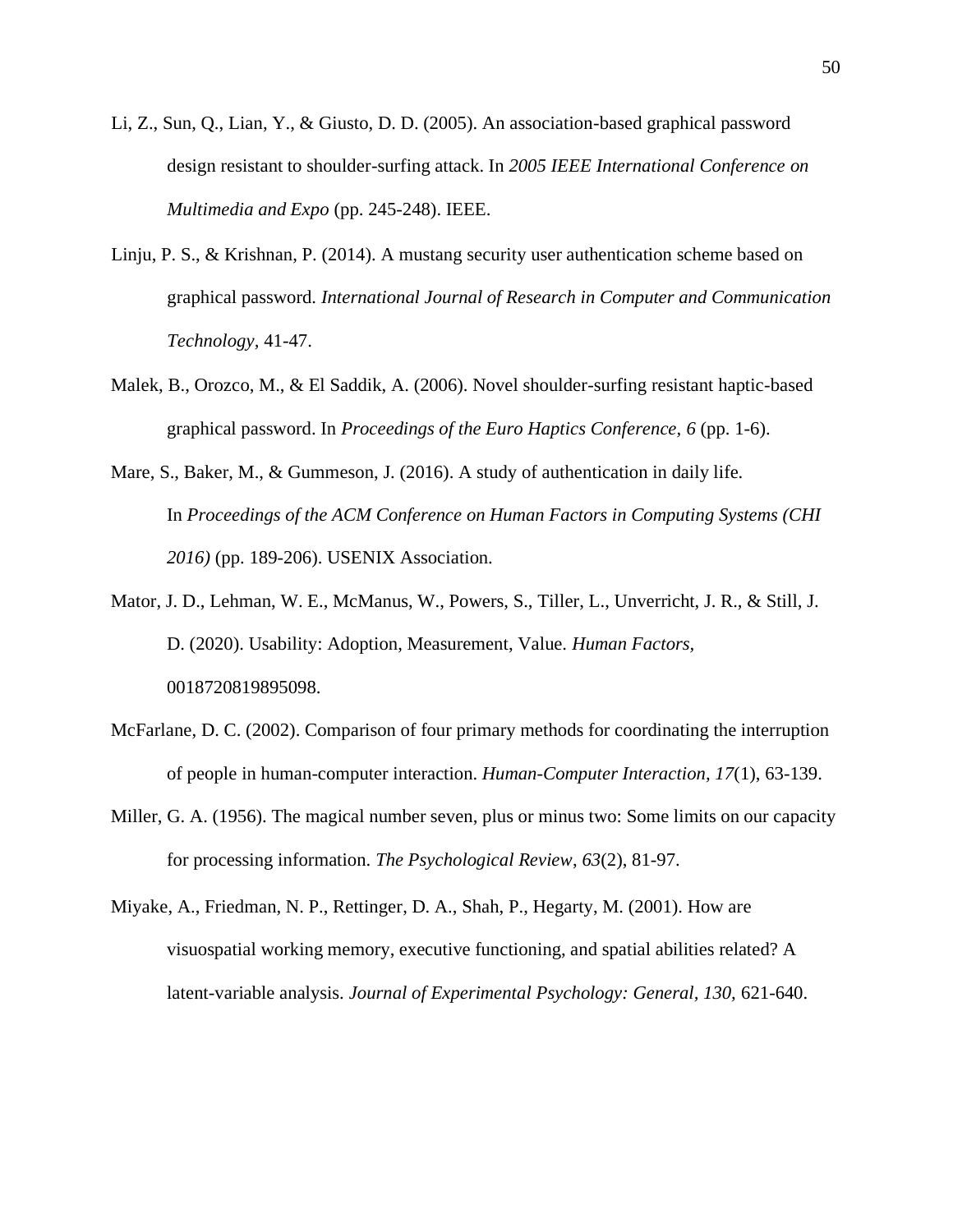- Moncur, W., & Leplâtre, G. (2007). Pictures at the ATM: Exploring the usability of multiple graphical passwords. In *Proceedings of the SIGCHI Conference on Human Factors in Computing Systems* (pp. 887-894).
- Morris, R., & Thompson, K. (1979). Password security: A case history. *Communications of the ACM*, *22*(11), 594-597.
- Nelson, D. L., Reed, V. S., & Walling, J. R. (1976). Pictorial superiority effect. *Journal of Experimental Psychology: Human Learning and Memory, 2*(5), 523-528.
- Nelson, D., & Vu, K. P. L. (2010). Effectiveness of image-based mnemonic techniques for enhancing the memorability and security of user-generated passwords. *Computers in Human Behavior, 26*(4), 705-715.

Paivio, A. (1979). Imagery and Verbal Processes. London, Ontario: Psychology Press.

Paivio, A., Rogers, T. B., & Smythe, P. C. (1968). Why are pictures easier to recall than words?. *Psychonomic Science, 11*(4), 137-138.

*The Password Meter.* (2016). [http://www.passwordmeter.com](http://www.passwordmeter.com/)

Perception Research Systems (2007). *Paradigm Stimulus Presentation.*

Perlroth, N., & Gelles, D. (2014, August 5*). Russian hackers amass over a billion internet passwords.* New York Times*.* https://www.nytimes.com/2014/08/06/technology/russiangang-said-to-amass-more-than-a-billion-stolen-internet-credentials.html.

Peterson, A. (2015). *OPM says 5.6 million fingerprints stolen in cyberattack, five times as many as previously thought.* The Washington Post. [https://www.washingtonpost.com/news/the-switch/wp/2015/09/23/opm-now-says-more-](https://www.washingtonpost.com/news/the-switch/wp/2015/09/23/opm-now-says-more-than-five-million-fingerprints-compromised-in-breaches/)

[than-five-million-fingerprints-compromised-in-breaches/](https://www.washingtonpost.com/news/the-switch/wp/2015/09/23/opm-now-says-more-than-five-million-fingerprints-compromised-in-breaches/)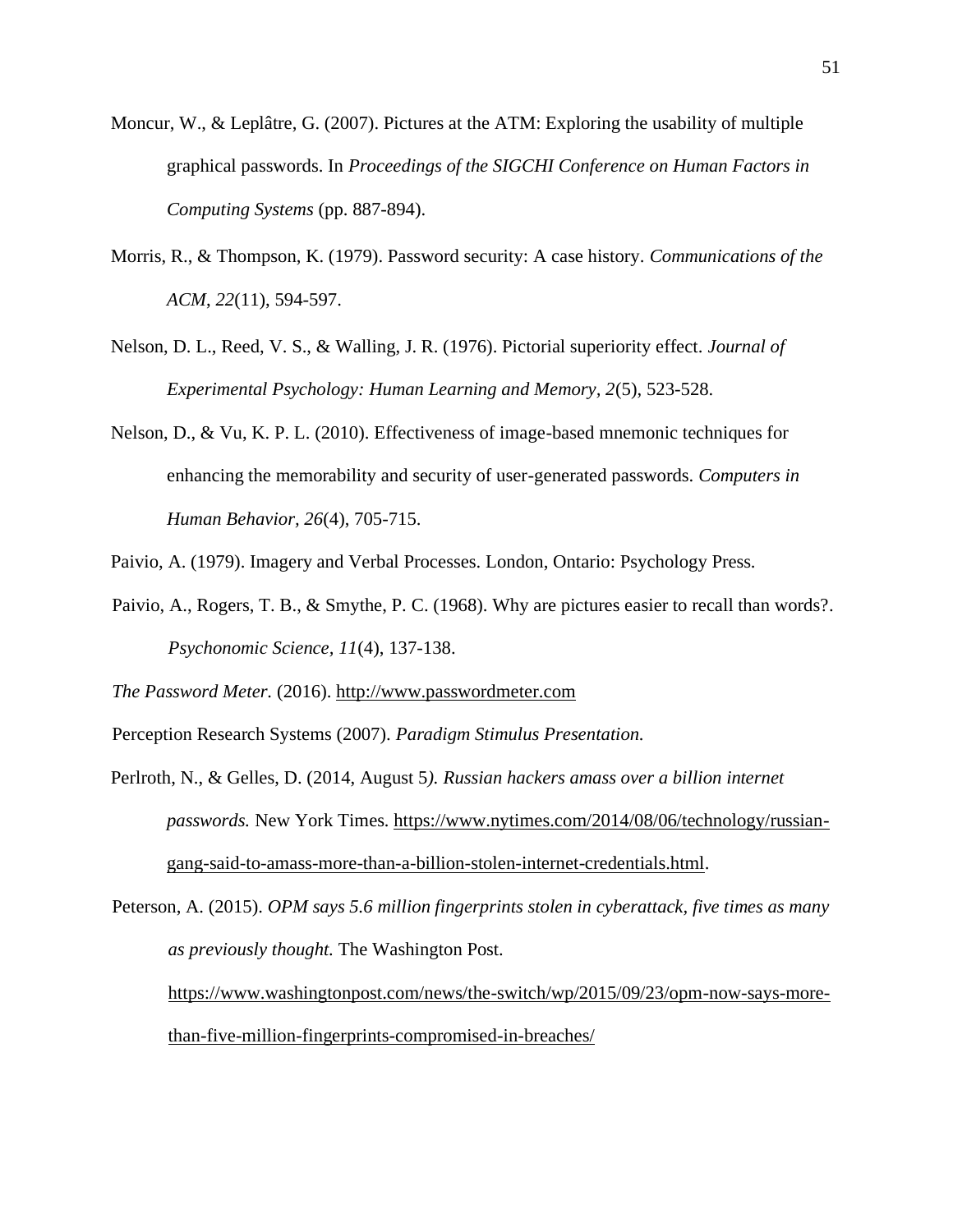- Peterson, L. R., & Peterson, M. J. (1959). Short-term retention of individual items. *Journal of Experimental Psychology, 61*, 12–21.
- Pfleeger, S. L., & Caputo, D. D. (2012). Leveraging behavioral science to mitigate cyber security risk. *Computers & Security*, *31*(4), 597-611.
- Raderman, L. (2017). *Guidelines for Password Management.* Carnegie Mellon University Information Security Office. [https://www.cmu.edu/iso/governance/guidelines/password](https://www.cmu.edu/iso/governance/guidelines/password-management.html)[management.html](https://www.cmu.edu/iso/governance/guidelines/password-management.html)
- Salthouse, T. A., & Babcock, R. L. (1991). Decomposing adult age differences in working memory. *Developmental Psychology*, *27*(5), 763-776.
- Sasse, M. A., Brostoff, S., & Weirich, D. (2001). Transforming the 'weakest link'—a human/computer interaction approach to usable and effective security. *BT Technology Journal, 19*(3), 122-131.
- Sathish, S., Joshi, A. B., & Shidaganti, G. I. (2013). User Authentication Methods and Techniques by Graphical Password: A Survey. *International Journal of Computer Applications & Information Technology*, *2*(3), 1-4.
- Sauro, J. (2011). A practical guide to the system usability scale: Background, benchmarks, & best practices. Denver, CO: Measuring Usability LLC.
- Schaub, F., Walch, M., Könings, B., & Weber, M. (2013). Exploring the design space of graphical passwords on smartphones. In *Proceedings of the Ninth Symposium on Usable Privacy and Security* (pp. 1-14).
- Schmidt, D., Krause, B. J., Weiss, P. H., Fink, G. R., Shah, N. J., Amorim, M. A., ... & Berthoz, A. (2007). Visuospatial working memory and changes of the point of view in 3D space. N*euroimage*, *36*(3), 955-968.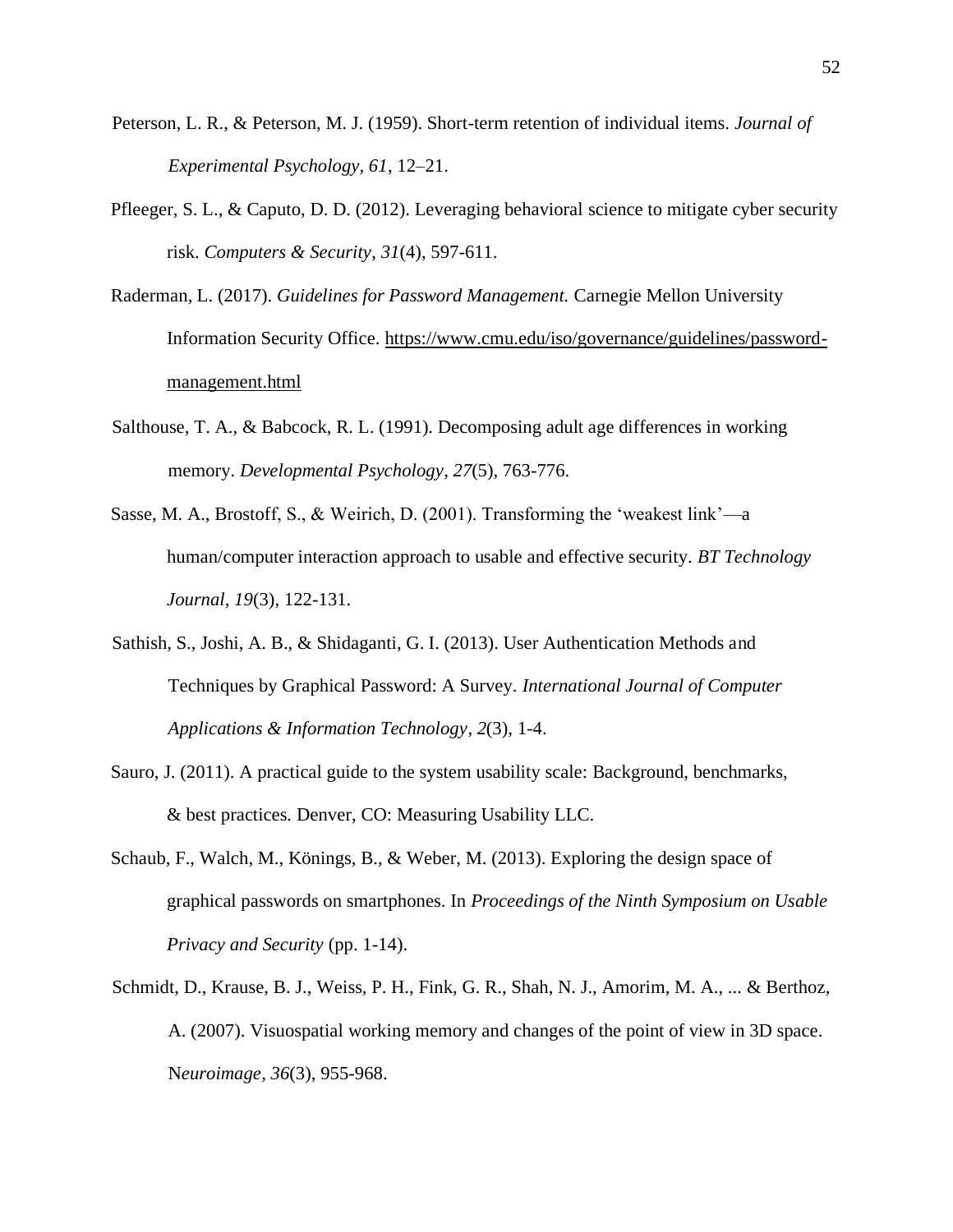- Schneider, W., Eschmann, A., & Zuccolotto, A. (2002). E-Prime (Version 2.0.8.90). Pittsburgh, PA: Psychology Software Tools, Inc.
- Schneider, W., & Shiffrin, R. M. (1977). Controlled and automatic human information processing: I. Detection, search, and attention. *Psychological Review, 84*(1), 1-66.
- Sears, D. O. (1986). College sophomores in the laboratory: Influences of a narrow data base on social psychology's view of human nature. *Journal of Personality and Social Psychology, 51*(3), 515-530.
- Shiffrin, R. M., & Schneider, W. (1977). Controlled and automatic human information processing: II. Perceptual learning, automatic attending and a general theory. *Psychological Review*, *84*(2), 127-190.
- Sobrado, L., & Birget, J. C. (2002). Graphical passwords. *The Rutgers Scholar, an Electronic Bulletin for Undergraduate Research, 4*, 12-18.
- Still, J. D., & Cain, A. A. (2019). Over-the-shoulder attack resistant graphical authentication schemes impact on working memory. In *International Conference on Applied Human Factors and Ergonomics* (pp. 79-86). Springer, Cham.
- Still, J. D., Cain, A., & Schuster, D. (2017). Human-centered authentication guidelines. *Information & Computer Security*, 25(4), 437-453.
- Still, J. D., & Dark, V. J. (2010). Examining working memory load and congruency effects on affordances and conventions. *International Journal of Human-Computer Studies, 68*(9), 561-571.
- Stobert, E., & Biddle, R. (2013). Memory retrieval and graphical passwords. In *Proceedings of the Ninth Symposium on Usable Privacy and Security* (pp. 1-14). ACM.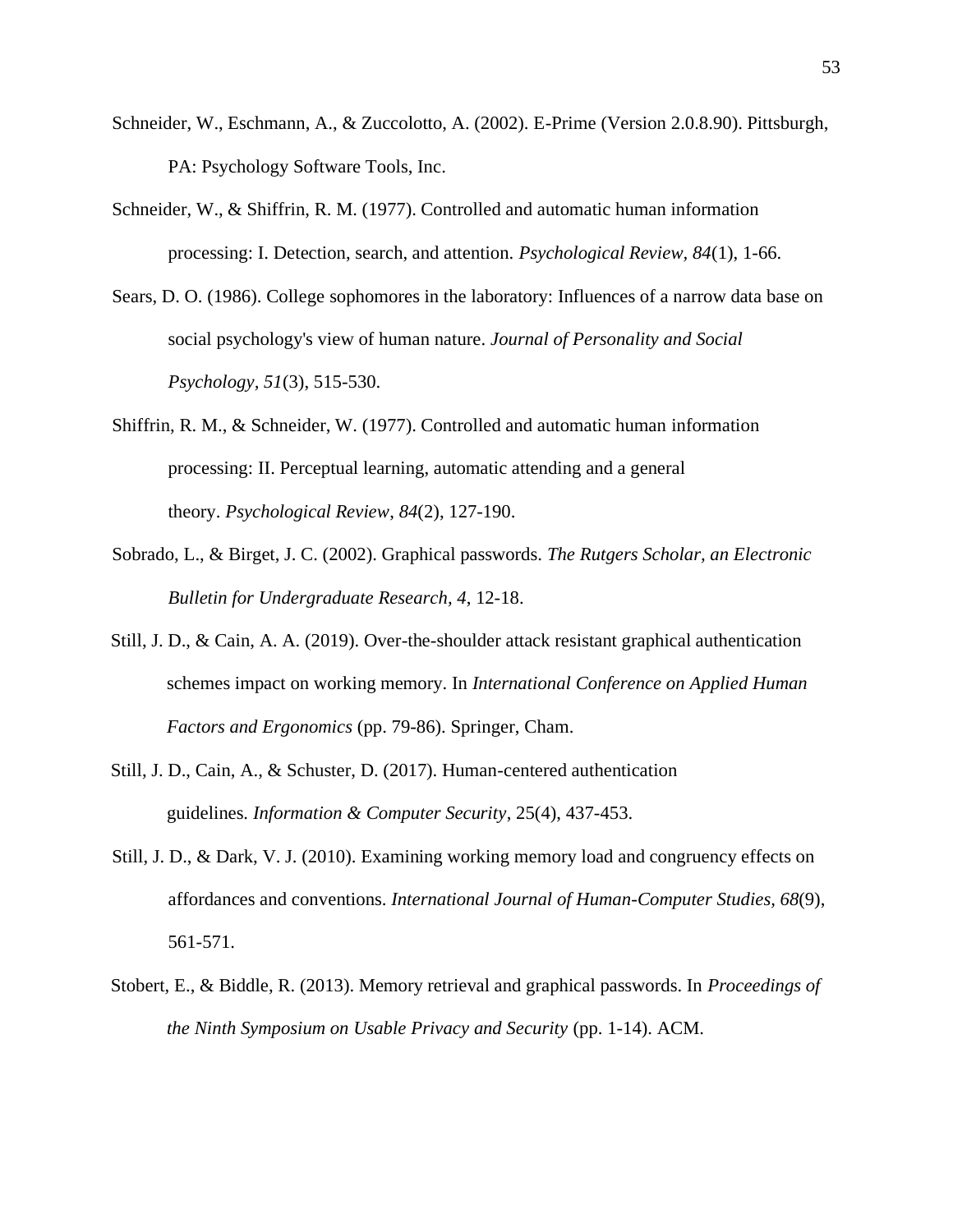- Subils, J. B. (2019). *Authentication Usability Methodology.* (Doctoral dissertation, University of South Florida).
- Suru, H. U., & Murano, P. (2019). Security and user interface usability of graphical authentication systems – A review. *International Journal of Computer Trends and Technology*, *67*(2), 17-36.
- Sweller, J. (1994). Cognitive load theory, learning difficulty, and instructional design. *Learning and Instruction*, *4*(4), 295-312.
- Tiller, L., Cain, A., Potter, L., Still, J.D. (2018). Graphical authentication schemes: Balancing amount of image distortion. In *International Conference on Applied Human Factors and Ergonomics* (pp. 88–98). Springer, Cham.
- Trewin, S., Swart, C., Koved, L., Martino, J., Singh, K., & Ben-David, S. (2012). Biometric authentication on a mobile device: A study of user effort, error and task disruption. In *Proceedings of the 28th Annual Computer Security Applications Conference* (pp. 159- 168).
- Vergauwe, E., Barrouillet, P., & Camos, V. (2009). Visual and spatial working memory are not that dissociated after all: A time-based resource-sharing account. *Journal of Experimental Psychology: Learning, Memory, and Cognition, 35*(4), 10121028.

Verizon RISK Team (2017). 2017 data breach investigations report.

- Vogel, E. K., Woodman, G. F., & Luck, S. J. (2001). Storage of features, conjunctions, and objects in visual working memory. *Journal of Experimental Psychology: Human Perception and Performance*, *27*(1), 92-114.
- Vu, K. P. L., Proctor, R. W., Bhargav-Spantzel, A., Tai, B. L. B., Cook, J., & Schultz, E. E. (2007). Improving password security and memorability to protect personal and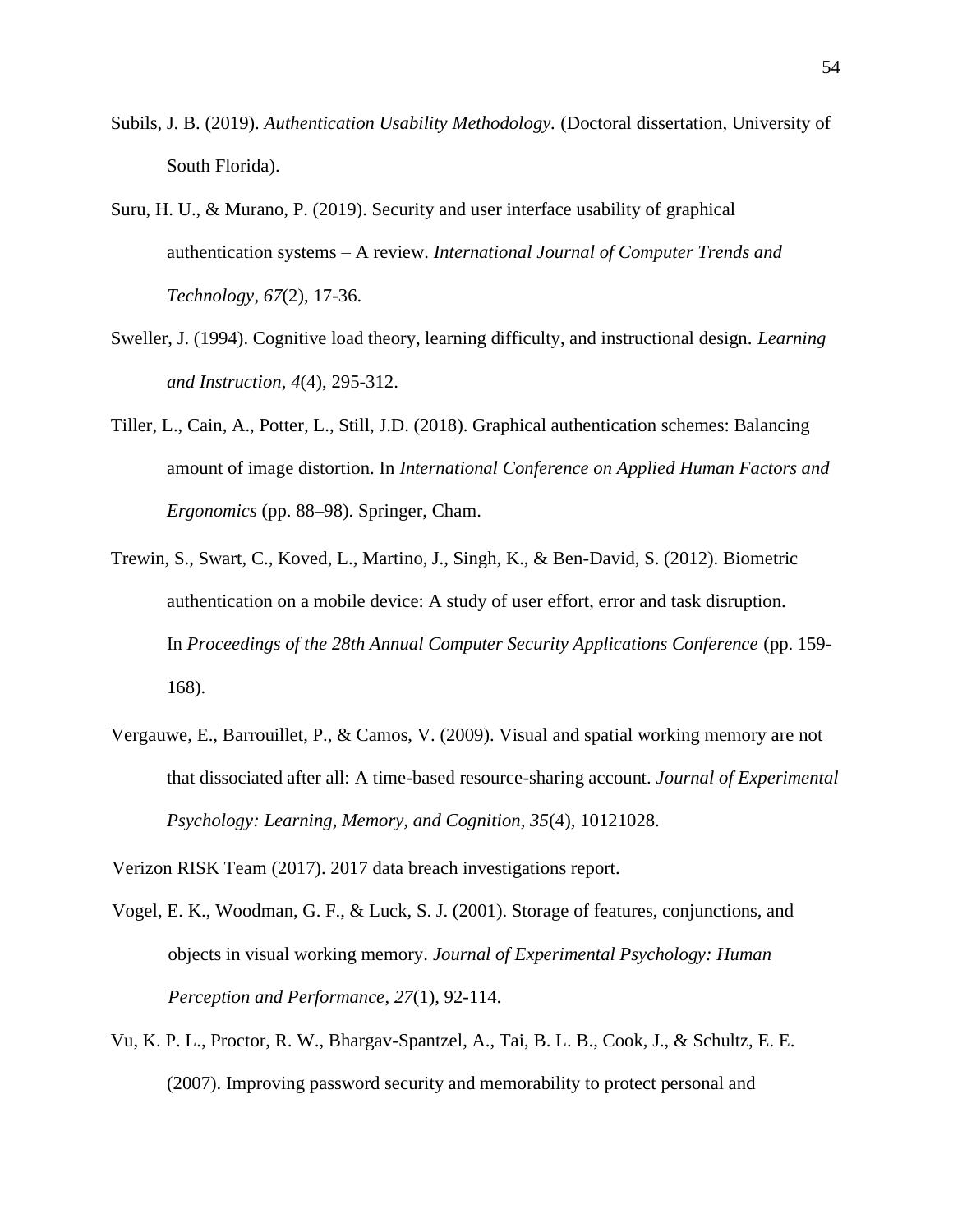organizational information. *International Journal of Human-Computer Studies*, *65*(8), 744-757.

- Wang, X., Kohno, T., & Blakley, B. (2014). Polymorphism as a defense for automated attack of websites. In *International Conference on Applied Cryptography and Network Security* (pp. 513-530). Springer, Cham.
- Warkentin, M., Davis, K., & Bekkering, E. (2004). Introducing the check-off password system (COPS): An advancement in user authentication methods and information security. *Journal of Organizational and End User Computing (JOEUC), 16*(3), 41-58.
- Weir, M., Aggarwal, S., Collins, M., & Stern, H. (2010). Testing metrics for password creation policies by attacking large sets of revealed passwords. In *Proceedings of the 17th ACM conference on Computer and communications security* (pp. 162-175).
- Whitten, A., & Tygar, J. D. (1999). Why Johnny can't encrypt: A usability evaluation of PGP 5.0. In 8<sup>th</sup> *USENIX Security Symposium* (pp. 169-184). New York: ACM.
- Wickens, C.D. (1984). Processing resources in attention. In *R. Parasuraman & D.R. Davies (Eds.), Varieties of Attention* (pp. 63-101). Orlando, FL: Academic Press
- Wickens, C. D. (2002). Multiple resources and performance prediction. *Theoretical Issues in Ergonomics Science*, *3*(2), 159-177.
- Woodman, G. F., & Luck, S. J. (2004). Visual search is slowed when visuospatial working memory is occupied. *Psychonomic Bulletin & Review, 11*(2), 269-274.
- Woodman, G. F., Vogel, E. K., & Luck, S. J. (2001). Visual search remains efficient when visual working memory is full. *Psychological Science, 12*(3), 219-224.
- Woods, N., & Siponen, M. (2019). Improving password memorability, while not inconveniencing the user. *International Journal of Human-Computer Studies*, *128*, 61-71.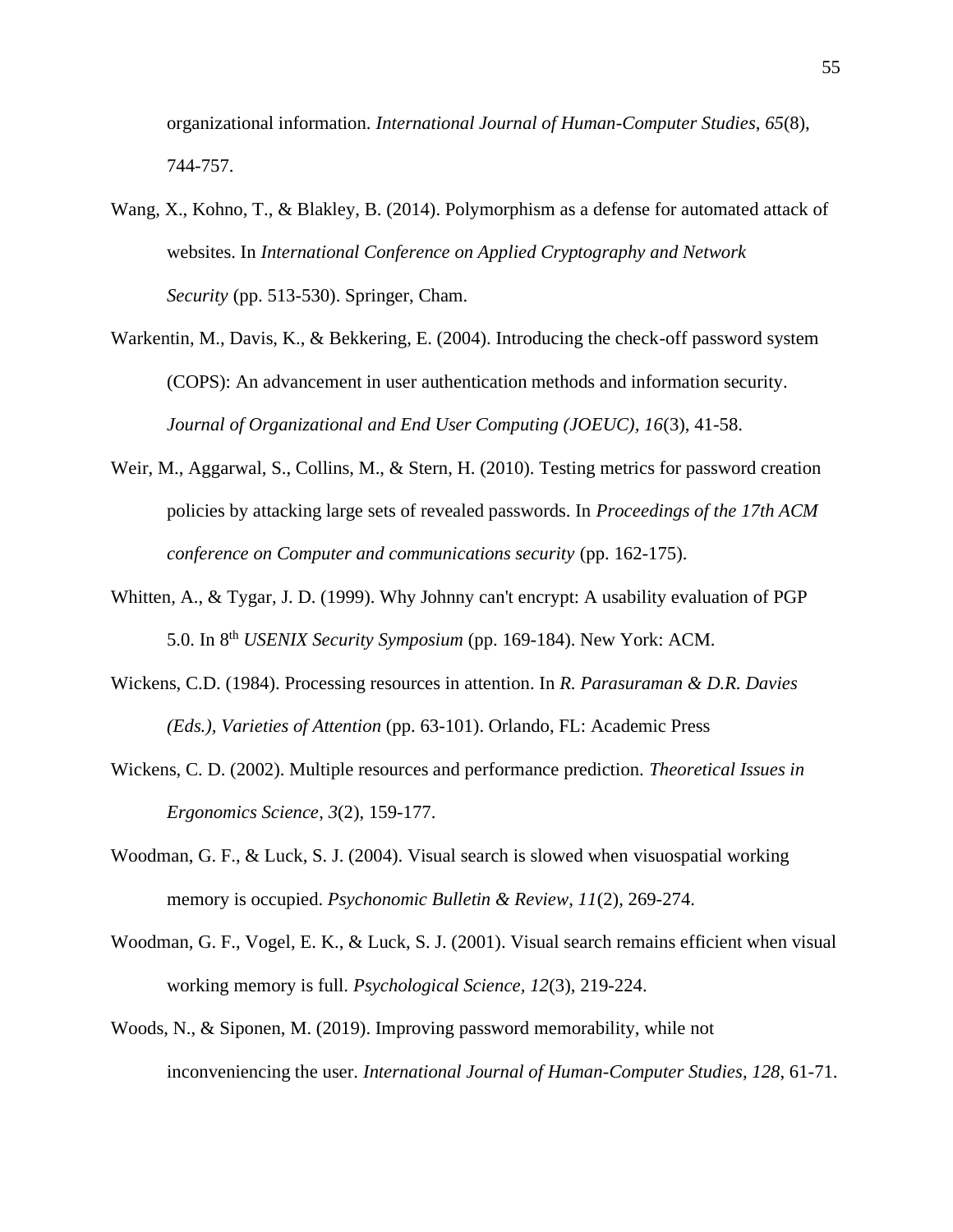Wright, N., Patrick, A. S., & Biddle, R. (2012). Do you see your password?: Applying recognition to textual passwords. In *Proceedings of the Eighth Symposium on Usable Privacy and Security* (pp. 1-14). ACM.

Zimmermann, V., & Gerber, N. (2020). The password is dead, long live the password – A laboratory study on user perceptions of authentication schemes. *International Journal of Human-Computer Studies, 133,* 26-44.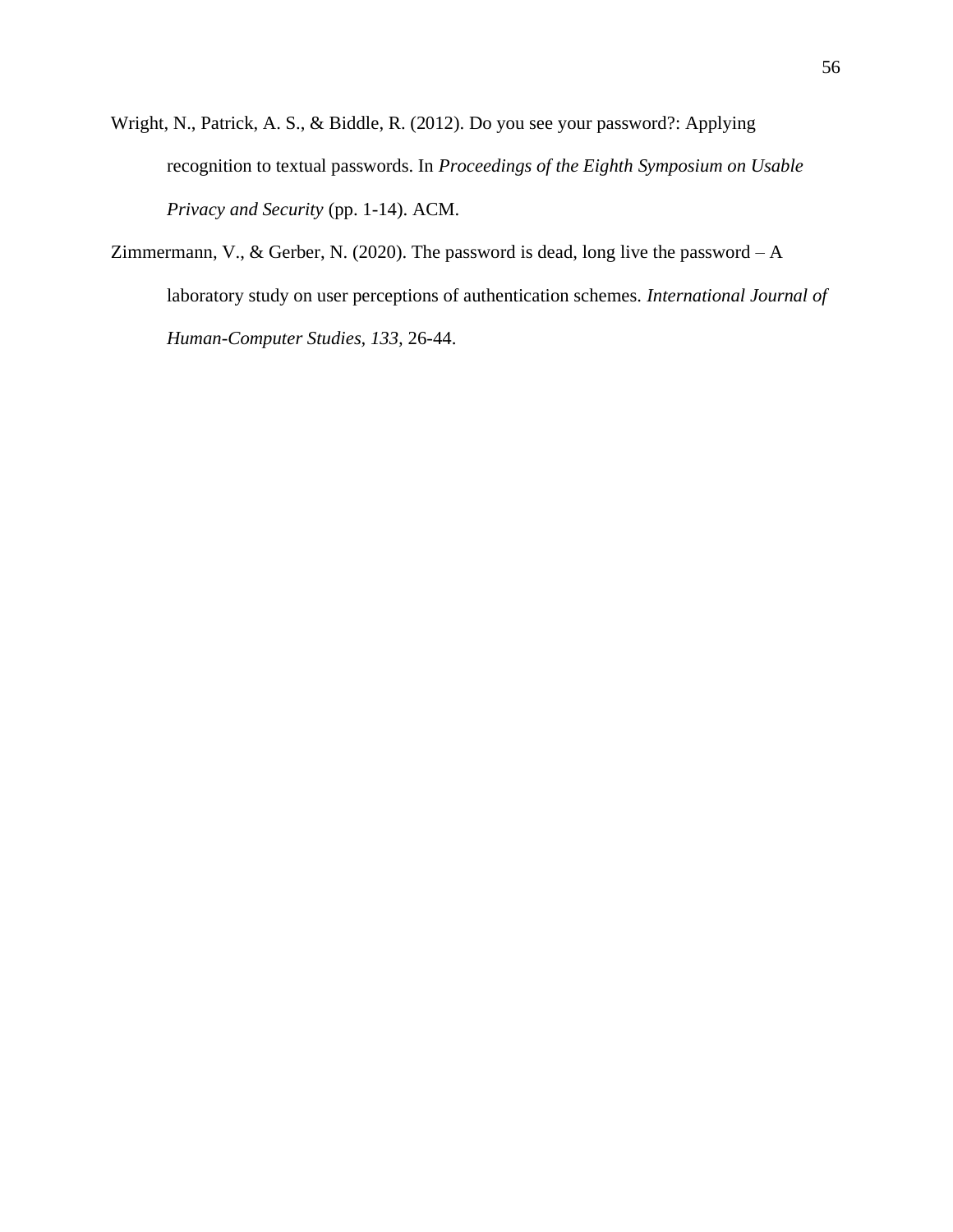## **APPENDIX**

## **POWER ANALYSIS FOR MINIMUM SAMPLE SIZE**

| Analysis-<br>$G$ ANOVA $C$ r<br>t-test of means<br>C 1 sample<br>C 2 sample                                                      | RM 2x2x3<br>$\vert \cdot \vert$<br>IM.<br>┯╎                                              | -Effect of Interest<br>RM 2x2x3<br>IM. |  |
|----------------------------------------------------------------------------------------------------------------------------------|-------------------------------------------------------------------------------------------|----------------------------------------|--|
| z-test of proport.<br>C 1 sample<br>C 2 sample                                                                                   | Alpha 2-sides $\Box$ Sample $\Box$ Power<br>$\overline{.05}$<br>$C \cdot G$<br>26<br>l.95 |                                        |  |
| Solve For-<br>C Power                                                                                                            | <b>Effect Size</b><br>G<br>$\sqrt{25}$<br>a an<br>eta?                                    |                                        |  |
| <b>C</b> Effect Size<br>G Sample Size                                                                                            | MST<br>n                                                                                  |                                        |  |
| Solve                                                                                                                            | Variability<br>$C \sqrt{S^2}$<br>C NA                                                     |                                        |  |
|                                                                                                                                  | $G$ MSE                                                                                   |                                        |  |
|                                                                                                                                  |                                                                                           |                                        |  |
|                                                                                                                                  | dBIC=-7.057, BF01=.029, BF10=34.072<br>$p(H0 D) = .02851239, p(H1 D) = .97148761$         | ۸                                      |  |
|                                                                                                                                  | J&H 95% CI ±.394, t(crit) = 2.009, df = 50                                                |                                        |  |
| $power = .95$ , sample = 26<br>partial eta <sup><math>s</math></sup> = .25<br>Cohen's $f = .577$<br>$eta^2 = .25$ , BF01=.02935] | $[F(2, 50) = 8.333, p = .00075, MSE = 1., part$                                           |                                        |  |